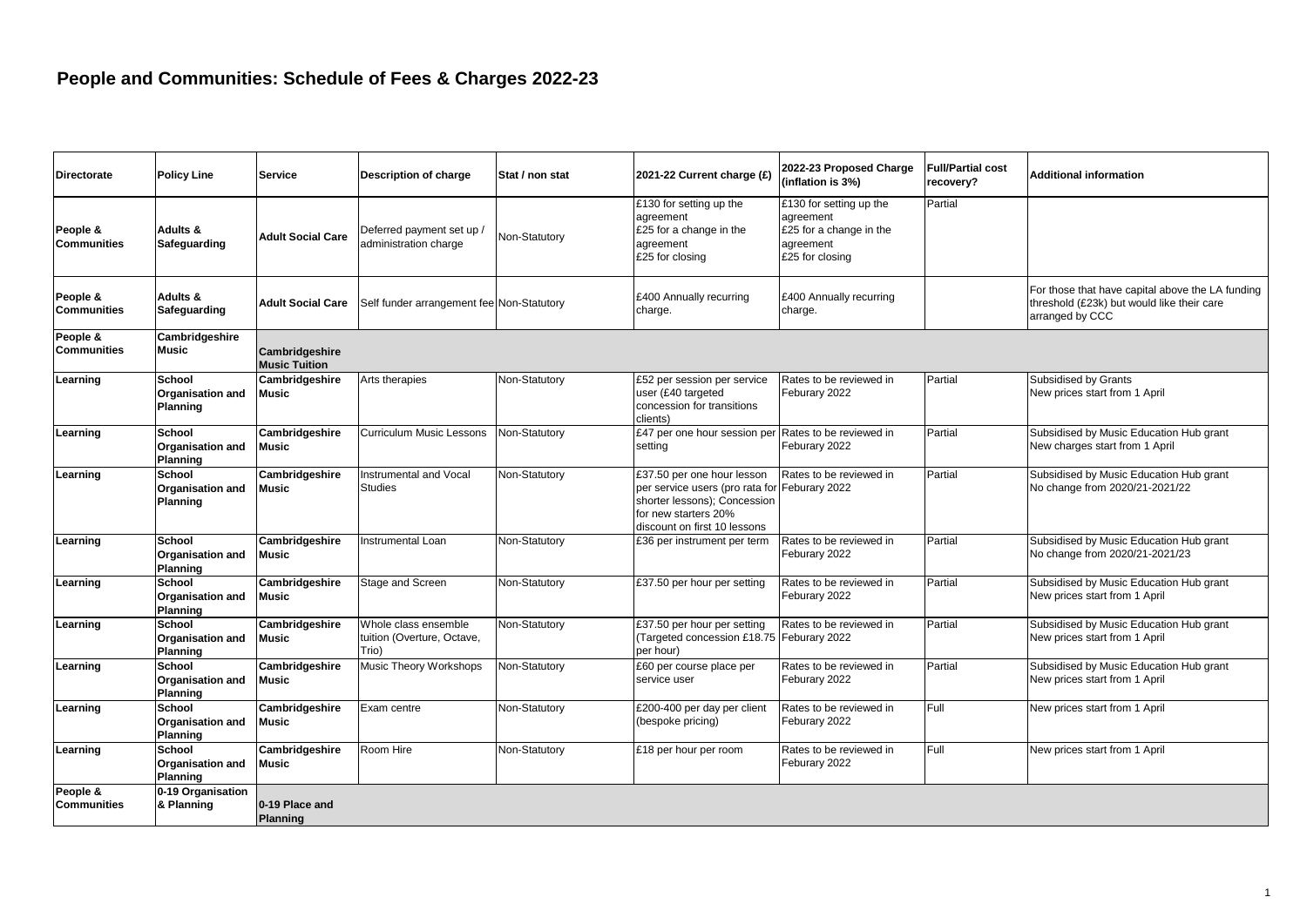| <b>Directorate</b>             | <b>Policy Line</b>                                        | <b>Service</b>                                                          | Description of charge                                                                               | Stat / non stat | 2021-22 Current charge (£)                                                                                                                                                                     | 2022-23 Proposed Charge<br>(inflation is 3%)                   | <b>Full/Partial cost</b><br>recovery? | Additional information                                                                                                                                                                                                         |
|--------------------------------|-----------------------------------------------------------|-------------------------------------------------------------------------|-----------------------------------------------------------------------------------------------------|-----------------|------------------------------------------------------------------------------------------------------------------------------------------------------------------------------------------------|----------------------------------------------------------------|---------------------------------------|--------------------------------------------------------------------------------------------------------------------------------------------------------------------------------------------------------------------------------|
| People &<br><b>Communities</b> | 0-19 Organisation<br>& Planning                           | 0-19 Place and<br>Planning<br>organisation<br>service                   | <b>School Admissions</b><br>Academy Service Level<br>Agreement (SLA)                                | Non-Statutory   | Service Package 1a<br><b>Transitions Validation:</b><br>£395.00 net/Academic Year<br>(Primary)<br>£1995.00 net/Academic Year<br>(Secondary)<br>Service Package 2a and 2b<br>Appeals: no charge | Term time - rates to be<br>reviewed prior to September<br>2022 |                                       | Package 1a<br>Prices from September tbc<br>Service Packages 2a and 2b- there is no longer a<br>charge for this service                                                                                                         |
| People &<br><b>Communities</b> | 0-19 Organisation<br>& Planning                           | 0-19 Place and<br>Planning<br>organisation<br>service                   | <b>School Admissions</b><br>Voluntary Aided &<br>Foundation School Service<br>Level Agreement (SLA) | Non-Statutory   | Service Package 1a<br><b>Transitions Validation:</b><br>£395.00 net/Academic Year<br>(Primary)<br>£1995.00 net/Academic Year<br>(Secondary)<br>Service Package 2a and 2b<br>Appeals: no charge | Term time - rates to be<br>reviewed prior to September<br>2022 |                                       | Package 1a<br>Prices from September tbc<br>Service Packages 2a and 2b- there is no longer a<br>charge for this service                                                                                                         |
| People &<br><b>Communities</b> | Home to School<br>Transport -<br><b>Mainstream</b>        | <b>Home to School</b><br>Transport -<br><b>Mainstream</b>               | Mainstream Transport                                                                                | Statutory       | Free                                                                                                                                                                                           | Free                                                           |                                       | Providing the student meets the Home to<br>School/College Travel Assistance Policy criteria<br>there is no charge to the family for their transport.<br>For students not meeting the criteria please see<br><b>Spare Seats</b> |
| People &<br><b>Communities</b> | <b>Home to School</b><br>Transport -<br><b>Mainstream</b> | <b>Home to School</b><br>Transport -<br><b>Mainstream</b>               | Mainstream Spare seats                                                                              | Non-Statutory   | £260 per term                                                                                                                                                                                  | Term time - rates to be<br>reviewed prior to September<br>2022 |                                       | Prices per academic year                                                                                                                                                                                                       |
| People &<br><b>Communities</b> | Home to School<br>Transport -<br><b>Mainstream</b>        | Home to School<br>Transport -<br><b>Mainstream</b>                      | Post 16 Transport - low<br>income households                                                        | Non-Statutory   | £130 per term                                                                                                                                                                                  | Term time - rates to be<br>reviewed prior to September<br>2022 |                                       | Prices per academic year                                                                                                                                                                                                       |
| People &<br><b>Communities</b> | <b>Home to School</b>                                     | <b>Home to School</b><br><b>Transport - Special Transport - Special</b> | SEND Post 16 payers                                                                                 | Non-Statutory   | £215 per term                                                                                                                                                                                  | Term time - rates to be<br>reviewed prior to September<br>2022 |                                       | Prices per academic year                                                                                                                                                                                                       |
| People &<br><b>Communities</b> | 0-19 Organisation<br>& Planning                           | <b>Benefits</b>                                                         | Education Welfare Free Schools Meals for<br>Primary and Secondary<br>Academy schools                | Non-Statutory   | £9 per eligible child                                                                                                                                                                          | Term time - rates to be<br>reviewed prior to September<br>2022 |                                       | Prices cover academic year                                                                                                                                                                                                     |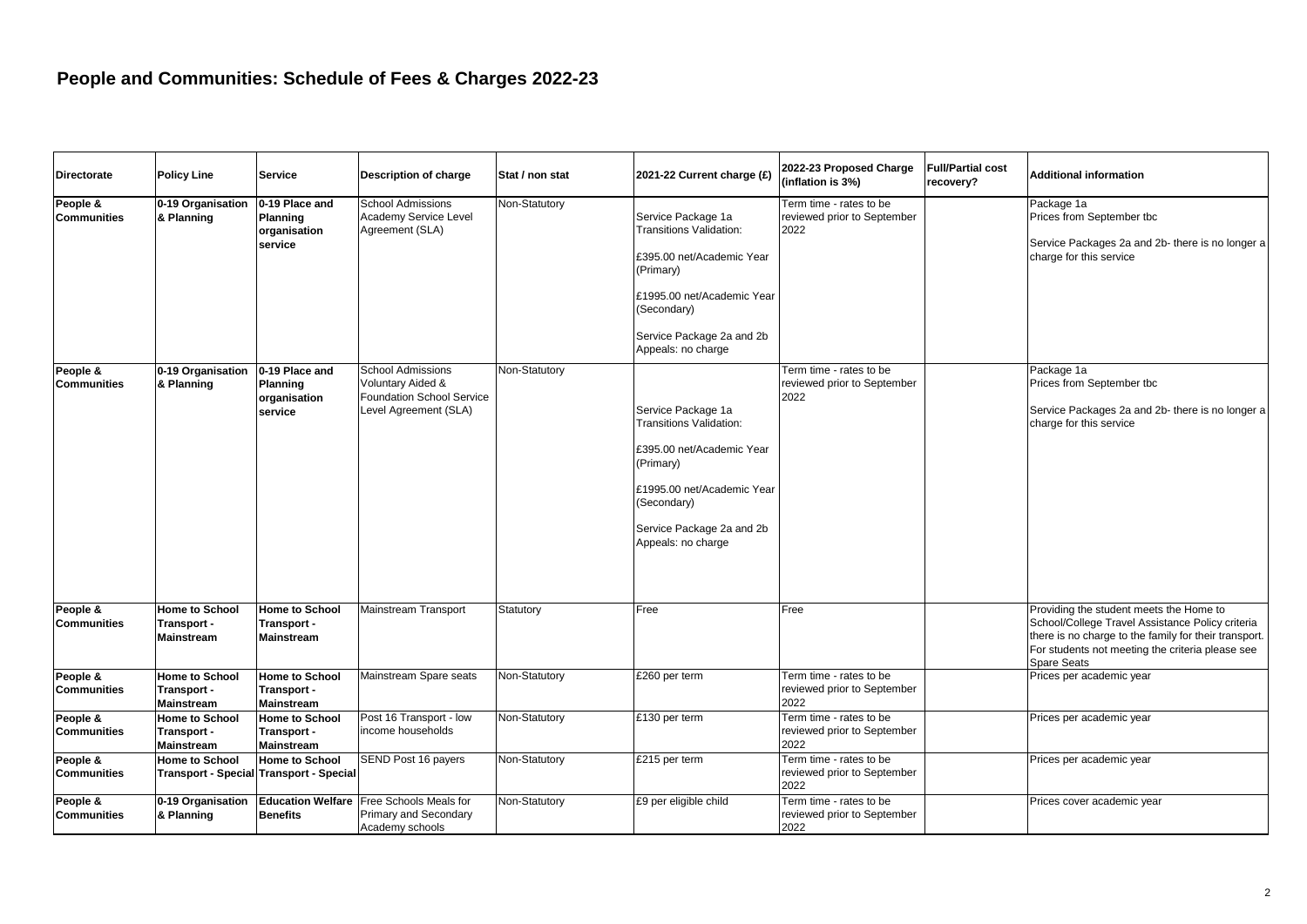| <b>Directorate</b>                            | <b>Policy Line</b>                       | <b>Service</b>                                   | Description of charge                                                                                         | Stat / non stat | 2021-22 Current charge (£)                                | 2022-23 Proposed Charge<br>(inflation is 3%)              | <b>Full/Partial cost</b><br>recovery? | <b>Additional information</b>                                                                                                                                                                                                                                                |  |  |  |
|-----------------------------------------------|------------------------------------------|--------------------------------------------------|---------------------------------------------------------------------------------------------------------------|-----------------|-----------------------------------------------------------|-----------------------------------------------------------|---------------------------------------|------------------------------------------------------------------------------------------------------------------------------------------------------------------------------------------------------------------------------------------------------------------------------|--|--|--|
| People &<br><b>Communities</b>                | <b>Schools</b><br>Improvement<br>service | <b>Primary Schools</b><br><b>Adviser Support</b> |                                                                                                               |                 |                                                           |                                                           |                                       |                                                                                                                                                                                                                                                                              |  |  |  |
| People &<br><b>Communities</b>                | <b>Schools</b><br>Improvement<br>service | <b>Adviser Support</b>                           | Primary Adviser                                                                                               | Non-Statutory   | £100                                                      | £100                                                      |                                       | Per hour                                                                                                                                                                                                                                                                     |  |  |  |
| People &<br><b>Communities</b>                | <b>Schools</b><br>Improvement<br>service | <b>Adviser Support</b>                           | Primary Adviser / Associate Non-Statutory<br>Support                                                          |                 | £480                                                      | £480                                                      |                                       | Per day                                                                                                                                                                                                                                                                      |  |  |  |
| People &<br><b>Communities</b>                | <b>Schools</b><br>Improvement<br>service | <b>Adviser Support</b>                           | <b>Primary School</b><br>Improvement Offer Service<br>Level Agreement (SLA)<br><b>Subscription LA Schools</b> | Non-Statutory   | £2070 - £3105                                             | TBC - will be reviewed in the<br>Spring term              |                                       | Per Annum                                                                                                                                                                                                                                                                    |  |  |  |
| People &<br><b>Communities</b>                | <b>Schools</b><br>Improvement<br>service | <b>Adviser Support</b>                           | <b>Primary School</b><br>Improvement Offer Service<br>Level Agreement (SLA)<br><b>Subscription Academies</b>  | Non-Statutory   | £2270 - £3415                                             | TBC - will be reviewed in the<br>Spring term              |                                       | Per Annum                                                                                                                                                                                                                                                                    |  |  |  |
| People &<br><b>Communities</b>                | <b>Schools</b><br>Improvement<br>service | <b>Adviser Support</b>                           | <b>Primary School</b><br>Improvement Courses,<br>conferences and Briefings                                    | Non-Statutory   | Multiple charging structure                               | Multiple charging structure                               |                                       | Per course/conference/briefing<br>Prices from 1 September                                                                                                                                                                                                                    |  |  |  |
| <b>Commercial &amp;</b><br>Investments        | The ICT Service                          | <b>The ICT Service</b>                           |                                                                                                               |                 |                                                           |                                                           |                                       |                                                                                                                                                                                                                                                                              |  |  |  |
| <b>Commercial &amp;</b><br><b>Investments</b> | The ICT Service                          | The ICT Service                                  | <b>School ICT Consultancy</b><br>and Training support                                                         | Non-Statutory   | £530<br>£345<br>£150<br>247<br>£35<br>£50<br>£97<br>£185  | £556<br>£362<br>157<br>£259<br>£37<br>£65<br>102<br>£194  |                                       | <b>Full Day Consultancy</b><br><b>Half Day Consultancy</b><br>One Hour Consultancy - remote or onsite<br>Minimum 2 hours Consultancy onsite<br>1 1/4 Hours Training Session<br>1 1/4 - 2 Hours Training Session<br>2 - 4 Hours Training Session<br>4+ Hours Training Session |  |  |  |
| <b>Commercial &amp;</b><br>Investments        | The ICT Service                          | The ICT Service                                  | ICT equipment installation<br>support                                                                         | Non-Statutory   | £125<br>£89<br>£25<br>£69<br>£199<br>£399<br>£260<br>£485 | £131<br>£93<br>£35<br>£72<br>£199<br>£399<br>£263<br>£485 |                                       | Installations: Gold<br><b>Installations: Silver</b><br><b>Installations: Bronze</b><br>1st/2nd Line Remote Support per hour<br>1st/2nd Line Onsite Half Day<br>1st/2nd Line Onsite Full Day<br>Senior Technician Fixed Fee Half Day<br>Senior Technician Fixed Fee Full Day  |  |  |  |
| People &<br><b>Communities</b>                | <b>Public Library</b><br><b>Services</b> | <b>Libraries</b>                                 | <b>Borrowing Charges</b>                                                                                      |                 |                                                           |                                                           |                                       |                                                                                                                                                                                                                                                                              |  |  |  |
| People &<br><b>Communities</b>                | <b>Public Library</b><br><b>Services</b> | Libraries                                        | Books                                                                                                         | Statutory       | Free                                                      | Free                                                      |                                       |                                                                                                                                                                                                                                                                              |  |  |  |
| People &<br><b>Communities</b>                | <b>Public Library</b><br><b>Services</b> | Libraries                                        | eBooks                                                                                                        | Non-statutory   | Free                                                      | Free                                                      |                                       |                                                                                                                                                                                                                                                                              |  |  |  |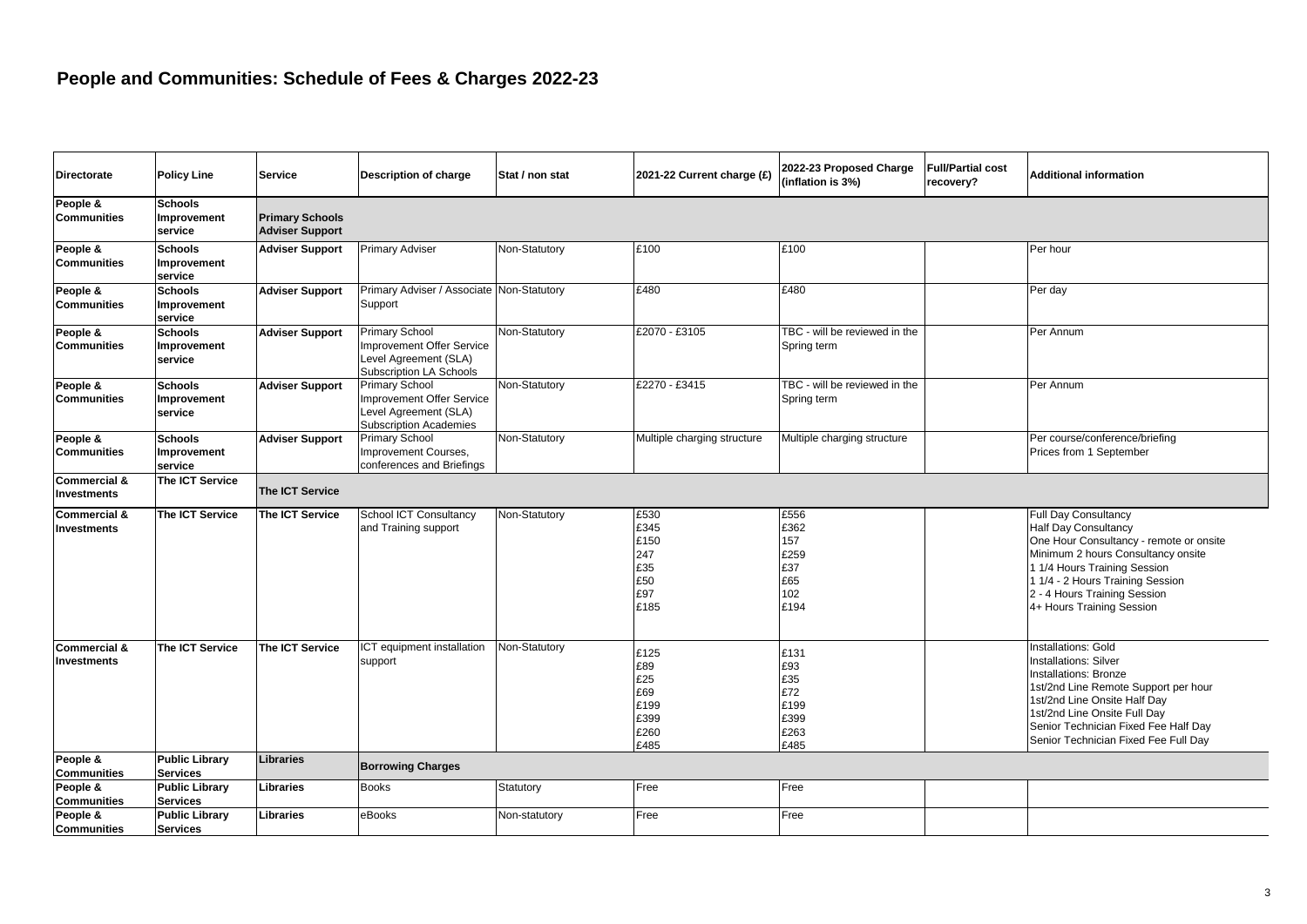| <b>Directorate</b>                                   | <b>Policy Line</b>                       | <b>Service</b>   | Description of charge                                | Stat / non stat | 2021-22 Current charge (£)                               | 2022-23 Proposed Charge<br>(inflation is 3%) | <b>Full/Partial cost</b><br>recovery? | <b>Additional information</b> |
|------------------------------------------------------|------------------------------------------|------------------|------------------------------------------------------|-----------------|----------------------------------------------------------|----------------------------------------------|---------------------------------------|-------------------------------|
| People &<br><b>Communities</b>                       | <b>Public Library</b><br><b>Services</b> | Libraries        | Magazines                                            | Non-statutory   | Free                                                     | Free                                         |                                       |                               |
| People &<br><b>Communities</b>                       | <b>Public Library</b><br><b>Services</b> | Libraries        | eMagazines/eNewspapers                               | Non-statutory   | Free                                                     | Free                                         |                                       |                               |
| People &<br><b>Communities</b>                       | <b>Public Library</b><br><b>Services</b> | Libraries        | Audio book or language<br>course-junior/ young adult | Non-statutory   | Free                                                     | Free                                         |                                       |                               |
| People &<br><b>Communities</b>                       | <b>Public Library</b><br><b>Services</b> | Libraries        | Audio book or language<br>course - adult             | Non-statutory   | £1.00                                                    | £2.00                                        |                                       |                               |
| People &<br><b>Communities</b>                       | <b>Public Library</b><br><b>Services</b> | Libraries        | eAudio book                                          | Non-statutory   | Free                                                     | Free                                         |                                       |                               |
| People &<br><b>Communities</b>                       | <b>Public Library</b><br><b>Services</b> | Libraries        | <b>DVD</b>                                           | Non-statutory   | £1                                                       | £1                                           |                                       |                               |
| People &<br><b>Communities</b>                       | <b>Public Library</b><br><b>Services</b> | Libraries        | Music CD                                             | Non-statutory   | £1.00                                                    | £1.00                                        |                                       |                               |
| People &<br><b>Communities</b>                       | <b>Public Library</b><br><b>Services</b> | Libraries        | <b>Overdue Charges</b>                               |                 |                                                          |                                              |                                       |                               |
| People &<br><b>Communities</b>                       | <b>Public Library</b><br><b>Services</b> | Libraries        | Books and magazines-<br>Junior                       | Non-statutory   | 5p per day (maximum £1.50) Free                          |                                              |                                       |                               |
| People &<br><b>Communities</b>                       | <b>Public Library</b><br><b>Services</b> | Libraries        | Books and magazines-<br>Adult                        | Non-statutory   | 25p per day (maximum<br>£6,00)                           | 25p per day (maximum<br>charge £5.00)        |                                       |                               |
| People &<br><b>Communities</b>                       | <b>Public Library</b><br><b>Services</b> | Libraries        | eBooks/eMagazines/eNews Non-statutory<br>papers      |                 | N/A                                                      | N/A                                          |                                       |                               |
| People $\overline{\mathbf{g}}$<br><b>Communities</b> | <b>Public Library</b><br><b>Services</b> | Libraries        | Audio book or language<br>course- Junior             | Non-statutory   | 5p per day (maximum £1.50) Free                          |                                              |                                       |                               |
| People &<br><b>Communities</b>                       | <b>Public Library</b><br><b>Services</b> | Libraries        | Audio book or language<br>course- Adult              | Non-statutory   | 50p (maximum £12.00)                                     | 25p per day (maximum fine<br>£13)            |                                       |                               |
| People &<br><b>Communities</b>                       | <b>Public Library</b><br><b>Services</b> | Libraries        | eAudio book                                          | Non-statutory   | N/A                                                      |                                              |                                       |                               |
| People &<br><b>Communities</b>                       | <b>Public Library</b><br><b>Services</b> | Libraries        | <b>DVD</b>                                           | Non-statutory   | 50p per day (20p per short)<br>(maximum £12 or £5 short) | 25p per day (maximum fine<br>£13)            |                                       |                               |
| People &<br><b>Communities</b>                       | <b>Public Library</b><br><b>Services</b> | Libraries        | Music CD                                             | Non-statutory   | 50p per day (Max £12)                                    | 25p per day (maximum fine<br>£13)            |                                       |                               |
| People &<br><b>Communities</b>                       | <b>Public Library</b><br><b>Services</b> | <b>Libraries</b> | Membership                                           |                 |                                                          |                                              |                                       |                               |
| People &<br><b>Communities</b>                       | <b>Public Library</b><br><b>Services</b> | Libraries        | Memership Card                                       | Statutory       | Free                                                     | Free                                         |                                       |                               |
| People &<br><b>Communities</b>                       | <b>Public Library</b><br><b>Services</b> | Libraries        | Replacement card-<br>adult/junior                    | Non-statutory   | £2.50 / £1.50                                            | £2.25/£1.25                                  | Full                                  |                               |
| People &<br><b>Communities</b>                       | <b>Public Library</b><br><b>Services</b> | Libraries        | Lost/damaged load items                              | Non-statutory   | Variable rate dependent on<br>item value. Full cost      | Variable dependent on item<br>value          | Full                                  |                               |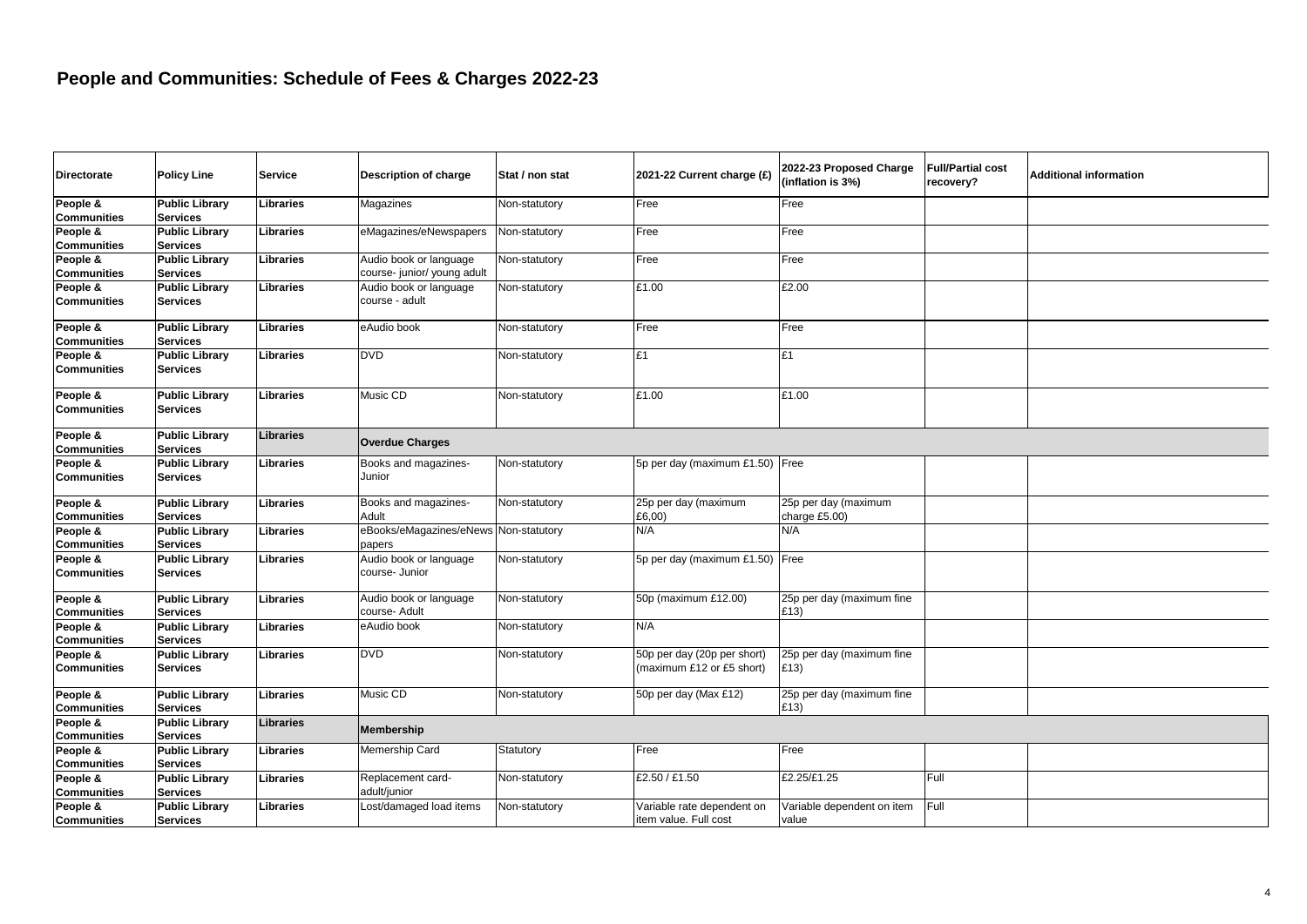| <b>Directorate</b>             | <b>Policy Line</b>                       | <b>Service</b>   | <b>Description of charge</b>                       | Stat / non stat | 2021-22 Current charge (£)                   | 2022-23 Proposed Charge<br>(inflation is 3%)  | <b>Full/Partial cost</b><br>recovery? | <b>Additional information</b>                                                 |
|--------------------------------|------------------------------------------|------------------|----------------------------------------------------|-----------------|----------------------------------------------|-----------------------------------------------|---------------------------------------|-------------------------------------------------------------------------------|
| People &<br><b>Communities</b> | <b>Public Library</b><br><b>Services</b> | Libraries        | <b>Reading Groups</b>                              | Non-statutory   | £35                                          | £35                                           | Partial                               |                                                                               |
| People &<br><b>Communities</b> | <b>Public Library</b><br><b>Services</b> | <b>Libraries</b> | <b>Requests</b>                                    |                 |                                              |                                               |                                       |                                                                               |
| People &<br><b>Communities</b> | <b>Public Library</b><br><b>Services</b> | Libraries        | Vocal scores                                       | Non-statutory   | Under 25 copies £11 internal<br>£21 external | Under 25 copies £11 internal.<br>£21 external |                                       | (no change - suspended throughout Covid)                                      |
| People &<br><b>Communities</b> | <b>Public Library</b><br><b>Services</b> | Libraries        | Vocal scores                                       | Non-statutory   | 25 - 50 copies £21 internal,<br>£41 external | 25-50 copies £21 internal,<br>£41 external    |                                       | (no change - suspended throughout Covid)                                      |
| People &<br><b>Communities</b> | <b>Public Library</b><br><b>Services</b> | <b>Libraries</b> | Vocal scores                                       | Non-statutory   | Over 50 copies £31 internal<br>£62 external  | Over 50 copies £31 internal,<br>£62 external  |                                       | (no change - suspended throughout Covid)                                      |
| People &<br><b>Communities</b> | <b>Public Library</b><br><b>Services</b> | Libraries        | Items not in<br>Cambridgeshire stock               | Non-statutory   | £8.50                                        | £8.50                                         |                                       |                                                                               |
| People &<br><b>Communities</b> | <b>Public Library</b><br><b>Services</b> | Libraries        | British Library Loan                               | Non-statutory   | £18.00                                       | £18.00                                        | Full cost recovery                    | Added University requests that charge the same<br>and include renewal charges |
| People &<br>Communities        | <b>Public Library</b><br><b>Services</b> | Libraries        | Reservation of<br>Cambridgeshire adult stock       | Non-statutory   | £1.00                                        | 50 <sub>p</sub>                               |                                       |                                                                               |
| People &<br><b>Communities</b> | <b>Public Library</b><br><b>Services</b> | <b>Libraries</b> | Reservation of SPINE stock Non-statutory           |                 | £2.00                                        | £2.00                                         |                                       |                                                                               |
| People &<br><b>Communities</b> | <b>Public Library</b><br><b>Services</b> | <b>Libraries</b> | <b>Printing and Copying</b>                        |                 |                                              |                                               |                                       |                                                                               |
| People &<br><b>Communities</b> | <b>Public Library</b><br><b>Services</b> | Libraries        | A4 black and white                                 | Non-statutory   | 20p                                          | 20p                                           |                                       |                                                                               |
| People &<br><b>Communities</b> | <b>Public Library</b><br><b>Services</b> | Libraries        | A4 colour                                          | Non-statutory   | 75 <sub>p</sub>                              | 75p                                           |                                       |                                                                               |
| People &<br><b>Communities</b> | <b>Public Library</b><br><b>Services</b> | Libraries        | A3 black and white (copying Non-statutory<br>only) |                 | 40 <sub>p</sub>                              | 40 <sub>p</sub>                               |                                       |                                                                               |
| People &<br><b>Communities</b> | <b>Public Library</b><br><b>Services</b> | Libraries        | A3 colour (copying only)                           | Non-statutory   | £1.25                                        | £1.25                                         |                                       |                                                                               |
| People &<br><b>Communities</b> | <b>Public Library</b><br><b>Services</b> | Libraries        | A4/A3 microfilm                                    | Non-statutory   | 75p/£1.25                                    | 75p/£1.25                                     |                                       |                                                                               |
| People &<br><b>Communities</b> | <b>Public Library</b><br><b>Services</b> | <b>Libraries</b> | Fax                                                |                 |                                              |                                               |                                       |                                                                               |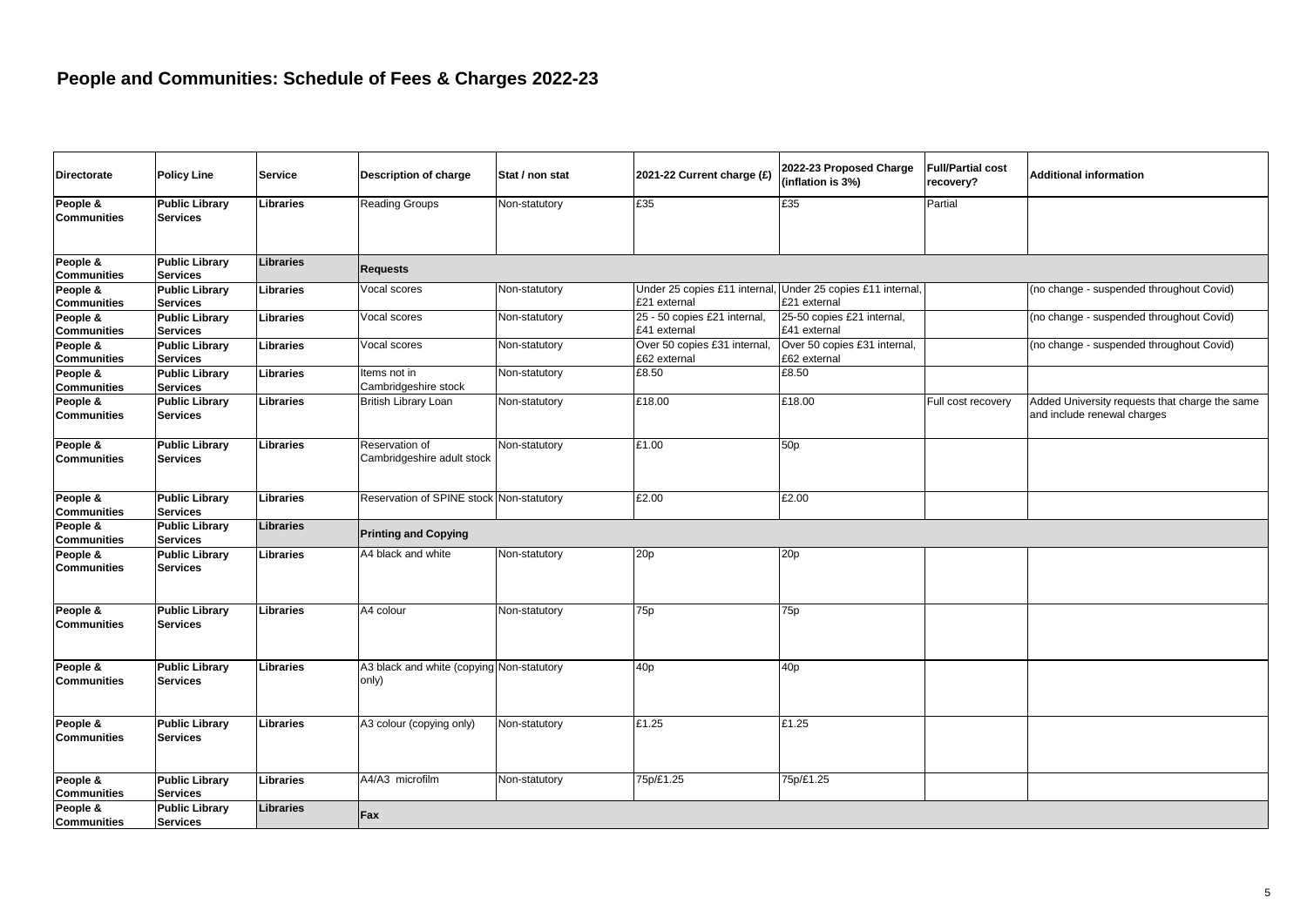| <b>Directorate</b>             | <b>Policy Line</b>                       | <b>Service</b>   | Description of charge                      | Stat / non stat | 2021-22 Current charge (£)                                                     | 2022-23 Proposed Charge<br>(inflation is 3%)                                   | <b>Full/Partial cost</b><br>recovery? | <b>Additional information</b>                                                                                                                                                                           |
|--------------------------------|------------------------------------------|------------------|--------------------------------------------|-----------------|--------------------------------------------------------------------------------|--------------------------------------------------------------------------------|---------------------------------------|---------------------------------------------------------------------------------------------------------------------------------------------------------------------------------------------------------|
| People &<br><b>Communities</b> | <b>Public Library</b><br><b>Services</b> | Libraries        | UK first page/ extra page                  | Non-statutory   | £1.25/65p                                                                      | £1.25/65p                                                                      |                                       |                                                                                                                                                                                                         |
| People &<br><b>Communities</b> | <b>Public Library</b><br><b>Services</b> | Libraries        | Europe first page/ extra<br>page           | Non-statutory   | £2.25/£1.00                                                                    | £2.25/£1.00                                                                    |                                       |                                                                                                                                                                                                         |
| People &<br><b>Communities</b> | <b>Public Library</b><br><b>Services</b> | Libraries        | World first page/ extra page Non-statutory |                 | £2.85/£1.10                                                                    | £2.85/£1.10                                                                    |                                       |                                                                                                                                                                                                         |
| People &<br><b>Communities</b> | <b>Public Library</b><br><b>Services</b> | Libraries        | Receiving first page/ extra<br>page        | Non-statutory   | 60p/25p                                                                        | 60p/25p                                                                        |                                       |                                                                                                                                                                                                         |
| People &<br><b>Communities</b> | <b>Public Library</b><br><b>Services</b> | <b>Libraries</b> | <b>Internet and Email</b>                  |                 |                                                                                |                                                                                |                                       |                                                                                                                                                                                                         |
| People &<br><b>Communities</b> | <b>Public Library</b><br><b>Services</b> | Libraries        | Online reference resources                 | Statutory       | Free                                                                           | Free                                                                           |                                       |                                                                                                                                                                                                         |
| People &<br><b>Communities</b> | <b>Public Library</b><br><b>Services</b> | Libraries        | Internet and email access                  | Non-statutory   | Free                                                                           | Free                                                                           |                                       |                                                                                                                                                                                                         |
| People &<br><b>Communities</b> | <b>Public Library</b><br><b>Services</b> | Libraries        | Wi-Fi access                               | Non-statutory   | Free                                                                           | Free                                                                           |                                       |                                                                                                                                                                                                         |
| People &<br><b>Communities</b> | <b>Public Library</b><br><b>Services</b> | Libraries        | <b>Events</b>                              |                 |                                                                                |                                                                                |                                       |                                                                                                                                                                                                         |
| People &<br><b>Communities</b> | <b>Public Library</b><br><b>Services</b> | Libraries        | Adult                                      | Non-statutory   | £0-£25                                                                         | £0-£25                                                                         |                                       | Dependant on event type                                                                                                                                                                                 |
| People &<br><b>Communities</b> | <b>Public Library</b><br><b>Services</b> | Libraries        | Children                                   | Non-statutory   | £0-£5                                                                          | £0-£5                                                                          |                                       | Dependent on event type                                                                                                                                                                                 |
| People &<br><b>Communities</b> | <b>Public Library</b><br><b>Services</b> | <b>Libraries</b> | Central Library -<br>Cambridge Room Hire   |                 |                                                                                |                                                                                |                                       |                                                                                                                                                                                                         |
| People &<br><b>Communities</b> | <b>Public Library</b><br><b>Services</b> | Libraries        | Meeting room 1                             | Non-statutory   | £26.50 ph (commercial)<br>£15.00 ph (Council partner)<br>£12.25 ph (community) | £26.50 ph (commercial)<br>£15.00 ph (Council partner)<br>£12.25 ph (community) |                                       | Due to uncertainty of room hire going forward we<br>propose to freeze prices. Very limited hire has<br>happened throughout the Covid crisis due to<br>limited capacities in buildings and venue spaces. |
| People &<br><b>Communities</b> | <b>Public Library</b><br><b>Services</b> | Libraries        | Meeting room 2                             | Non-statutory   | £26.50 ph (commercial)<br>£15.00 ph (Council partner)<br>£12.25 ph (community) | £26.50 ph (commercial)<br>£15.00 ph (Council partner)<br>£12.25 ph (community) |                                       |                                                                                                                                                                                                         |
| People &<br><b>Communities</b> | <b>Public Library</b><br><b>Services</b> | <b>Libraries</b> | Meeting room 3                             | Non-statutory   | £44.50 ph (commercial)<br>£24.00 ph (Council partner)<br>£21.00 ph (community) | £44.50 ph (commercial)<br>£24.00 ph (Council partner)<br>£21.00 ph (community) |                                       |                                                                                                                                                                                                         |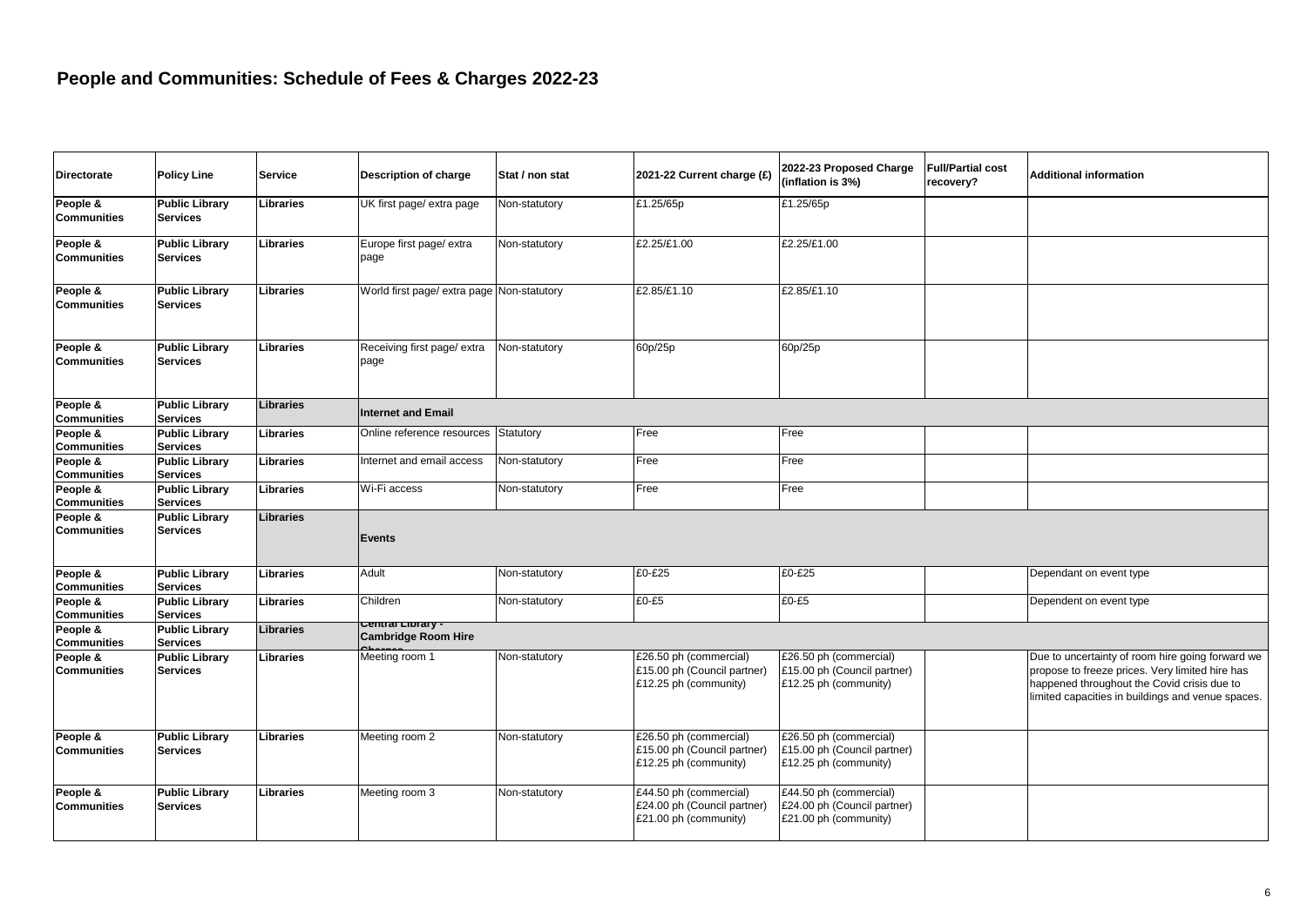| <b>Directorate</b>                                   | <b>Policy Line</b>                       | <b>Service</b>   | <b>Description of charge</b>                             | Stat / non stat | 2021-22 Current charge (£)                                                                                                                                    | 2022-23 Proposed Charge<br>(inflation is 3%)                                                                                                                  | <b>Full/Partial cost</b><br>recovery? | <b>Additional information</b> |
|------------------------------------------------------|------------------------------------------|------------------|----------------------------------------------------------|-----------------|---------------------------------------------------------------------------------------------------------------------------------------------------------------|---------------------------------------------------------------------------------------------------------------------------------------------------------------|---------------------------------------|-------------------------------|
| People &<br><b>Communities</b>                       | <b>Public Library</b><br><b>Services</b> | Libraries        | Conference room                                          | Non-statutory   | £50.50 ph (commercial)<br>£30.00 ph (Council partner)<br>£24.00 ph (community)                                                                                | £50.50 ph (commercial)<br>£30.00 ph (Council partner)<br>£24.00 ph (community)                                                                                |                                       |                               |
|                                                      | <b>Public Library</b><br><b>Services</b> |                  | <b>Foyer Space</b>                                       | Non-statutory   | £360.50 per week / £141.60<br>per day (commercial)<br>£202.90 per week / £88.05<br>per day (council Partner)<br>£173 per week / £58.70 per<br>day (community) | £360.50 per week / £141.60<br>per day (commercial)<br>£202.90 per week / £88.05<br>per day (council Partner)<br>£173 per week / £58.70 per<br>day (community) |                                       |                               |
| People &<br><b>Communities</b>                       | <b>Public Library</b><br><b>Services</b> | Libraries        | <b>Exhibition space</b>                                  | Non-statutory   | £200.00 pw (commercial)<br>£120.00 pw (Council partner)<br>£96.00 pw (community)                                                                              | £200.00 pw (commercial)<br>£120.00 pw (Council partner)<br>£96.00 pw (community)                                                                              |                                       |                               |
| People &<br><b>Communities</b>                       | <b>Public Library</b><br><b>Services</b> | <b>Libraries</b> | <b>Chatteris Library Room</b><br><b>Hire Charges</b>     |                 |                                                                                                                                                               |                                                                                                                                                               |                                       |                               |
| People $\overline{\mathbf{g}}$<br><b>Communities</b> | <b>Public Library</b><br><b>Services</b> | Libraries        | Meeting room 1                                           | Non-statutory   | £18.50 ph (commercial)<br>£9.50 ph (Council partner)<br>£6.50 ph (community)                                                                                  | £18.50 ph (commercial)<br>£9.50 ph (Council partner)<br>£6.50 ph (community)                                                                                  |                                       |                               |
| People &<br><b>Communities</b>                       | <b>Public Library</b><br><b>Services</b> | <b>Libraries</b> | <b>Cherry Hinton Library</b><br><b>Room Hire Charges</b> |                 |                                                                                                                                                               |                                                                                                                                                               |                                       |                               |
| People &<br><b>Communities</b>                       | <b>Public Library</b><br><b>Services</b> | <b>Libraries</b> | <b>Community Space</b>                                   | Non-statutory   | in the local community)<br>£14.25 ph (all other<br>bookings)                                                                                                  | £5.75 ph (not for profit groups £5.75 ph (not for profit groups<br>in the local community)<br>£14.25 ph (all other<br>bookings)                               |                                       |                               |
| People &<br><b>Communities</b>                       | Public Library<br><b>Services</b>        | <b>Libraries</b> | <b>Ely Library Room Hire</b><br><b>Charges</b>           |                 |                                                                                                                                                               |                                                                                                                                                               |                                       |                               |
| People &<br><b>Communities</b>                       | <b>Public Library</b><br><b>Services</b> | Libraries        | Meeting room 1                                           | Non-statutory   | £22.50 ph (commercial)<br>£12.50 ph (Council partner)<br>£7.50 ph (community)                                                                                 | £22.50 ph (commercial)<br>£12.50 ph (Council partner)<br>£7.50 ph (community)                                                                                 |                                       |                               |
| People &<br><b>Communities</b>                       | <b>Public Library</b><br><b>Services</b> | Libraries        | Interview room 1                                         | Non-statutory   | £15.00 ph (commercial)<br>£7.50 ph (Council partner)<br>£5.75 ph (community)                                                                                  | £15.00 ph (commercial)<br>£7.50 ph (Council partner)<br>£5.75 ph (community)                                                                                  |                                       |                               |
| People &<br><b>Communities</b>                       | <b>Public Library</b><br><b>Services</b> | <b>Libraries</b> | <b>Huntingdon Library Room</b><br><b>Hire Charges</b>    |                 |                                                                                                                                                               |                                                                                                                                                               |                                       |                               |
| People &<br><b>Communities</b>                       | <b>Public Library</b><br><b>Services</b> | Libraries        | Meeting room 1                                           | Non-statutory   | £18.50 ph (commercial)<br>£9.50 ph (Council partner)<br>£6.50 ph (community)                                                                                  | £18.50 ph (commercial)<br>£9.50 ph (Council partner)<br>£6.50 ph (community)                                                                                  |                                       |                               |
| People &<br><b>Communities</b>                       | <b>Public Library</b><br><b>Services</b> | Libraries        | Meeting room 2                                           | Non-statutory   | £22.50 ph (commercial)<br>£12.50 ph (Council partner)<br>£7.50 ph (community)                                                                                 | £22.50 ph (commercial)<br>£12.50 ph (Council partner)<br>£7.50 ph (community)                                                                                 |                                       |                               |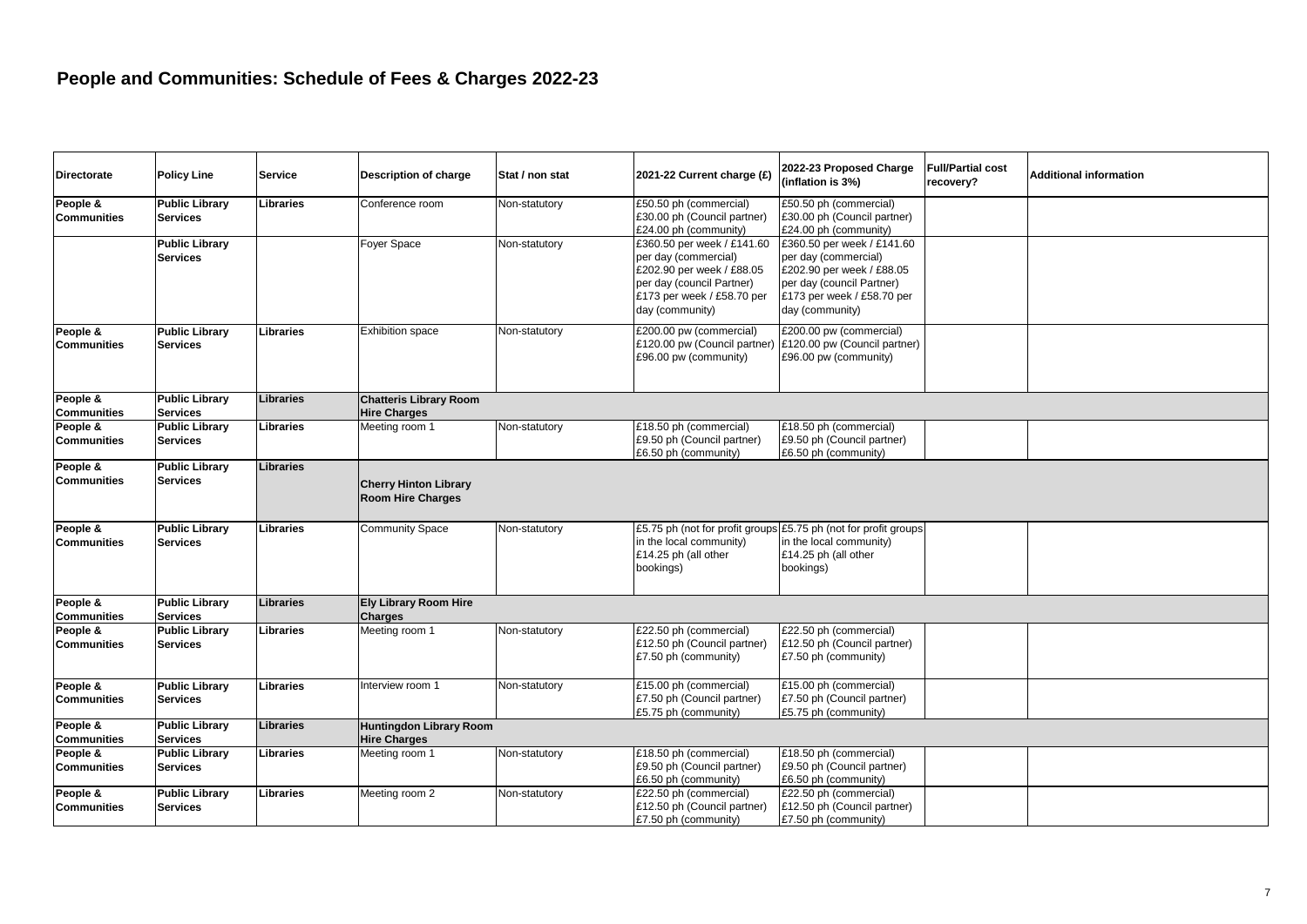| <b>Directorate</b>             | <b>Policy Line</b>                       | <b>Service</b>   | Description of charge                                  | Stat / non stat | 2021-22 Current charge (£                                                      | 2022-23 Proposed Charge<br>(inflation is 3%)                                   | <b>Full/Partial cost</b><br>recovery? | <b>Additional information</b> |
|--------------------------------|------------------------------------------|------------------|--------------------------------------------------------|-----------------|--------------------------------------------------------------------------------|--------------------------------------------------------------------------------|---------------------------------------|-------------------------------|
| People &<br><b>Communities</b> | <b>Public Library</b><br><b>Services</b> | Libraries        | Meeting room 1 and 2                                   | Non-statutory   | £26.00 ph (commercial)<br>£14.75 ph (Council partner)<br>£8.50 ph (community)  | £26.00 ph (commercial)<br>£14.75 ph (Council partner)<br>£8.50 ph (community)  |                                       |                               |
| People &<br><b>Communities</b> | <b>Public Library</b><br><b>Services</b> | Libraries        | Interview Rooms & Pods                                 | Non-statutory   | £15.00 ph (commercial)<br>£7.50 ph (Council partner)<br>£6.00 ph (community)   | £15.00 ph (commercial)<br>£7.50 ph (Council partner)<br>£6.00 ph (community)   |                                       |                               |
| People &<br><b>Communities</b> | <b>Public Library</b><br><b>Services</b> | Libraries        | <b>Exhibition space</b>                                | Non-statutory   | £60.00 pw (commercial)<br>£47.50 pw (Council partner)<br>£35.00 pw (community) | £60.00 pw (commercial)<br>£47.50 pw (Council partner)<br>£35.00 pw (community) |                                       |                               |
| People &<br><b>Communities</b> | <b>Public Library</b><br><b>Services</b> | Libraries        | <b>March Library Room Hire</b><br>Charges              |                 |                                                                                |                                                                                |                                       |                               |
| People &<br><b>Communities</b> | <b>Public Library</b><br><b>Services</b> | Libraries        | Meeting room 1                                         | Non-statutory   | £22.50 ph (commercial)<br>£12.50 ph (Council partner)<br>£7.50 ph (community)  | £22.50 ph (commercial)<br>£12.50 ph (Council partner)<br>£7.50 ph (community)  |                                       |                               |
| People &<br><b>Communities</b> | <b>Public Library</b><br><b>Services</b> | <b>Libraries</b> | Interview room                                         | Non-statutory   | £15.00 ph (commercial)<br>£7.50 ph (Council partner)<br>£5.50 ph (community)   | £15.00 ph (commercial)<br>£7.50 ph (Council partner)<br>£5.50 ph (community)   |                                       |                               |
| People &<br><b>Communities</b> | <b>Public Library</b><br><b>Services</b> | <b>Libraries</b> | <b>Milton Road Library</b><br><b>Room Hire Charges</b> |                 |                                                                                |                                                                                |                                       |                               |
| People &<br><b>Communities</b> | <b>Public Library</b><br><b>Services</b> | Libraries        | Meeting Room 1&2                                       | Non-statutory   | £30 ph (commercial)<br>£15 ph (Council partner)<br>£11 ph (community)          | £30 ph (commercial)<br>£15 ph (Council partner)<br>£11 ph (community)          |                                       |                               |
| People &<br><b>Communities</b> | <b>Public Library</b><br><b>Services</b> | Libraries        | Meeting Room 3                                         | Non-statutory   | £40 ph (commercial)<br>£20 ph (Council partner)<br>£15 ph (community)          | £40 ph (commercial)<br>£20 ph (Council partner)<br>£15 ph (community)          |                                       |                               |
| People &<br><b>Communities</b> | Public Library<br><b>Services</b>        | Libraries        | Kitchen                                                | Non-statutory   | £10 ph (commercial)<br>£5 ph (Council partner)<br>Free (community)             | £10 ph (commercial)<br>£5 ph (Council partner)<br>Free (community)             |                                       |                               |
| People &<br><b>Communities</b> | <b>Public Library</b><br><b>Services</b> | <b>Libraries</b> | <b>Whole Lib</b>                                       | Non-statutory   | £50 ph (commercial)<br>£25 ph (Council partner)<br>£20 ph (community)          | £50 ph (commercial)<br>£25 ph (Council partner)<br>£20 ph (community)          |                                       |                               |
| People &<br><b>Communities</b> | <b>Public Library</b><br><b>Services</b> | Libraries        | <b>Ramsey Library Room</b><br><b>Hire Charges</b>      |                 |                                                                                |                                                                                |                                       |                               |
| People &<br><b>Communities</b> | <b>Public Library</b><br><b>Services</b> | Libraries        | Meeting room 1                                         | Non-statutory   | £22.50 ph (commercial)<br>£12.50 ph (Council partner)<br>£7.50 ph (community)  | £22.50 ph (commercial)<br>£12.50 ph (Council partner)<br>£7.50 ph (community)  |                                       |                               |
| People &<br><b>Communities</b> | <b>Public Library</b><br><b>Services</b> | <b>Libraries</b> | Interview room                                         | Non-statutory   | £15.00 ph (commercial)<br>£7.50 ph (Council partner)<br>£6.00 ph (community)   | £15.00 ph (commercial)<br>£7.50 ph (Council partner)<br>£6.00 ph (community)   |                                       |                               |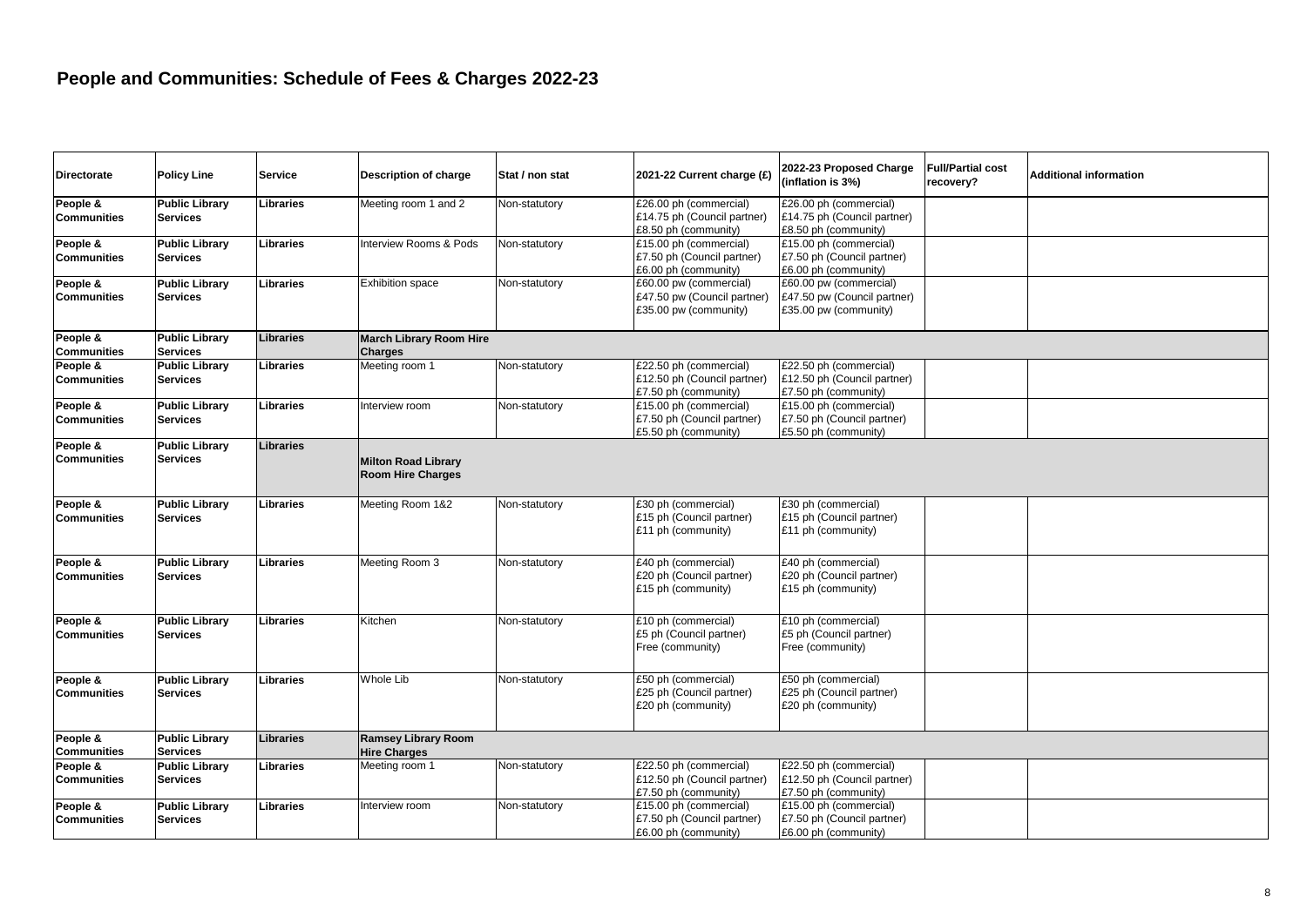| <b>Directorate</b>             | <b>Policy Line</b>                       | <b>Service</b>   | Description of charge                                | Stat / non stat | 2021-22 Current charge (£)                                                     | 2022-23 Proposed Charge<br>(inflation is 3%)                                                                                    | <b>Full/Partial cost</b><br>recovery? | <b>Additional information</b> |
|--------------------------------|------------------------------------------|------------------|------------------------------------------------------|-----------------|--------------------------------------------------------------------------------|---------------------------------------------------------------------------------------------------------------------------------|---------------------------------------|-------------------------------|
| People &<br>Communities        | <b>Public Library</b><br><b>Services</b> | <b>Libraries</b> | <b>Rock Road Library Room</b><br><b>Hire Charges</b> |                 |                                                                                |                                                                                                                                 |                                       |                               |
| People &<br>Communities        | <b>Public Library</b><br><b>Services</b> | Libraries        | <b>Community Space</b>                               | Non-statutory   | in the local community)<br>£14.40 ph (all other<br>bookings)                   | £5.75 ph (not for profit groups £5.75 ph (not for profit groups<br>in the local community)<br>£14.40 ph (all other<br>bookings) |                                       |                               |
| People &<br><b>Communities</b> | <b>Public Library</b><br><b>Services</b> | <b>Libraries</b> | Soham Library Room Hire<br><b>Charges</b>            |                 |                                                                                |                                                                                                                                 |                                       |                               |
| People &<br><b>Communities</b> | <b>Public Library</b><br><b>Services</b> | Libraries        | Meeting room 1                                       | Non-statutory   | £18.50 ph (commercial)<br>£9.50 ph (Council partner)<br>£6.25 ph (community)   | £18.50 ph (commercial)<br>£9.50 ph (Council partner)<br>£6.25 ph (community)                                                    |                                       |                               |
| People &<br><b>Communities</b> | <b>Public Library</b><br><b>Services</b> | <b>Libraries</b> | <b>St Ives Library Room Hire</b><br><b>Charges</b>   |                 |                                                                                |                                                                                                                                 |                                       |                               |
| People &<br><b>Communities</b> | <b>Public Library</b><br><b>Services</b> | Libraries        | Meeting room 1                                       | Non-statutory   | £22.50 ph (commercial)<br>£12.50 ph (Council partner)<br>£7.50 ph (community)  | £22.50 ph (commercial)<br>£12.50 ph (Council partner)<br>£7.50 ph (community)                                                   |                                       |                               |
| People &<br><b>Communities</b> | <b>Public Library</b><br><b>Services</b> | Libraries        | Meeting room 2                                       | Non-statutory   | £18.50 ph (commercial)<br>£9.50 ph (Council partner)<br>£6.50 ph (community)   | £18.50 ph (commercial)<br>£9.50 ph (Council partner)<br>£6.50 ph (community)                                                    |                                       |                               |
| People &<br>Communities        | <b>Public Library</b><br><b>Services</b> | Libraries        | Foyer Space                                          | Non-statutory   | £58.00 pw (commercial)<br>£37.00 pw (Council partner)<br>£25.00 pw (community) | £58.00 pw (commercial)<br>£37.00 pw (Council partner)<br>£25.00 pw (community)                                                  |                                       |                               |
| People &<br><b>Communities</b> | <b>Public Library</b><br><b>Services</b> | <b>Libraries</b> | <b>St Neots Library Room</b><br><b>Hire Charges</b>  |                 |                                                                                |                                                                                                                                 |                                       |                               |
| People &<br>Communities        | <b>Public Library</b><br><b>Services</b> | Libraries        | Meeting room 1                                       | Non-statutory   | £12.00 ph (commercial)<br>£7.50 ph (Council partner)<br>£6.00 ph (community)   | £12.00 ph (commercial)<br>£7.50 ph (Council partner)<br>£6.00 ph (community)                                                    |                                       |                               |
| People &<br>Communities        | <b>Public Library</b><br><b>Services</b> | Libraries        | Meeting room 2                                       | Non-statutory   | £12.00 ph (commercial)<br>£7.50 ph (Council partner)<br>£6.00 ph (community)   | £12.00 ph (commercial)<br>£7.50 ph (Council partner)<br>£6.00 ph (community)                                                    |                                       |                               |
| People &<br><b>Communities</b> | <b>Public Library</b><br><b>Services</b> | Libraries        | Community space 1                                    | Non-statutory   | £22.50 ph (commercial)<br>£12.50 ph (Council partner)<br>£7.50 ph (community)  | £22.50 ph (commercial)<br>£12.50 ph (Council partner)<br>£7.50 ph (community)                                                   |                                       |                               |
| People &<br><b>Communities</b> | <b>Public Library</b><br><b>Services</b> | Libraries        | Community space 2                                    | Non-statutory   | £22.50 ph (commercial)<br>£12.50 ph (Council partner)<br>£7.50 ph (community)  | £22.50 ph (commercial)<br>£12.50 ph (Council partner)<br>£7.50 ph (community)                                                   |                                       |                               |
| People &<br><b>Communities</b> | <b>Public Library</b><br><b>Services</b> | Libraries        | <b>Exhibition space</b>                              | Non-statutory   | £58.00 pw (commercial)<br>£37.00 pw (Council partner)<br>£25.00 pw (community) | £58.00 pw (commercial)<br>£37.00 pw (Council partner)<br>£25.00 pw (community)                                                  |                                       |                               |
| People &<br><b>Communities</b> | <b>Public Library</b><br><b>Services</b> | Libraries        | Foyer space                                          | Non-statutory   | £58.00 pw (commercial)<br>£37.00 pw (Council partner)<br>£25.00 pw (community) | £58.00 pw (commercial)<br>£37.00 pw (Council partner)<br>£25.00 pw (community)                                                  |                                       |                               |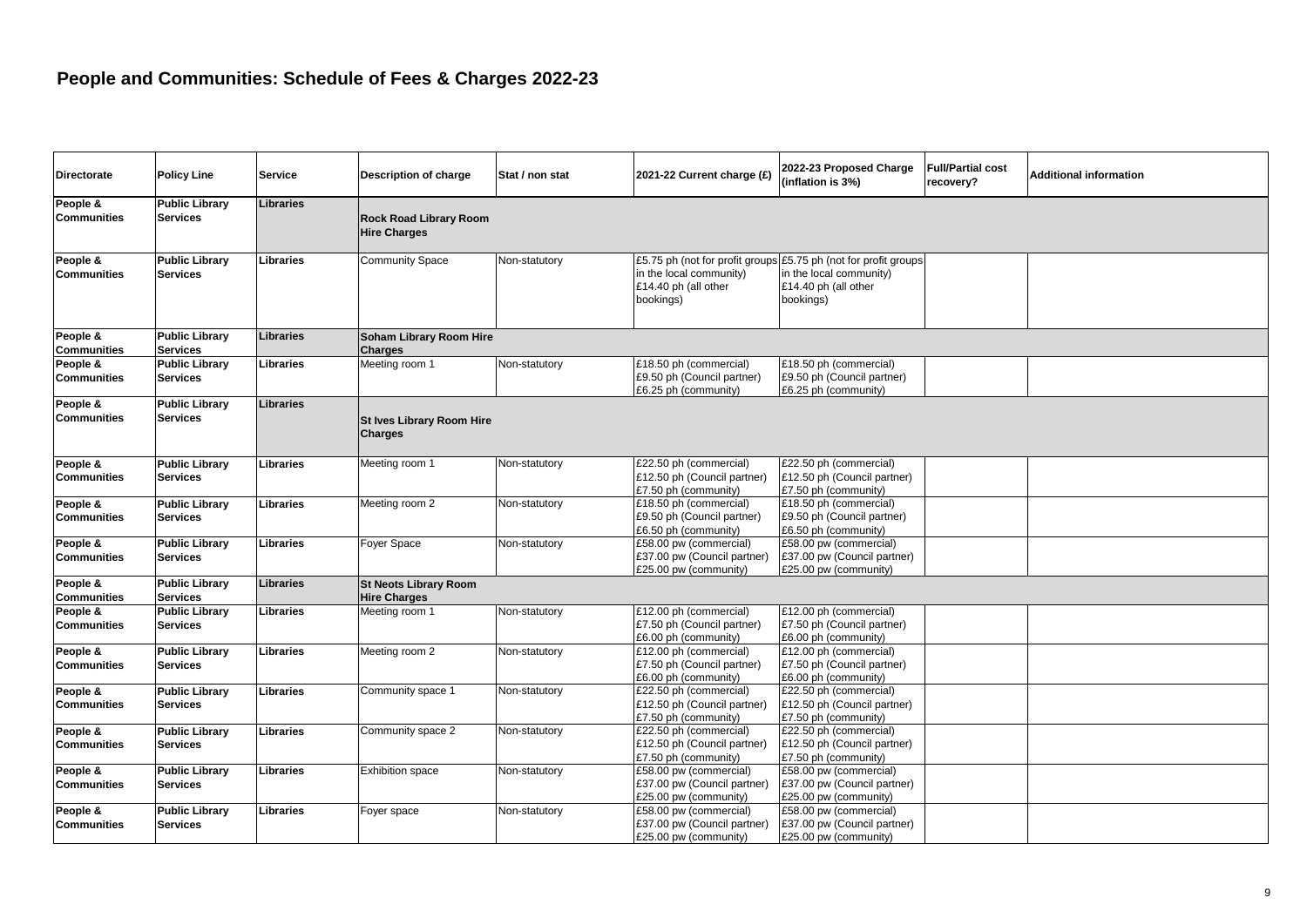| <b>Directorate</b>             | <b>Policy Line</b>                       | <b>Service</b>   | Description of charge                                 | Stat / non stat | 2021-22 Current charge (£)                                                    | 2022-23 Proposed Charge<br>(inflation is 3%)                                                                                                                               | <b>Full/Partial cost</b><br>recovery? | Additional information |
|--------------------------------|------------------------------------------|------------------|-------------------------------------------------------|-----------------|-------------------------------------------------------------------------------|----------------------------------------------------------------------------------------------------------------------------------------------------------------------------|---------------------------------------|------------------------|
| People &<br><b>Communities</b> | <b>Public Library</b><br><b>Services</b> | Libraries        | <b>Whittlesey Library Room</b><br><b>Hire Charges</b> |                 |                                                                               |                                                                                                                                                                            |                                       |                        |
| People &<br><b>Communities</b> | <b>Public Library</b><br><b>Services</b> | Libraries        | Meeting room 1                                        | Non-statutory   | £18.50 ph (commercial)<br>£9.50 ph (Council partner)<br>£6.50 ph (community)  | £18.50 ph (commercial)<br>£9.50 ph (Council partner)<br>£6.50 ph (community)                                                                                               |                                       |                        |
| People &<br><b>Communities</b> | <b>Public Library</b><br><b>Services</b> | <b>Libraries</b> | <b>Wisbech Library Room</b><br><b>Hire Charges</b>    |                 |                                                                               |                                                                                                                                                                            |                                       |                        |
| People &<br><b>Communities</b> | <b>Public Library</b><br><b>Services</b> | Libraries        | Meeting room 1                                        | non-statutory   | £18.50 ph (commercial)<br>£9.50 ph (Council partner)<br>£6.50 ph (community)  | £18.50 ph (commercial)<br>£9.50 ph (Council partner)<br>£6.50 ph (community)                                                                                               |                                       |                        |
| People &<br><b>Communities</b> | <b>Public Library</b><br><b>Services</b> | Libraries        | Meeting room 2                                        | non-statutory   | £18.50 ph (commercial)<br>£9.50 ph (Council partner)<br>£6.50 ph (community)  | £18.50 ph (commercial)<br>£9.50 ph (Council partner)<br>£6.50 ph (community)                                                                                               |                                       |                        |
| People &<br><b>Communities</b> | <b>Public Library</b><br><b>Services</b> | Libraries        | Meeting room 1 and 2                                  | non-statutory   | £26.50 ph (commercial)<br>£14.50 ph (Council partner)<br>£8.50 ph (community) | £26.50 ph (commercial)<br>£14.50 ph (Council partner)<br>£8.50 ph (community)                                                                                              |                                       |                        |
| People &<br><b>Communities</b> | <b>Public Library</b><br><b>Services</b> | Libraries        | Interview room                                        | non-statutory   | £15.00 ph (commercial)<br>£7.50 ph (Council partner)<br>£5.75 ph (community)  | £15.00 ph (commercial)<br>£7.50 ph (Council partner)<br>£5.75 ph (community)                                                                                               |                                       |                        |
| People &<br><b>Communities</b> | <b>Public Library</b><br><b>Services</b> | <b>Libraries</b> | Yaxley Library Room hire<br>charges                   |                 |                                                                               |                                                                                                                                                                            |                                       |                        |
| People &<br><b>Communities</b> | <b>Public Library</b><br><b>Services</b> | Libraries        | Meeting room 1                                        | non-statutory   | in the local community)                                                       | £9.00 ph (not for profit groups £9.00 ph (not for profit groups<br>in the local community)<br>£7.35 ph (all other bookings) $\left  \right $ £7.35 ph (all other bookings) |                                       |                        |
| People &<br><b>Communities</b> | <b>Public Library</b><br><b>Services</b> | Libraries        | <b>Local Studies Research</b><br>Services charges     |                 |                                                                               |                                                                                                                                                                            |                                       |                        |
| People &<br><b>Communities</b> | <b>Public Library</b><br><b>Services</b> | Libraries        | 30 mins                                               | Non-statutory   | Free                                                                          | Free                                                                                                                                                                       |                                       |                        |
| People &<br><b>Communities</b> | <b>Public Library</b><br><b>Services</b> | Libraries        | 1 hour                                                | Non-statutory   | E32                                                                           | £32                                                                                                                                                                        | Full                                  |                        |
| People &<br><b>Communities</b> | <b>Public Library</b><br><b>Services</b> | Libraries        | 1.5 hours                                             | Non-statutory   | £48                                                                           | £48                                                                                                                                                                        |                                       |                        |
| People &<br><b>Communities</b> | <b>Public Library</b><br><b>Services</b> | Libraries        | 2 hours                                               | Non-statutory   | £64                                                                           | £64                                                                                                                                                                        | Full                                  |                        |
| People &<br><b>Communities</b> | <b>Public Library</b><br><b>Services</b> | Libraries        | Each Additional 30 min                                | Non-statutory   | £16                                                                           | £16                                                                                                                                                                        |                                       |                        |
| People &<br><b>Communities</b> | <b>Public Library</b><br><b>Services</b> | Libraries        | Adopt a Book Scheme                                   | Non-statutory   | £25 per annum                                                                 | £25 per annum                                                                                                                                                              |                                       |                        |
| People &<br><b>Communities</b> | <b>Public Library</b><br><b>Services</b> | Libraries        | <b>Archives Services</b><br>charges                   |                 |                                                                               |                                                                                                                                                                            |                                       |                        |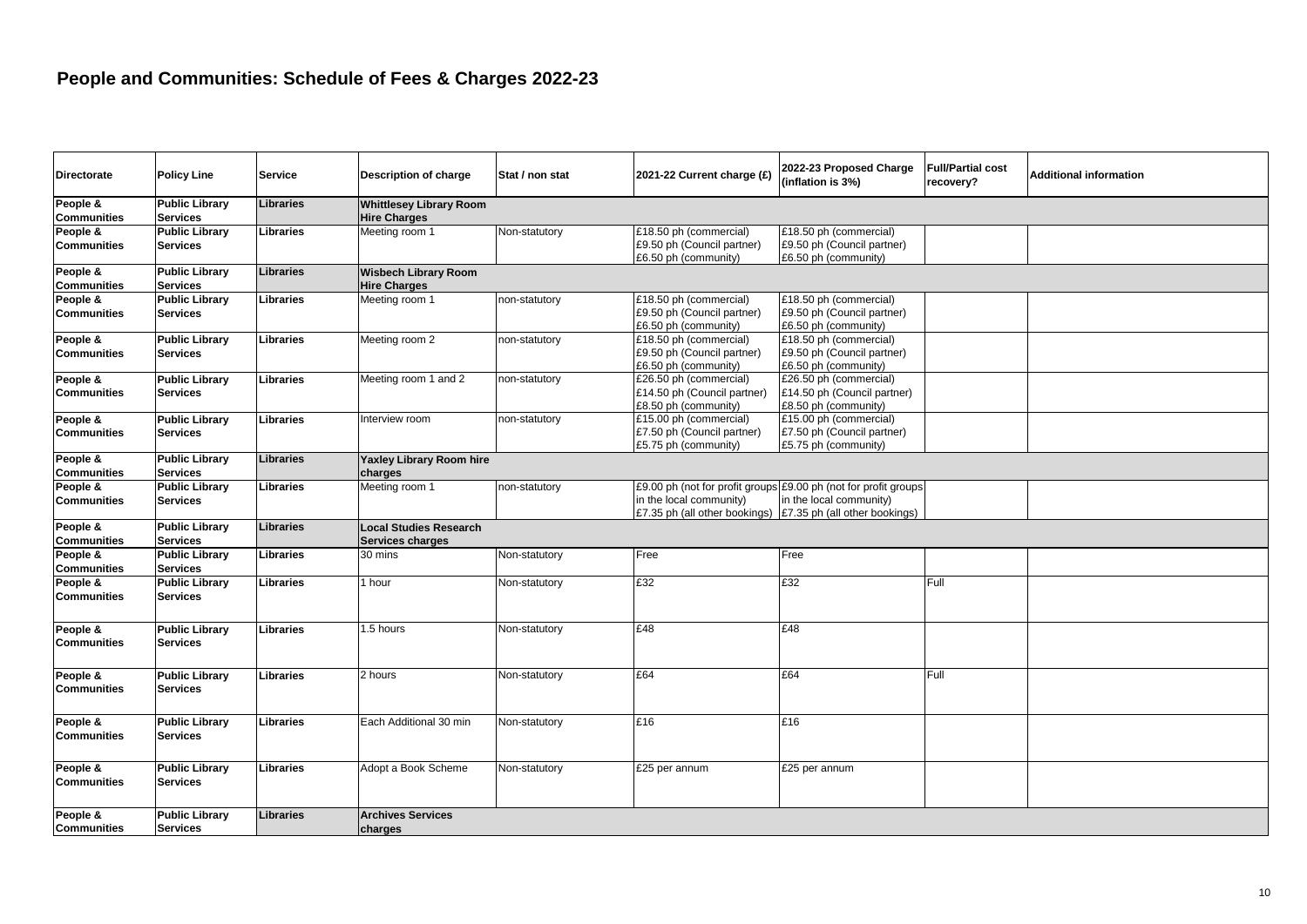| <b>Directorate</b>             | <b>Policy Line</b>                                | <b>Service</b>  | <b>Description of charge</b>                                                   | Stat / non stat | 2021-22 Current charge (£) | 2022-23 Proposed Charge<br>(inflation is 3%) | <b>Full/Partial cost</b><br>recovery? | <b>Additional information</b>                                                                  |
|--------------------------------|---------------------------------------------------|-----------------|--------------------------------------------------------------------------------|-----------------|----------------------------|----------------------------------------------|---------------------------------------|------------------------------------------------------------------------------------------------|
| People &<br><b>Communities</b> | Cultural &<br><b>Community</b><br><b>Services</b> | <b>Archives</b> | 1 hour                                                                         | Non-statutory   | £36                        | £36                                          | Full                                  |                                                                                                |
| People &<br><b>Communities</b> | Cultural &<br>Community<br><b>Services</b>        | <b>Archives</b> | 2 hours                                                                        | Non-statutory   | E72                        | £72                                          | Full                                  |                                                                                                |
| People &<br><b>Communities</b> | Cultural &<br><b>Community</b><br><b>Services</b> | <b>Archives</b> | Specialist research for<br>business or professional<br>clients                 | Non-statutory   | £85                        | £85                                          | Full                                  |                                                                                                |
| People &<br><b>Communities</b> | Cultural &<br><b>Community</b><br><b>Services</b> | <b>Archives</b> | Other checks of records or<br>indexes up to 15 minutes                         | Non-statutory   | £16                        | £16                                          |                                       |                                                                                                |
| People &<br><b>Communities</b> | Cultural &<br><b>Community</b><br><b>Services</b> | <b>Archives</b> | Vehicle registration,<br>electoral register and<br>magistrates' court register | Non-statutory   | E22                        | £22                                          |                                       |                                                                                                |
| People &<br><b>Communities</b> | Cultural &<br><b>Community</b><br><b>Services</b> | <b>Archives</b> | Replacement of lost CARN<br>ticket                                             | Non-statutory   | £5                         | £5                                           | Full                                  |                                                                                                |
| People &<br><b>Communities</b> | Cultural &<br><b>Community</b><br><b>Services</b> | <b>Archives</b> | <b>Reproduction Fees</b>                                                       |                 |                            |                                              |                                       |                                                                                                |
| People &<br><b>Communities</b> | Cultural &<br><b>Community</b><br><b>Services</b> | <b>Archives</b> | Local, limited distribution<br>publications (1-10 pictures)                    | Non-statutory   | £10 per image              | £10 per image                                |                                       | Reproduction online: £20 for 1-5 images, £30 for<br>6-10 images.<br>Negotiable over 10 images. |
| People &<br><b>Communities</b> | Cultural &<br><b>Community</b><br><b>Services</b> | <b>Archives</b> | Other commercial<br>publications                                               | Non-statutory   | £25 per image              | £25 per image                                |                                       | Negotiable                                                                                     |
| People &<br><b>Communities</b> | Cultural &<br><b>Community</b><br><b>Services</b> | <b>Archives</b> | TV, film: world wide use 5<br>year licence                                     | Non-statutory   | £250                       | £250                                         |                                       | Negotiable                                                                                     |
| People &<br><b>Communities</b> | Cultural &<br>Community<br><b>Services</b>        | <b>Archives</b> | <b>Outreach fees</b>                                                           |                 |                            |                                              |                                       |                                                                                                |
| People &<br><b>Communities</b> | Cultural &<br>Community<br><b>Services</b>        | <b>Archives</b> | <b>Group Visits to Archives</b>                                                | Non-statutory   | £65                        | £65                                          | Partial                               |                                                                                                |
| People &<br><b>Communities</b> | Cultural &<br>Community<br><b>Services</b>        | <b>Archives</b> | Talks to groups outside the<br>office                                          | Non-statutory   | £80                        | £80                                          | Partial                               |                                                                                                |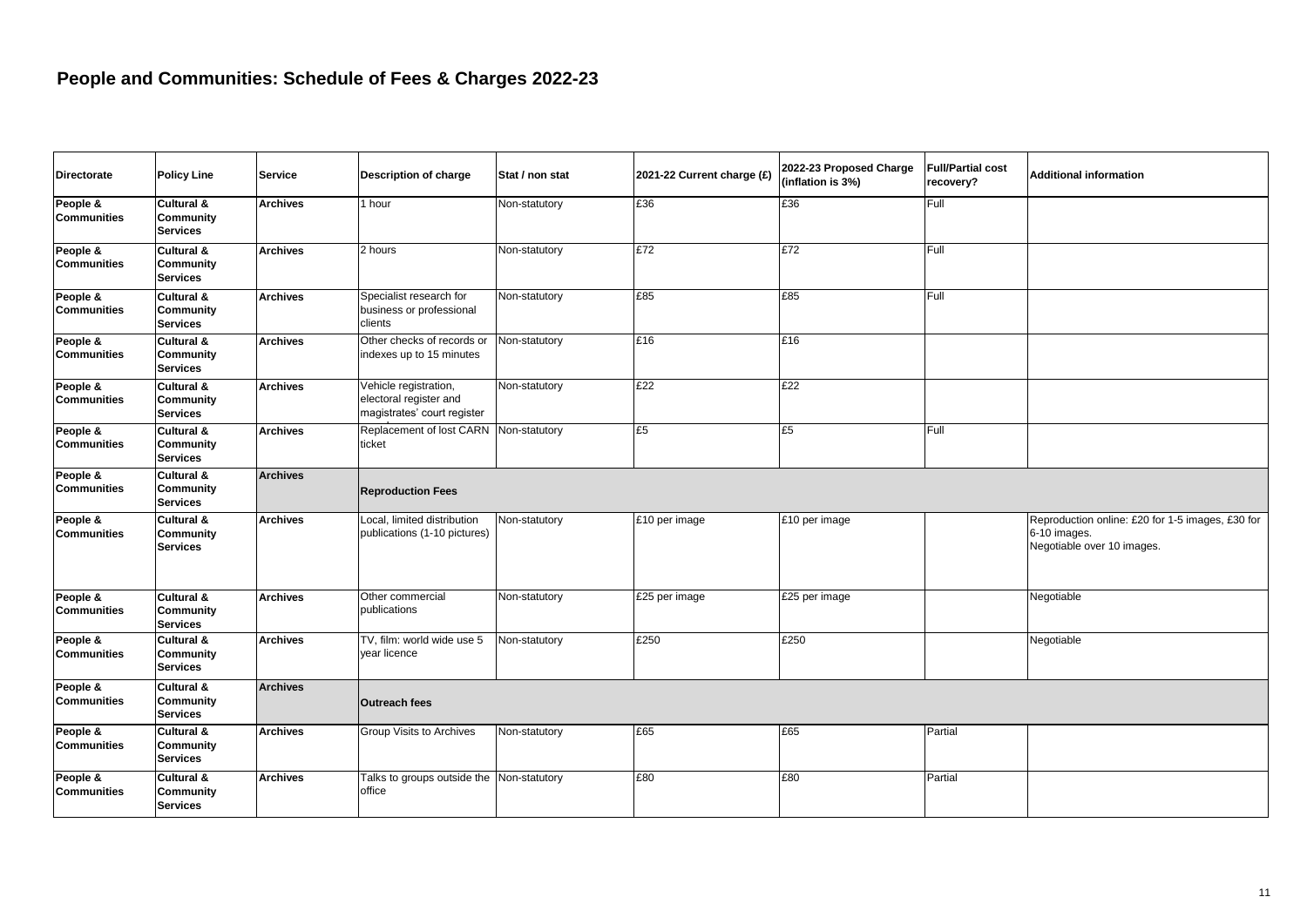| Directorate                    | <b>Policy Line</b>                                           | <b>Service</b>  | Description of charge                                     | Stat / non stat | 2021-22 Current charge (£) | 2022-23 Proposed Charge<br>(inflation is 3%) | <b>Full/Partial cost</b><br>recovery? | <b>Additional information</b> |
|--------------------------------|--------------------------------------------------------------|-----------------|-----------------------------------------------------------|-----------------|----------------------------|----------------------------------------------|---------------------------------------|-------------------------------|
| People &<br><b>Communities</b> | Cultural &<br><b>Community</b><br><b>Services</b>            | <b>Archives</b> | <b>Archives and Local</b><br><b>Studies: Digitisation</b> |                 |                            |                                              |                                       |                               |
| People &<br><b>Communities</b> | Cultural &<br>Community<br><b>Services</b>                   | <b>Archives</b> | Document up to A3                                         | Non-statutory   | £8.00                      | £8.00                                        | Full                                  |                               |
| People &<br><b>Communities</b> | Cultural &<br><b>Community</b><br><b>Services</b>            | <b>Archives</b> | Document between A3 and Non-statutory<br>A <sub>1</sub>   |                 | £13.00                     | £13.00                                       | Full                                  |                               |
| People &<br><b>Communities</b> | <b>Cultural &amp;</b><br>Community<br><b>Services</b>        | <b>Archives</b> | Document larger than A1                                   | Non-statutory   | £32.00                     | £32.00                                       | Full                                  | Requires two scans            |
| People &<br><b>Communities</b> | <b>Cultural &amp;</b><br><b>Community</b><br><b>Services</b> | <b>Archives</b> | 35mm transparency                                         | Non-statutory   | £7.75                      | £7.75                                        | Full                                  | At a specific DPI             |
| People &<br><b>Communities</b> | <b>Cultural &amp;</b><br><b>Community</b><br><b>Services</b> | <b>Archives</b> | C19 lantern slide                                         | Non-statutory   | £7.75                      | £8.00                                        | Full                                  | At a specific DPI             |
| People &<br><b>Communities</b> | Cultural &<br><b>Community</b><br><b>Services</b>            | <b>Archives</b> | C19 glass plate                                           | Non-statutory   | £10.00                     | £8.00                                        | Full                                  | At a specific DPI             |
| People &<br><b>Communities</b> | <b>Cultural &amp;</b><br><b>Community</b><br><b>Services</b> | <b>Archives</b> | Pre-digitised A4-A2                                       | Non-statutory   | £5.50                      | £5.50                                        | Full                                  |                               |
| People &<br><b>Communities</b> | <b>Cultural &amp;</b><br>Community<br><b>Services</b>        | <b>Archives</b> | Pre-digitised A1-A0                                       | Non-statutory   | £11.00                     | £11.00                                       | Full                                  |                               |
| People &<br><b>Communities</b> | <b>Cultural &amp;</b><br><b>Community</b><br><b>Services</b> | <b>Archives</b> | Inclosure / tithe / estate<br>maps                        | Non-statutory   | £25.00                     | £25.00                                       | Full                                  |                               |
| People &<br><b>Communities</b> | Cultural &<br>Community<br><b>Services</b>                   | <b>Archives</b> | Bulk scanning / large<br>projects                         | Non-statutory   | £25.00                     | £25.00                                       | Full                                  | Hourly rate                   |
| People &<br><b>Communities</b> | Cultural &<br><b>Community</b><br><b>Services</b>            | <b>Archives</b> | Image retouching<br>Local Studies: Non-                   | Non-statutory   | £50.00                     | £50.00                                       | Full                                  | Per image                     |
| People &<br><b>Communities</b> | Cultural &<br>Community                                      | <b>Archives</b> | digitised images (from                                    |                 |                            |                                              |                                       |                               |
| People &<br><b>Communities</b> | Cultural &<br><b>Community</b><br><b>Services</b>            | <b>Archives</b> | 6 x 4 BW                                                  | non-statutory   | £5.00                      | £5.00                                        |                                       |                               |
| People &<br><b>Communities</b> | <b>Cultural &amp;</b><br><b>Community</b><br><b>Services</b> | <b>Archives</b> | 7 x 5 BW                                                  | non-statutory   | £6.00                      | £6.00                                        |                                       |                               |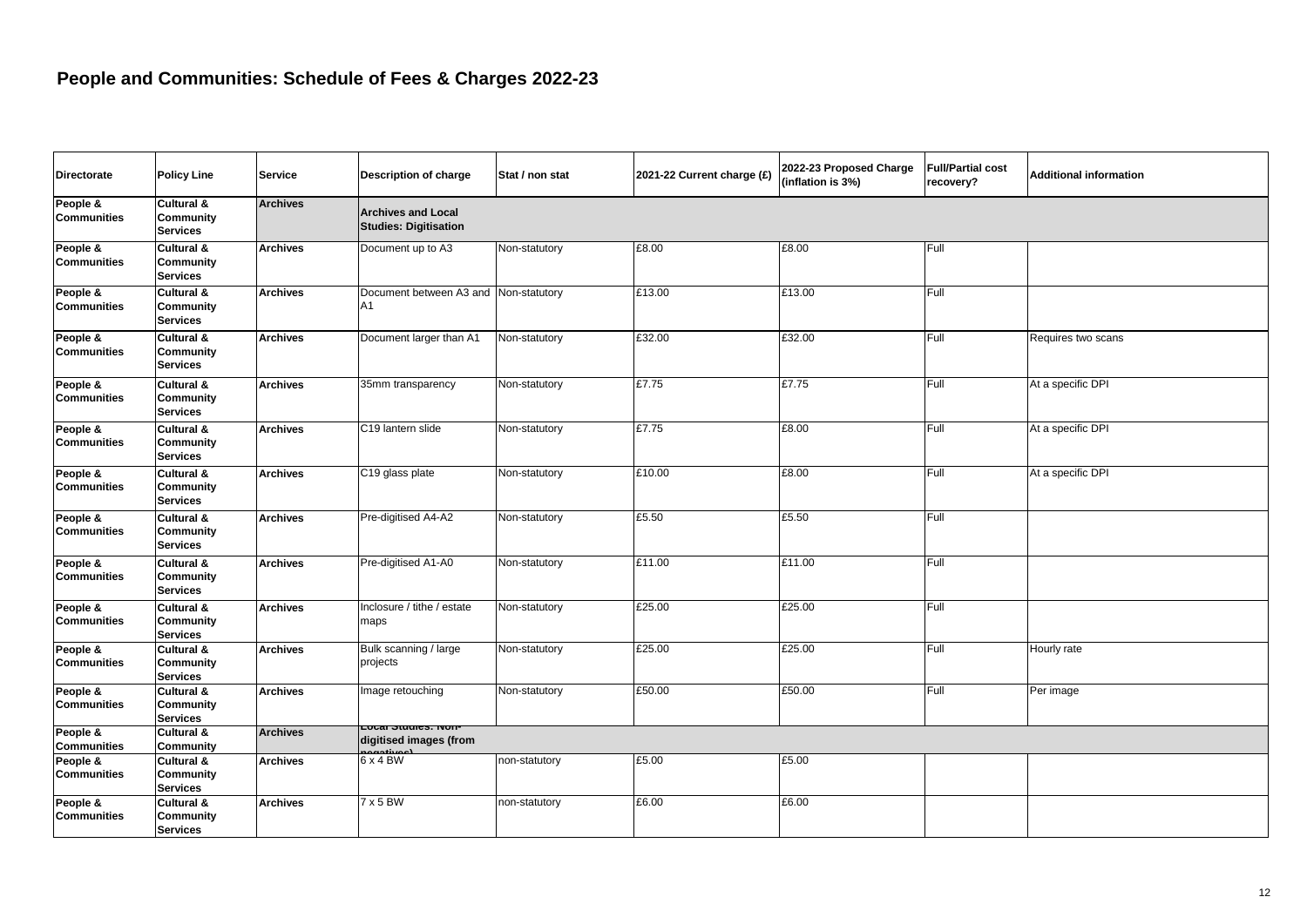| <b>Directorate</b>             | <b>Policy Line</b>                                | <b>Service</b>  | <b>Description of charge</b>                     | Stat / non stat | 2021-22 Current charge (£)   | 2022-23 Proposed Charge<br>(inflation is 3%) | <b>Full/Partial cost</b><br>recovery? | <b>Additional information</b> |  |
|--------------------------------|---------------------------------------------------|-----------------|--------------------------------------------------|-----------------|------------------------------|----------------------------------------------|---------------------------------------|-------------------------------|--|
| People &<br><b>Communities</b> | Cultural &<br><b>Community</b><br><b>Services</b> | <b>Archives</b> | 8 x 6 BW                                         | non-statutory   | £7.00                        | £7.00                                        |                                       |                               |  |
| People &<br><b>Communities</b> | Cultural &<br>Community<br><b>Services</b>        | <b>Archives</b> | 10 x 8 BW                                        | non-statutory   | £8.00                        | £8.00                                        |                                       |                               |  |
| People &<br><b>Communities</b> | Cultural &<br><b>Community</b><br><b>Services</b> | <b>Archives</b> | $12 \times 9$ BW                                 | non-statutory   | £10.00                       | £10.00                                       |                                       |                               |  |
| People &<br><b>Communities</b> | Cultural &<br>Community<br><b>Services</b>        | <b>Archives</b> | 35 mm slides                                     | non-statutory   | £2                           | £2                                           |                                       |                               |  |
| People &<br><b>Communities</b> | Cultural &<br>Community<br><b>Services</b>        | <b>Archives</b> | Negatives of privately<br>owned images           | non-statutory   | £7                           | £7                                           |                                       |                               |  |
| People &<br><b>Communities</b> | Cultural &<br><b>Community</b><br><b>Services</b> | <b>Archives</b> | Conservation work                                | non-statutory   | £35 per hour, plus materials | £35 per hour, plus materials                 | Full                                  |                               |  |
| People &<br><b>Communities</b> | Cultural &<br>Community<br><b>Services</b>        | <b>Archives</b> | Photocopies and print<br>outs in the search room |                 |                              |                                              |                                       |                               |  |
| People &<br><b>Communities</b> | Cultural &<br><b>Community</b><br><b>Services</b> | <b>Archives</b> | A4 photocopy archive                             | Non-statutory   | £1.00                        | £1.00                                        |                                       |                               |  |
| People &<br><b>Communities</b> | Cultural &<br><b>Community</b><br><b>Services</b> | <b>Archives</b> | A3 photocopy archive                             | Non-statutory   | £1.50                        | £1.50                                        |                                       |                               |  |
| People &<br><b>Communities</b> | Cultural &<br>Community<br><b>Services</b>        | <b>Archives</b> | A4 photocopy library item                        | Non-statutory   | £0.50                        | £0.50                                        |                                       |                               |  |
| People &<br><b>Communities</b> | Cultural &<br><b>Community</b><br><b>Services</b> | <b>Archives</b> | A3 photocopy library item                        | Non-statutory   | £0.75                        | £0.75                                        |                                       |                               |  |
| People &<br><b>Communities</b> | Cultural &<br><b>Community</b><br><b>Services</b> | <b>Archives</b> | A4 Microform print self<br>service               | Non-statutory   | £0.80                        | £0.80                                        |                                       |                               |  |
| People &<br><b>Communities</b> | Cultural &<br><b>Community</b><br><b>Services</b> | <b>Archives</b> | A3 Microform print self<br>service               | Non-statutory   | £1.25                        | £1.25                                        |                                       |                               |  |
| People &<br><b>Communities</b> | Cultural &<br>Community<br><b>Services</b>        | <b>Archives</b> | IT printout black and white                      | Non-statutory   | £0.25                        | £0.25                                        |                                       |                               |  |
| People &<br><b>Communities</b> | Cultural &<br>Community<br><b>Services</b>        | <b>Archives</b> | IT printout colour                               | Non-statutory   | £0.55                        | £0.55                                        |                                       |                               |  |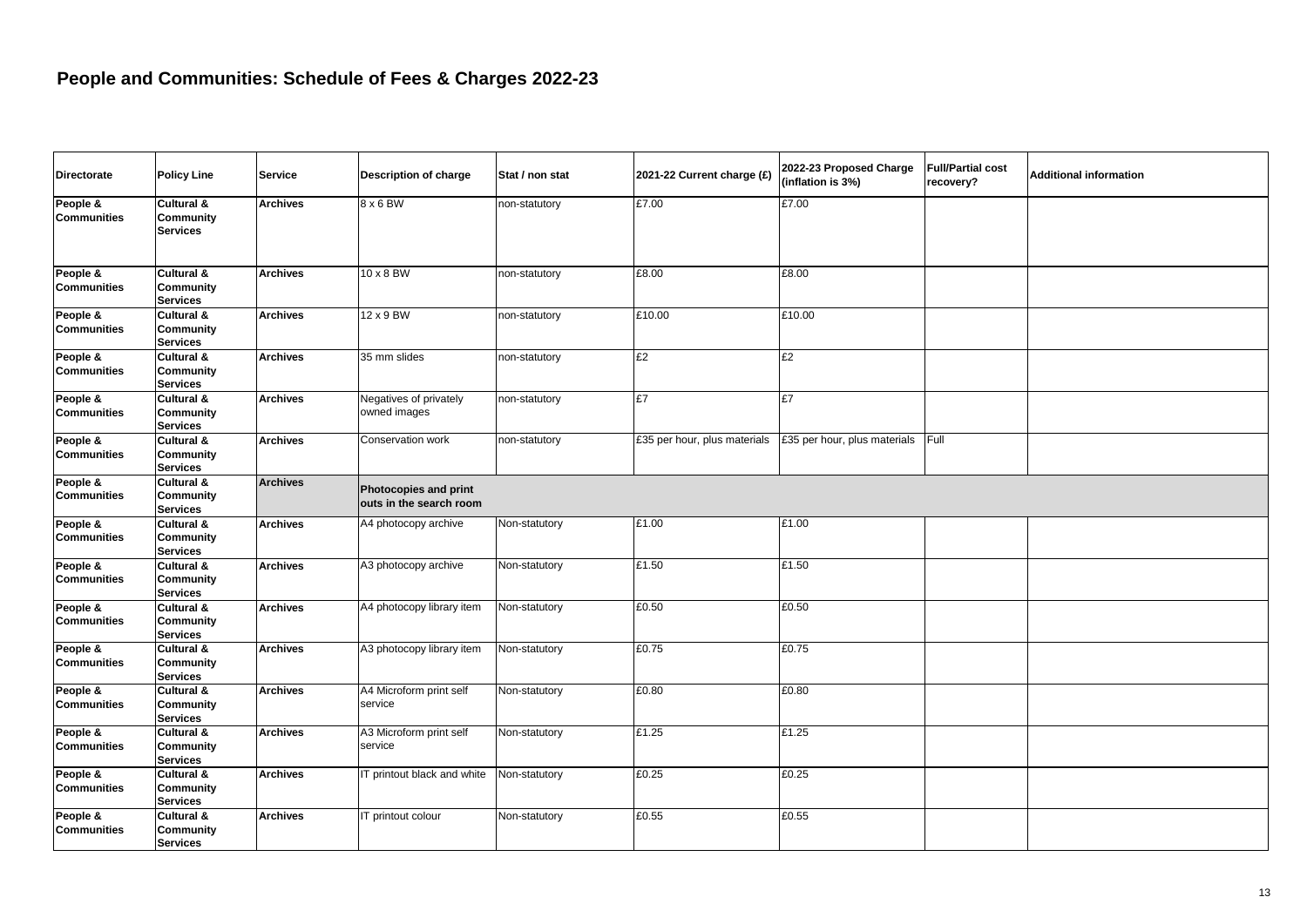| <b>Directorate</b>             | <b>Policy Line</b>                                          | <b>Service</b>       | <b>Description of charge</b>                            | Stat / non stat | 2021-22 Current charge (£)                                                                           | 2022-23 Proposed Charge<br>(inflation is 3%)                                                         | <b>Full/Partial cost</b><br>recoverv? | <b>Additional information</b>                                                               |
|--------------------------------|-------------------------------------------------------------|----------------------|---------------------------------------------------------|-----------------|------------------------------------------------------------------------------------------------------|------------------------------------------------------------------------------------------------------|---------------------------------------|---------------------------------------------------------------------------------------------|
| People &<br><b>Communities</b> | Cultural &<br>Community<br><b>Services</b>                  | <b>Archives</b>      | Photocopies and print<br>outs by post                   |                 |                                                                                                      |                                                                                                      |                                       |                                                                                             |
| People &<br>Communities        | Cultural &<br>Community<br><b>Services</b>                  | <b>Archives</b>      | Photocopies or printouts                                | non-statutory   | Minimum Charge of £7<br>(including postage) for up to<br>5 pages then £1 for each<br>additional page | Minimum Charge of £7<br>(including postage) for up to<br>5 pages then £1 for each<br>additional page |                                       |                                                                                             |
| People &<br><b>Communities</b> | Cultural &<br><b>Community</b><br><b>Services</b>           | <b>Archives</b>      | <b>Certified Copies</b>                                 | non-statutory   | £25 including cost of copy<br>and postage                                                            | £25 including cost of copy<br>and postage                                                            | Full                                  |                                                                                             |
| People &<br><b>Communities</b> | Cultural &<br>Community<br><b>Services</b>                  | Archives             | Photo permit - use of own<br>camera in the search room  | non-statutory   | £10                                                                                                  | £10                                                                                                  |                                       |                                                                                             |
| People &<br>Communities        | Cultural &<br>Community<br><b>Services</b>                  | <b>Archives</b>      | Digital Photography by<br>post                          |                 |                                                                                                      |                                                                                                      |                                       |                                                                                             |
| People &<br><b>Communities</b> | Cultural &<br>Community<br><b>Services</b>                  | <b>Archives</b>      | A4 Colour print                                         | non-statutory   | £6.50                                                                                                | £6.50                                                                                                | Full                                  |                                                                                             |
| People &<br><b>Communities</b> | Cultural &<br>Community<br><b>Services</b>                  | <b>Archives</b>      | A3 Colour print                                         | non-statutory   | £10.50                                                                                               | £10.50                                                                                               | Full                                  |                                                                                             |
| People &<br><b>Communities</b> | Cultural &<br>Community<br><b>Services</b>                  | <b>Archives</b>      | Plus Handling Charge                                    | non-statutory   | UK: £3.50 Europe: £6.50<br>Rest of the world: £10.00 or<br>actual postage if in excess               | UK: £3.50 Europe: £6.50<br>Rest of the world: £10.00 or<br>actual postage if in excess               | Full                                  |                                                                                             |
| People &<br><b>Communities</b> | Cultural &<br>Community<br><b>Services</b>                  | <b>Archives</b>      | Digital Photography by<br>email                         |                 |                                                                                                      |                                                                                                      |                                       |                                                                                             |
| People &<br><b>Communities</b> | Cultural &<br>Community<br><b>Services</b>                  | <b>Archives</b>      | Per Photograph                                          | non-statutory   | £6.00                                                                                                | £6.00                                                                                                |                                       |                                                                                             |
| People &<br><b>Communities</b> | Cultural &<br>Community<br><b>Services</b>                  | <b>Archives</b>      | Per email (max. 5jpegs per<br>email)                    | non-statutory   | £2.50                                                                                                | £2.50                                                                                                |                                       |                                                                                             |
| People &<br><b>Communities</b> | Cultural &<br>Community<br><b>Services</b>                  | Archives             | Specialist photography by<br><b>FSB Scanning Bureau</b> | non-statutory   | Prices available on<br>application                                                                   | Prices available on<br>application                                                                   | Full                                  | Prints larger than A3 have to be done by an<br>external company and are quoted for on spec. |
| People &<br><b>Communities</b> | <b>Registration &amp;</b><br>Citizenship<br><b>Services</b> | Registrations        | <b>Ceremonies</b>                                       |                 |                                                                                                      |                                                                                                      |                                       |                                                                                             |
| People &<br>Communities        | <b>Registration &amp;</b><br>Citizenship<br><b>Services</b> | Registrations        | Room 1 (stat fee<br>ceremonies)                         | Statutory       | £46                                                                                                  | £46                                                                                                  | Partial                               | A statutory ceremony only                                                                   |
| People &<br><b>Communities</b> | <b>Registration &amp;</b><br>Citizenship<br><b>Services</b> | <b>Registrations</b> | Venue marriage or CP Mon-non-statutory<br>Sat           |                 | £580                                                                                                 | £590                                                                                                 | Full                                  |                                                                                             |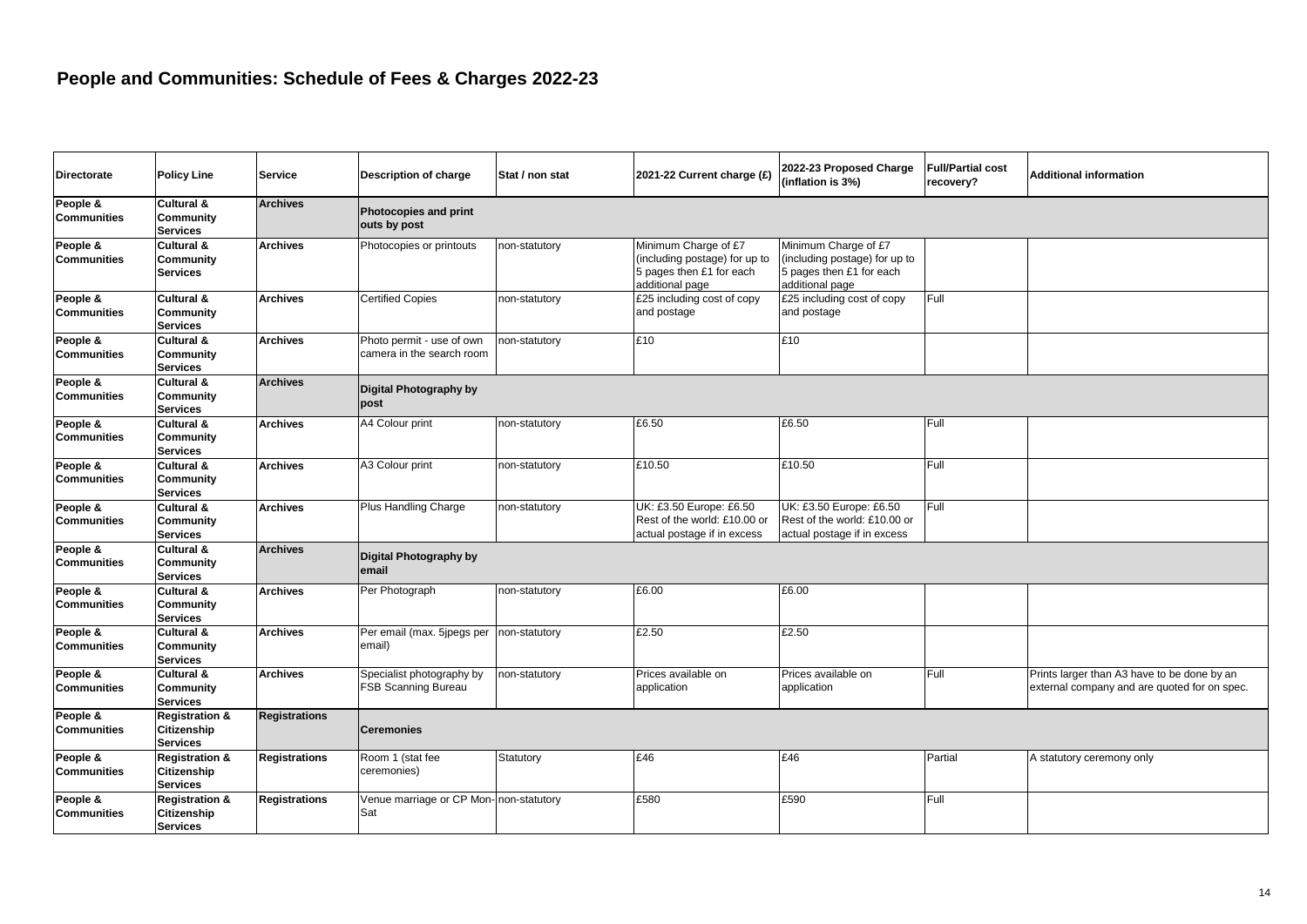| <b>Directorate</b>             | <b>Policy Line</b>                                                 | <b>Service</b>       | Description of charge                                                              | Stat / non stat | 2021-22 Current charge (£)                                 | 2022-23 Proposed Charge<br>(inflation is 3%)                      | <b>Full/Partial cost</b><br>recovery? | Additional information                                                                                             |
|--------------------------------|--------------------------------------------------------------------|----------------------|------------------------------------------------------------------------------------|-----------------|------------------------------------------------------------|-------------------------------------------------------------------|---------------------------------------|--------------------------------------------------------------------------------------------------------------------|
| People &<br><b>Communities</b> | <b>Registration &amp;</b><br>Citizenship<br><b>Services</b>        | <b>Registrations</b> | Venue marriage or CP Sun<br>& current B/H                                          | non-statutory   | £675                                                       | £685                                                              | Full                                  |                                                                                                                    |
| People &<br><b>Communities</b> | <b>Registration &amp;</b><br>Citizenship<br><b>Services</b>        | <b>Registrations</b> | <b>Ceremonies-Marriage or</b><br>CP#                                               |                 |                                                            |                                                                   |                                       |                                                                                                                    |
| People &<br><b>Communities</b> | <b>Registration &amp;</b><br>Citizenship<br><b>Services</b>        | <b>Registrations</b> | Council Ceremony room<br>Mon to Thurs all day                                      | non-statutory   | £245                                                       | £250                                                              | Full                                  |                                                                                                                    |
| People &<br><b>Communities</b> | <b>Registration &amp;</b><br>Citizenship<br><b>Services</b>        | <b>Registrations</b> | Council Ceremony room<br>Friday & Sat all day                                      | non-statutory   | £365                                                       | £370                                                              | Full                                  |                                                                                                                    |
| People &<br><b>Communities</b> | <b>Registration &amp;</b><br>Citizenship<br><b>Services</b>        | Registrations        | Council Ceremony room<br>Sunday                                                    | non-statutory   | TBC on introduction of<br>service                          | not applicable                                                    | Full                                  | Not currently possible due to planning restrictions<br>on new Cambridge site                                       |
| People &<br><b>Communities</b> | <b>Registration &amp;</b><br>Citizenship<br><b>Services</b>        | <b>Registrations</b> | <b>Ceremonies-Naming/</b><br><b>Renewals</b>                                       |                 |                                                            |                                                                   |                                       |                                                                                                                    |
| People &<br><b>Communities</b> | <b>Registration &amp;</b><br><b>Citizenship</b><br><b>Services</b> | <b>Registrations</b> | All Council Ceremony room<br>fees as per marriage / cp                             | non-statutory   | <b>Usual Council Ceremony</b><br>Room fees                 | <b>Usual Council Ceremony</b><br>Room fees                        | Full                                  |                                                                                                                    |
| People &<br><b>Communities</b> | <b>Registration &amp;</b><br><b>Citizenship</b><br><b>Services</b> | <b>Registrations</b> | Any venue Mon to Sat                                                               | non-statutory   | Usual venue fees apply                                     | Usual venue fees apply                                            | Full                                  |                                                                                                                    |
| People &<br><b>Communities</b> | <b>Registration &amp;</b><br>Citizenship<br><b>Services</b>        | <b>Registrations</b> | Any venue Sun or B/H                                                               | non-statutory   | Usual venue fees apply                                     | Usual venue fees apply                                            | Full                                  |                                                                                                                    |
| People &<br><b>Communities</b> | <b>Registration &amp;</b><br>Citizenship<br><b>Services</b>        | <b>Registrations</b> | <b>Ceremonies-Private</b><br><b>Citizenship</b>                                    |                 |                                                            |                                                                   |                                       |                                                                                                                    |
| People &<br><b>Communities</b> | <b>Registration &amp;</b><br>Citizenship<br><b>Services</b>        | <b>Registrations</b> | Then # applies                                                                     | non-statutory   | Usual Council Ceremony<br>Room fees (No Sat<br>Ceremonies) | <b>Usual Council Ceremony</b><br>Room fees (No Sat<br>Ceremonies) | Full                                  |                                                                                                                    |
| People &<br><b>Communities</b> | <b>Registration &amp;</b><br>Citizenship<br><b>Services</b>        | <b>Registrations</b> | <b>Approved Premise</b><br><b>Approvals</b>                                        |                 |                                                            |                                                                   |                                       |                                                                                                                    |
| People &<br><b>Communities</b> | <b>Registration &amp;</b><br>Citizenship<br><b>Services</b>        | Registrations        | Approval fee                                                                       | non-statutory   | £1,750                                                     | £1,800                                                            | Full                                  | for a three year approval but can be extended to<br>five years at no extra charge if Terms &<br>Conditions are met |
| People &<br><b>Communities</b> | <b>Registration &amp;</b><br>Citizenship<br><b>Services</b>        | <b>Registrations</b> | <b>General Search</b>                                                              |                 |                                                            |                                                                   |                                       |                                                                                                                    |
| People &<br><b>Communities</b> | <b>Registration &amp;</b><br>Citizenship<br><b>Services</b>        | Registrations        | S.31(2)(a), B&D Regn Act<br>1953; S.64(2)(a), Mge Act<br>1949- A general search in | Statutory       | £18                                                        | £18                                                               | Partial                               | Search in registration index books (free search<br>available on-line via CAMDEX)                                   |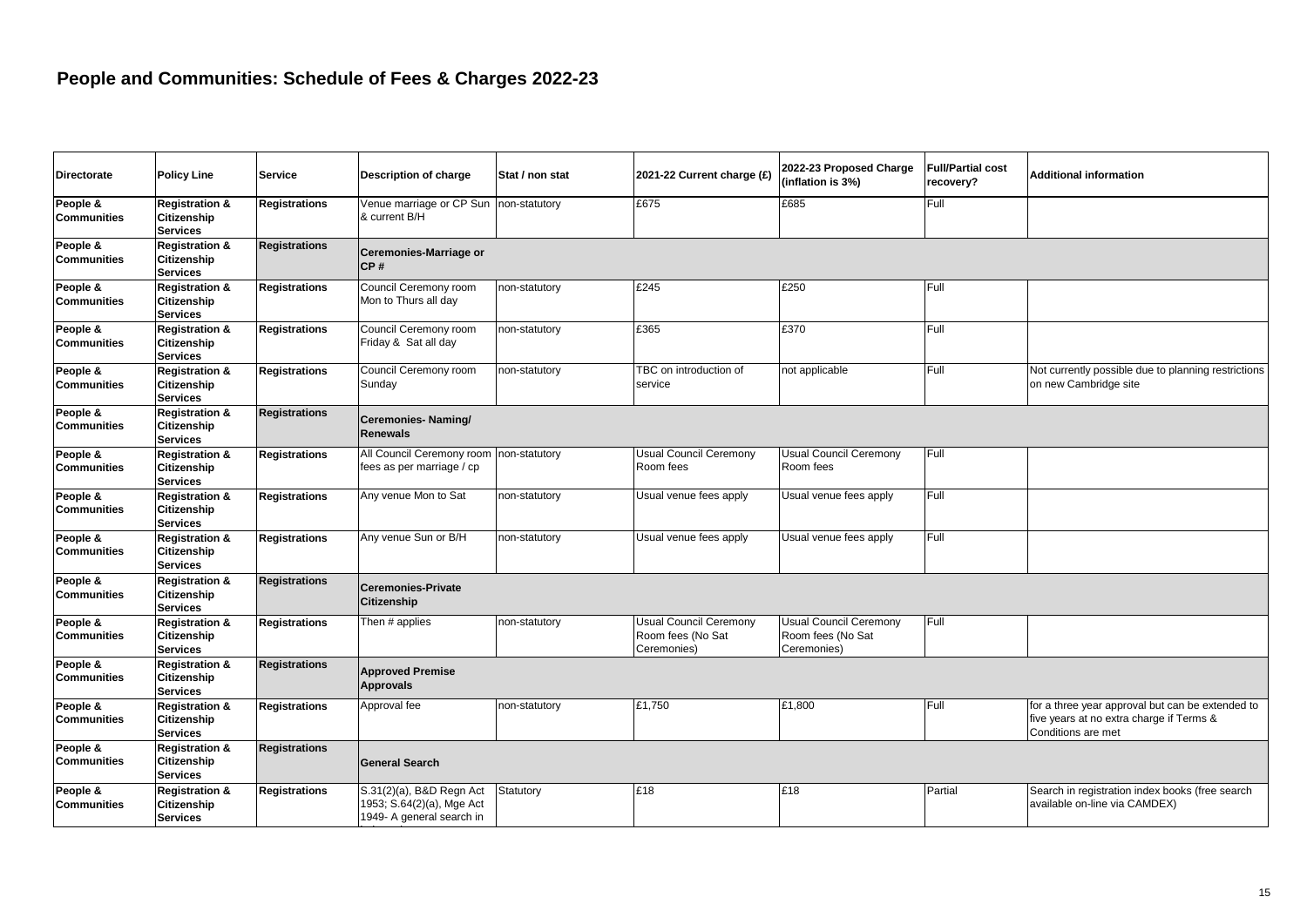marriage by Registrar

| <b>Directorate</b>             | <b>Policy Line</b>                                                 | <b>Service</b>       | Description of charge                                                                          | Stat / non stat | 2021-22 Current charge (£)       | 2022-23 Proposed Charge<br>(inflation is 3%) | <b>Full/Partial cost</b><br>recovery? | <b>Additional information</b>                                   |
|--------------------------------|--------------------------------------------------------------------|----------------------|------------------------------------------------------------------------------------------------|-----------------|----------------------------------|----------------------------------------------|---------------------------------------|-----------------------------------------------------------------|
| People &<br><b>Communities</b> | <b>Registration &amp;</b><br><b>Citizenship</b><br><b>Services</b> | <b>Registrations</b> | Certificates-<br><b>Superintendent Registrar</b>                                               |                 |                                  |                                              |                                       |                                                                 |
| People &<br><b>Communities</b> | <b>Registration &amp;</b><br>Citizenship<br><b>Services</b>        | <b>Registrations</b> | S.31(2)(c), B&D Regn Act<br>1953; S.64(2)(c), Mge Act<br>1949- Issuing a standard              | Statutory       | £11                              | £11                                          | Full                                  | Certificate                                                     |
| People &<br><b>Communities</b> | <b>Registration &amp;</b><br>Citizenship<br><b>Services</b>        | <b>Registrations</b> | S.10, Savings Bank Act<br>1887, as amended;<br>S.178(1), Factories Act                         | Statutory       | £11                              | £11                                          | Full                                  | Certificate                                                     |
| People &<br><b>Communities</b> | <b>Registration &amp;</b><br>Citizenship<br><b>Services</b>        | <b>Registrations</b> | S.33(1), B&D Regn Act<br>1953- Issuing a short<br>certificate of birth                         | Statutory       | £11                              | £11                                          | Full                                  | Certificate                                                     |
| People &<br><b>Communities</b> | <b>Registration &amp;</b><br>Citizenship<br><b>Services</b>        | <b>Registrations</b> | Certificates-Registrar                                                                         |                 |                                  |                                              |                                       |                                                                 |
| People &<br><b>Communities</b> | <b>Registration &amp;</b><br>Citizenship<br><b>Services</b>        | <b>Registrations</b> | S.32(c), B&D Regn Act<br>1953; S.63(1)(b), Mge Act<br>1949- Issuing a standard                 | Statutory       | £11                              | £11                                          | Full                                  | Certificate                                                     |
| People &<br><b>Communities</b> | <b>Registration &amp;</b><br>Citizenship<br><b>Services</b>        | <b>Registrations</b> | S.32(c), B&D Regn Act<br>1953; S.63(1)(b), Mge Act<br>1949- Issuing a standard                 | Statutory       | £11                              | £11                                          | Full                                  | Certificate                                                     |
| People &<br><b>Communities</b> | <b>Registration &amp;</b><br>Citizenship<br><b>Services</b>        | <b>Registrations</b> | S.10, Savings Bank Act<br>1887. as amended:<br>S.178(1), Factories Act                         | Statutory       | £11                              | £11                                          | Full                                  | Certificate                                                     |
| People &<br><b>Communities</b> | <b>Registration &amp;</b><br>Citizenship<br><b>Services</b>        | <b>Registrations</b> | S.10, Savings Bank Act<br>1887, as amended;<br>S.178(1), Factories Act                         | Statutory       | £11                              | £11                                          | Full                                  | Certificate                                                     |
| People &<br><b>Communities</b> | <b>Registration &amp;</b><br>Citizenship<br><b>Services</b>        | <b>Registrations</b> | S.33(1), B&D Regn Act<br>1953- Any other short<br>certificate of birth at the                  | Statutory       | £11                              | £11                                          | Full                                  | Certificate                                                     |
| People &<br><b>Communities</b> | <b>Registration &amp;</b><br>Citizenship<br><b>Services</b>        | <b>Registrations</b> | S.33(1), B&D Regn Act<br>1953- Any other short<br>certificate of birth after the               | Statutory       | £11                              | £11                                          | Full                                  | Certificate                                                     |
| People &<br><b>Communities</b> | <b>Registration &amp;</b><br>Citizenship<br><b>Services</b>        | <b>Registrations</b> | <b>Marriages-Superintendent</b><br>Registrar                                                   |                 |                                  |                                              |                                       |                                                                 |
| People &<br><b>Communities</b> | <b>Registration &amp;</b><br>Citizenship<br><b>Services</b>        | <b>Registrations</b> | S.27(7), Mge Act 1949-<br>Attending outside his/her<br>office to be given notice of            | Statutory       | £47 (housebound) £68<br>detained | £47 (housebound) £68<br>detained             | Partial                               | Attending to take notice away from office                       |
| People &<br><b>Communities</b> | <b>Registration &amp;</b><br>Citizenship<br><b>Services</b>        | <b>Registrations</b> | S.27(6), Mge Act 1949-<br>Entering a notice of<br>marriage in a marriage                       | Statutory       | £35                              | E35                                          | Partial                               | Giving legal notice. Additional £12 per person if<br>not exempt |
| People &<br><b>Communities</b> | <b>Registration &amp;</b><br>Citizenship<br><b>Services</b>        | <b>Registrations</b> | S.17(2), Marriage (Registrar Statutory<br>General's Licence) Act<br>1970- Entering a notice of |                 | £3                               | £3                                           | Partial                               | Giving legal notice.                                            |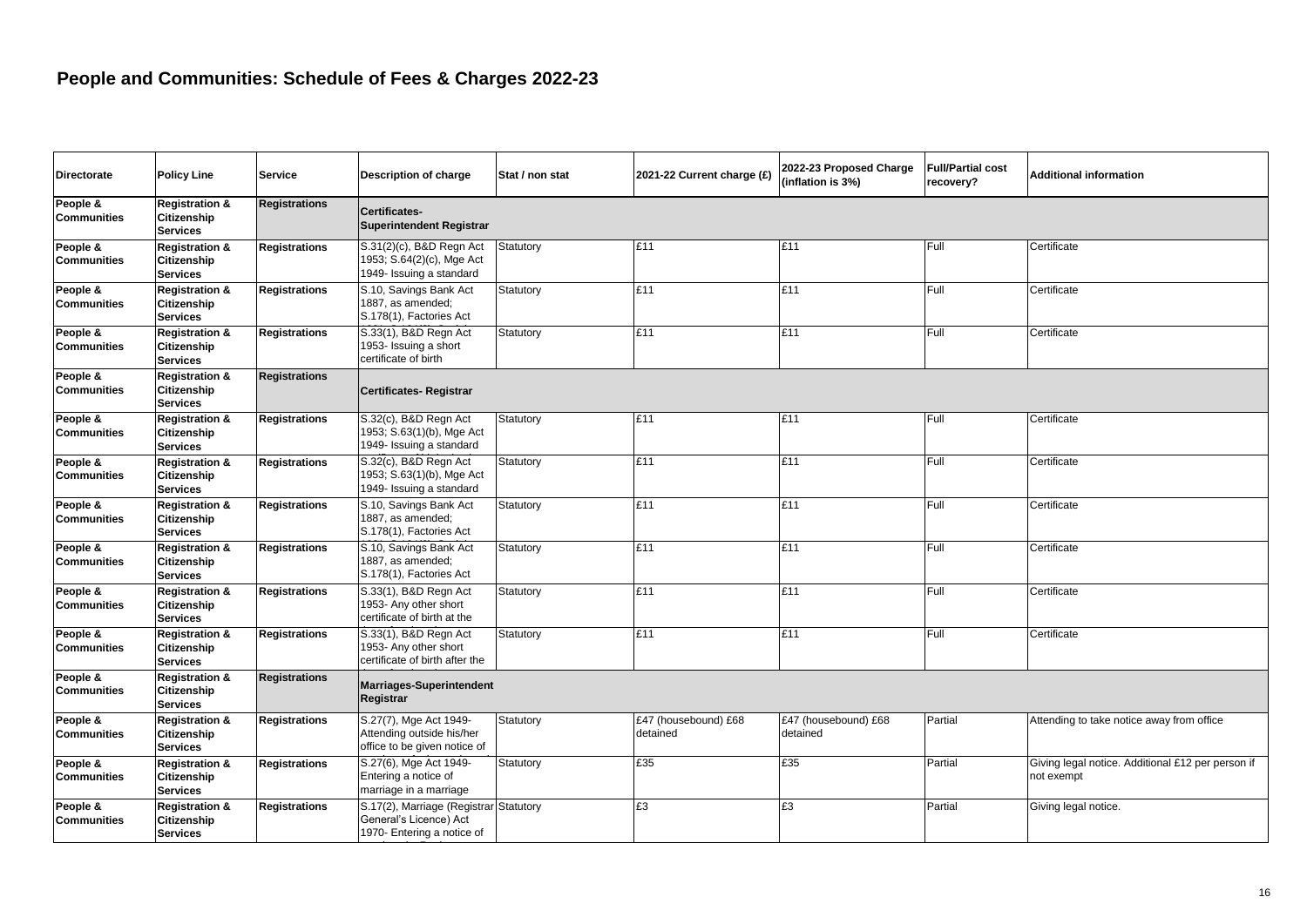| <b>Directorate</b>             | <b>Policy Line</b>                                                 | <b>Service</b>       | <b>Description of charge</b>                                                                            | Stat / non stat | 2021-22 Current charge (£)              | 2022-23 Proposed Charge<br>(inflation is 3%) | <b>Full/Partial cost</b><br>recovery? | <b>Additional information</b>                                                                       |
|--------------------------------|--------------------------------------------------------------------|----------------------|---------------------------------------------------------------------------------------------------------|-----------------|-----------------------------------------|----------------------------------------------|---------------------------------------|-----------------------------------------------------------------------------------------------------|
| People &<br><b>Communities</b> | <b>Registration &amp;</b><br>Citizenship<br><b>Services</b>        | <b>Registrations</b> | S.51(2), Mge Act 1949-<br>Attending a marriage at the<br>residence of a house-bound                     | Statutory       | £84 housebound, £94<br>detained         | £84 housebound, £94<br>detained              | Partial                               | Attending to take notice away from office                                                           |
| People &<br><b>Communities</b> | <b>Registration &amp;</b><br>Citizenship<br><b>Services</b>        | <b>Registrations</b> | S.17(2), Marriage (Registrar Statutory<br>General's Licence) Act<br>1970- Attending a marriage          |                 | £3                                      | £3                                           | Partial                               | Exceptional circumstances marriage (one person<br>with very limited life expectancy)                |
| People &<br>Communities        | <b>Registration &amp;</b><br><b>Citizenship</b><br><b>Services</b> | <b>Registrations</b> | S.51(1A)(b), Mge Act 1949;<br>Reg 12(6), The Marriages<br>and Civil Partnerships                        | Statutory       | As set by the local authority           | As set by the local authority                | Full                                  | See non stat fees                                                                                   |
| People &<br><b>Communities</b> | <b>Registration &amp;</b><br>Citizenship<br><b>Services</b>        | <b>Registrations</b> | <b>Marriages-Registrar</b>                                                                              |                 |                                         |                                              |                                       |                                                                                                     |
| People &<br>Communities        | <b>Registration &amp;</b><br>Citizenship<br><b>Services</b>        | <b>Registrations</b> | S.51(1), Mge Act 1949-<br>Attending a marriage at the<br>register office                                | Statutory       | £46                                     | £46                                          | Partial                               | Marriage registration - statutory ceremony                                                          |
| People &<br>Communities        | <b>Registration &amp;</b><br>Citizenship<br><b>Services</b>        | <b>Registrations</b> | S.51(1), Mge Act 1949-<br>Attending a marriage at a<br>registered building or the                       | Statutory       | £88 (Detained person) £81<br>Housebound | £88 (Detained person) £81<br>Housebound      | Partial                               | Marriage registration - church / chapel /<br>housebound / detained (prison / secure health<br>unit) |
| People &<br>Communities        | <b>Registration &amp;</b><br>Citizenship<br><b>Services</b>        | <b>Registrations</b> | S.17(2), Marriage (Registrar Statutory<br>General's Licence) Act<br>1970- Attending a marriage          |                 | £2                                      | £2                                           | Partial                               | Exceptional circumstances marriage (one person<br>with very limited life expectancy)                |
| People &<br><b>Communities</b> | <b>Registration &amp;</b><br>Citizenship<br><b>Services</b>        | <b>Registrations</b> | <b>Certification for Worship</b><br>and Registration for<br><b>Marriage-Superintendent</b><br>Registrar |                 |                                         |                                              |                                       |                                                                                                     |
| People &<br>Communities        | <b>Registration &amp;</b><br>Citizenship<br><b>Services</b>        | <b>Registrations</b> | S.5, Place of Worship<br>Registration Act 1855-<br>Certification of a place of                          | Statutory       | £29                                     | £29                                          | Partial                               | Legal notification of a church / chapel being<br>registered for worship                             |
| People &<br>Communities        | <b>Registration &amp;</b><br>Citizenship<br><b>Services</b>        | <b>Registrations</b> | S.41(6), Mge Act 1949-<br>Registration of a building for<br>the solemnization of                        | Statutory       | £123                                    | £123                                         | Partial                               | Legal notification of a church / chapel being<br>registered for such ceremonies                     |
| People &<br>Communities        | <b>Registration &amp;</b><br>Citizenship<br><b>Services</b>        | <b>Registrations</b> | S.43D Mge Act 1949-<br>Registration of a building for<br>the solemnization of                           | Statutory       | £64                                     | £64                                          | Partial                               | Legal notification of a church / chapel being<br>registered for such ceremonies                     |
| People &<br>Communities        | <b>Registration &amp;</b><br>Citizenship<br><b>Services</b>        | <b>Registrations</b> | S.43D Mge Act 1949-<br>Registration of a building for<br>the solemnization of                           | Statutory       | £123                                    | £123                                         | Partial                               | Legal notification of a church / chapel being<br>registered for such ceremonies                     |
| People &<br><b>Communities</b> | <b>Registration &amp;</b><br>Citizenship<br><b>Services</b>        | <b>Registrations</b> | S.43D Mge Act 1949-<br>Registration of a building for<br>the solemnization of                           | Statutory       | £64                                     | £64                                          | Partial                               | Legal notification of a church / chapel being<br>registered for such ceremonies                     |
| People &<br><b>Communities</b> | <b>Registration &amp;</b><br>Citizenship<br><b>Services</b>        | <b>Registrations</b> | S.43D Mge Act 1949- Joint<br>application for the<br>registration of a building for                      | Statutory       | £123                                    | £123                                         | Partial                               | Legal notification of a church / chapel being<br>registered for such ceremonies                     |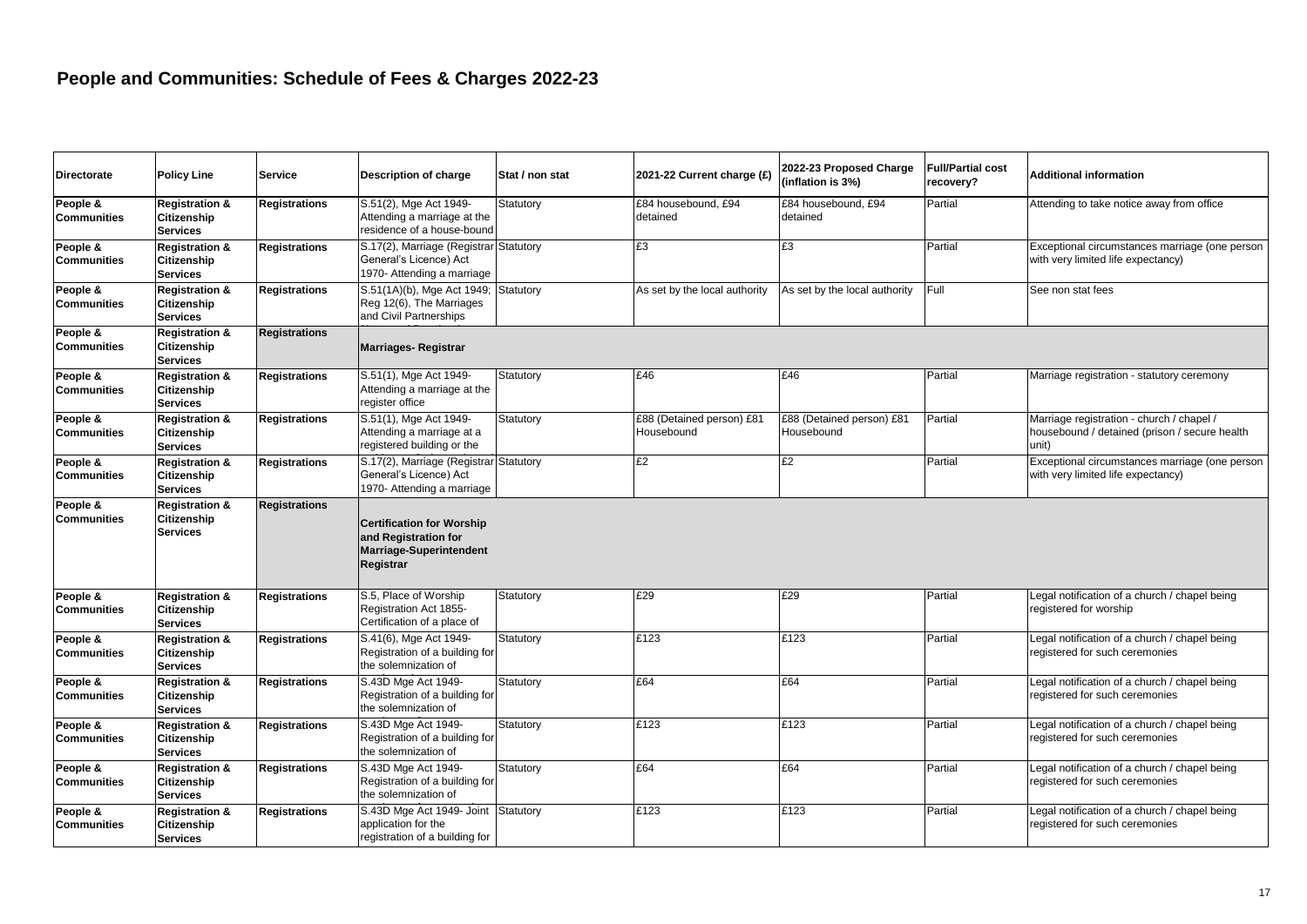| <b>Directorate</b>             | <b>Policy Line</b>                                                 | <b>Service</b>       | <b>Description of charge</b>                                                            | Stat / non stat | 2021-22 Current charge (£)       | 2022-23 Proposed Charge<br>(inflation is 3%) | <b>Full/Partial cost</b><br>recovery? | <b>Additional information</b>                                                        |  |  |
|--------------------------------|--------------------------------------------------------------------|----------------------|-----------------------------------------------------------------------------------------|-----------------|----------------------------------|----------------------------------------------|---------------------------------------|--------------------------------------------------------------------------------------|--|--|
| People &<br><b>Communities</b> | <b>Registration &amp;</b><br><b>Citizenship</b><br><b>Services</b> | <b>Registrations</b> | <b>Certificates</b>                                                                     |                 |                                  |                                              |                                       |                                                                                      |  |  |
| People &<br><b>Communities</b> | <b>Registration &amp;</b><br>Citizenship<br><b>Services</b>        | <b>Registrations</b> | Civil Partnership Act<br>2004c.33, Pt 2 c.1s. 34(1) &<br>36(4)- For a certified copy    | Statutory       | £11                              | £11                                          | Full                                  | Certificate                                                                          |  |  |
| People &<br><b>Communities</b> | <b>Registration &amp;</b><br>Citizenship<br><b>Services</b>        | <b>Registrations</b> | Civil Partnership Act<br>2004c.33, Pt 2 c.1s. 34(1) &<br>36(4)- For a certified copy    | Statutory       | £11                              | £11                                          | Full                                  | Certificate                                                                          |  |  |
| People &<br><b>Communities</b> | <b>Registration &amp;</b><br><b>Citizenship</b><br><b>Services</b> | <b>Registrations</b> | Civil Partnership Act<br>2004c.33, Pt 2 c.1s. 34(1) &<br>36(4)- For a certified extract | Statutory       | £11                              | £11                                          | Full                                  | Certificate                                                                          |  |  |
| People &<br><b>Communities</b> | <b>Registration &amp;</b><br>Citizenship<br><b>Services</b>        | <b>Registrations</b> | Civil Partnership Act<br>2004c.33, Pt 2 c.1s. 34(1) &<br>36(4)- For a certified extract | Statutory       | £11                              | £11                                          | Full                                  | Certificate                                                                          |  |  |
| People &<br><b>Communities</b> | <b>Registration &amp;</b><br>Citizenship<br><b>Services</b>        | <b>Registrations</b> | Civil Partnership Act<br>2004c.33, Pt 2 c.1s. 34(1) &<br>36(4)- For a certified copy    | Statutory       | £11                              | £11                                          | Full                                  | Certificate                                                                          |  |  |
| People &<br><b>Communities</b> | <b>Registration &amp;</b><br>Citizenship<br><b>Services</b>        | <b>Registrations</b> | <b>Notices</b>                                                                          |                 |                                  |                                              |                                       |                                                                                      |  |  |
| People &<br><b>Communities</b> | <b>Registration &amp;</b><br>Citizenship<br><b>Services</b>        | <b>Registrations</b> | Civil Partnership Act<br>2004c.33, Pt 2 c.1s. 34(1) &<br>36(4)- Attestation by an       | Statutory       | £35                              | £35                                          | Partial                               | Giving legal notice. Additional £12 per person if<br>not exempt                      |  |  |
| People &<br><b>Communities</b> | <b>Registration &amp;</b><br>Citizenship<br><b>Services</b>        | <b>Registrations</b> | Civil Partnership Act<br>2004c.33, Pt 2 c.1s. 34(1) &<br>36(4)- Attendance of an        | Statutory       | £47 (housebound) £68<br>detained | £47 (housebound) £68<br>detained             | Partial                               | Attending to take notice away from office                                            |  |  |
| People &<br><b>Communities</b> | <b>Registration &amp;</b><br><b>Citizenship</b><br><b>Services</b> | <b>Registrations</b> | Civil Partnership Act<br>2004c.33, Pt 2 c.1s. 34(1) &<br>36(4)- Attestation by an       | Statutory       | £3                               | £З                                           | Partial                               | Additional process                                                                   |  |  |
| People &<br><b>Communities</b> | <b>Registration &amp;</b><br><b>Citizenship</b><br><b>Services</b> | <b>Registrations</b> | Civil Partnership Act<br>2004c.33, Pt 2 c.1s. 34(1) &<br>36(4)- Application to          | Statutory       | £60                              | £60                                          | Full                                  | Application to reduce the normal 28 day period -<br>exceptional reasons only         |  |  |
| People &<br><b>Communities</b> | <b>Registration &amp;</b><br>Citizenship<br><b>Services</b>        | <b>Registrations</b> | Civil Partnership Act<br>2004c.33, Pt 2 c.1s. 34(1) &<br>36(4)- Issue of Registrar-     | Statutory       | £15                              | £15                                          | Partial                               | Exceptional circumstances marriage (one person<br>with very limited life expectancy) |  |  |
| People &<br><b>Communities</b> | <b>Registration &amp;</b><br>Citizenship<br><b>Services</b>        | <b>Registrations</b> | Civil Partnership Act<br>2004c.33, Pt 2 c.1s. 34(1) &<br>36(4)- On giving notice to a   | Statutory       | £35                              | £35                                          | Partial                               | Giving legal notice. Additional £12 per person if<br>not exempt                      |  |  |
| People &<br><b>Communities</b> | <b>Registration &amp;</b><br>Citizenship<br><b>Services</b>        | <b>Registrations</b> | <b>Registration</b>                                                                     |                 |                                  |                                              |                                       |                                                                                      |  |  |
| People &<br><b>Communities</b> | <b>Registration &amp;</b><br>Citizenship<br><b>Services</b>        | <b>Registrations</b> | Civil Partnership Act<br>2004c.33, Pt 2 c.1s. 34(1) &<br>36(4)- Signing by the civil    | Statutory       | £46                              | £46                                          | Partial                               | Statutory minimum required                                                           |  |  |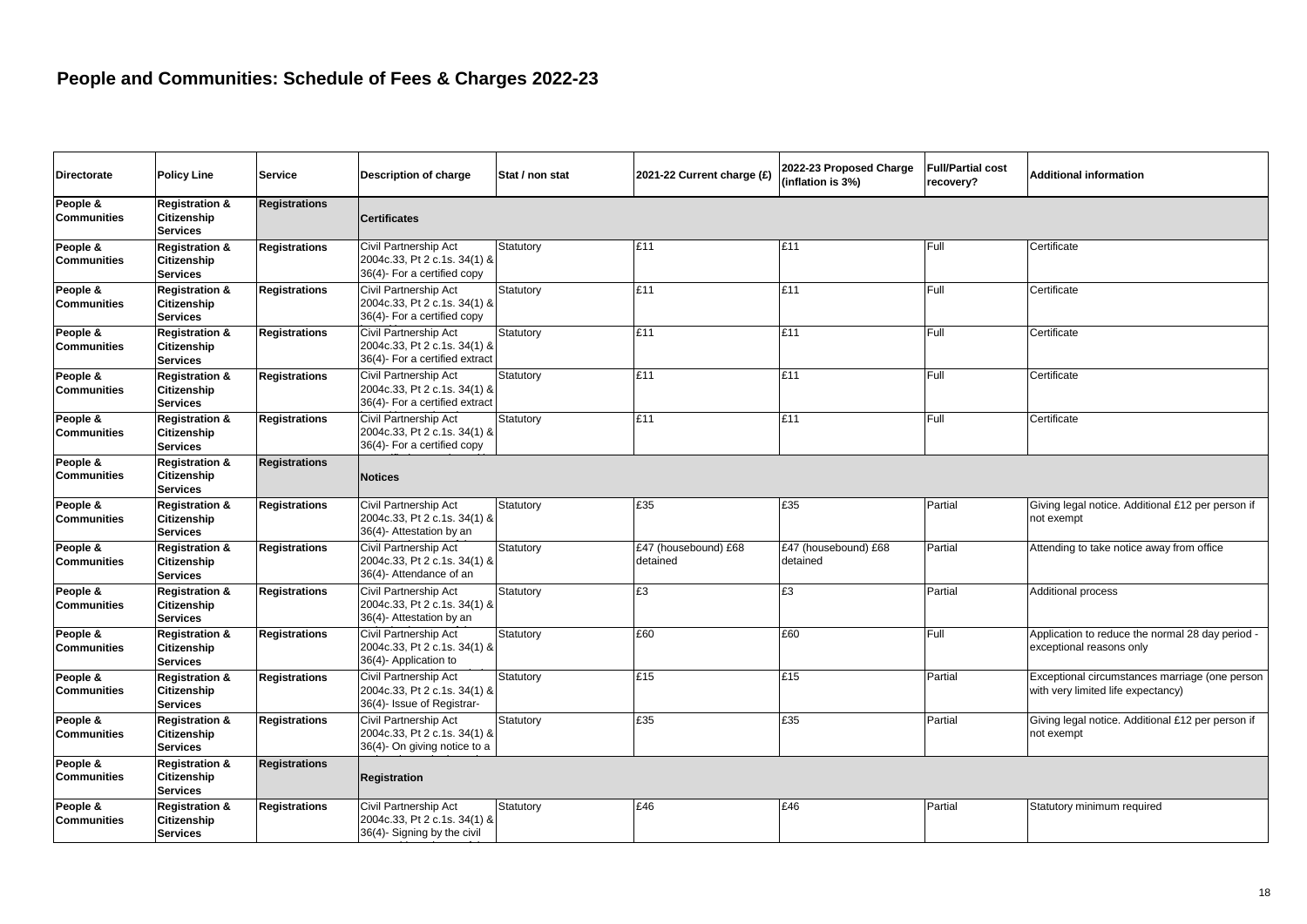| <b>Directorate</b>             | <b>Policy Line</b>                                                 | <b>Service</b>       | Description of charge                                                                        | Stat / non stat | 2021-22 Current charge (£)            | 2022-23 Proposed Charge<br>(inflation is 3%) | <b>Full/Partial cost</b><br>recovery? | Additional information                                                                          |
|--------------------------------|--------------------------------------------------------------------|----------------------|----------------------------------------------------------------------------------------------|-----------------|---------------------------------------|----------------------------------------------|---------------------------------------|-------------------------------------------------------------------------------------------------|
| People &<br><b>Communities</b> | <b>Registration &amp;</b><br>Citizenship<br><b>Services</b>        | <b>Registrations</b> | Civil Partnership Act<br>2004c.33, Pt 2 c.1s. 34(1) &<br>36(4)- Attendance of the            | Statutory       | £81 housebound, £88<br>detained       | £81 housebound, £88<br>detained              | Partial                               | Attendance at church / chapel / housebound /<br>detained (prison / secure health unit)          |
| People &<br><b>Communities</b> | <b>Registration &amp;</b><br>Citizenship<br><b>Services</b>        | <b>Registrations</b> | Civil Partnership Act<br>2004c.33, Pt 2 c.1s. 34(1) &<br>36(4)- Attendance of the            | Statutory       | £2                                    | E2                                           | Partial                               | Exceptional circumstances marriage (one person<br>with very limited life expectancy)            |
| People &<br><b>Communities</b> | <b>Registration &amp;</b><br>Citizenship<br><b>Services</b>        | <b>Registrations</b> | Consideration by a<br>Superintendent Registrar of<br>a divorce/civil partnership             | Statutory       | £50                                   | £50                                          | full                                  | All decree absolutes in this category require<br>checking process                               |
| People &<br><b>Communities</b> | <b>Registration &amp;</b><br><b>Citizenship</b><br><b>Services</b> | <b>Registrations</b> | Consideration by the<br>Registrar General of a<br>divorce/civil partnership                  | Statutory       | £75                                   | £75                                          | full                                  | All decree absolutes is this category require<br>checking process                               |
| People &<br><b>Communities</b> | <b>Registration &amp;</b><br>Citizenship<br><b>Services</b>        | <b>Registrations</b> | Forename added within 12<br>months of birth registration<br>(Space 17)                       | Statutory       | £40                                   | £40                                          | full                                  | Where a child's name is changed via "Space 17"<br>amendment                                     |
| People &<br><b>Communities</b> | <b>Registration &amp;</b><br>Citizenship<br><b>Services</b>        | <b>Registrations</b> | <b>Consideration by Registrar</b><br>Superintendent Registrar of<br>a correction application | Statutory       | E75                                   | £75                                          | full                                  | All formal corrections in this category require<br>additional process                           |
| People &<br><b>Communities</b> | <b>Registration &amp;</b><br>Citizenship<br><b>Services</b>        | <b>Registrations</b> | Consideration by the<br>Registrar General of a<br>correction application                     | Statutory       | £90                                   | £90                                          | full                                  | All formal corrections in this category require<br>additional process                           |
| People &<br><b>Communities</b> | <b>Registration &amp;</b><br><b>Citizenship</b><br><b>Services</b> | <b>Registrations</b> | Waiver per individual notice Statutory                                                       |                 | $E60$ each                            | £60 each                                     | full                                  | Application to reduce the normal 28 day period -<br>exceptional reasons only                    |
| People &<br><b>Communities</b> | <b>Registration &amp;</b><br><b>Citizenship</b><br><b>Services</b> | <b>Registrations</b> | Letter provided by the<br><b>Registrar General</b><br>confirming that, on the                | Statutory       | £50                                   | £50                                          | full                                  |                                                                                                 |
| People &<br><b>Communities</b> | <b>Registration &amp;</b><br><b>Citizenship</b><br><b>Services</b> | <b>Registrations</b> | <b>Other Fees (inc. VAT</b><br>where applicable)                                             |                 |                                       |                                              |                                       |                                                                                                 |
| People &<br><b>Communities</b> | <b>Registration &amp;</b><br>Citizenship<br><b>Services</b>        | Registrations        | Premium appointment                                                                          | non-statutory   | £40 TBC on introduction of<br>service | £40 TBC on introduction of<br>service        | Full                                  | Not vet in use<br>(Not introduced due to pandemic - will review and<br>revise pre introduction) |
| People &<br><b>Communities</b> | <b>Registration &amp;</b><br>Citizenship<br><b>Services</b>        | <b>Registrations</b> | Post & handling (standard)                                                                   | non-statutory   | £5.00                                 | £5.50                                        | Full                                  |                                                                                                 |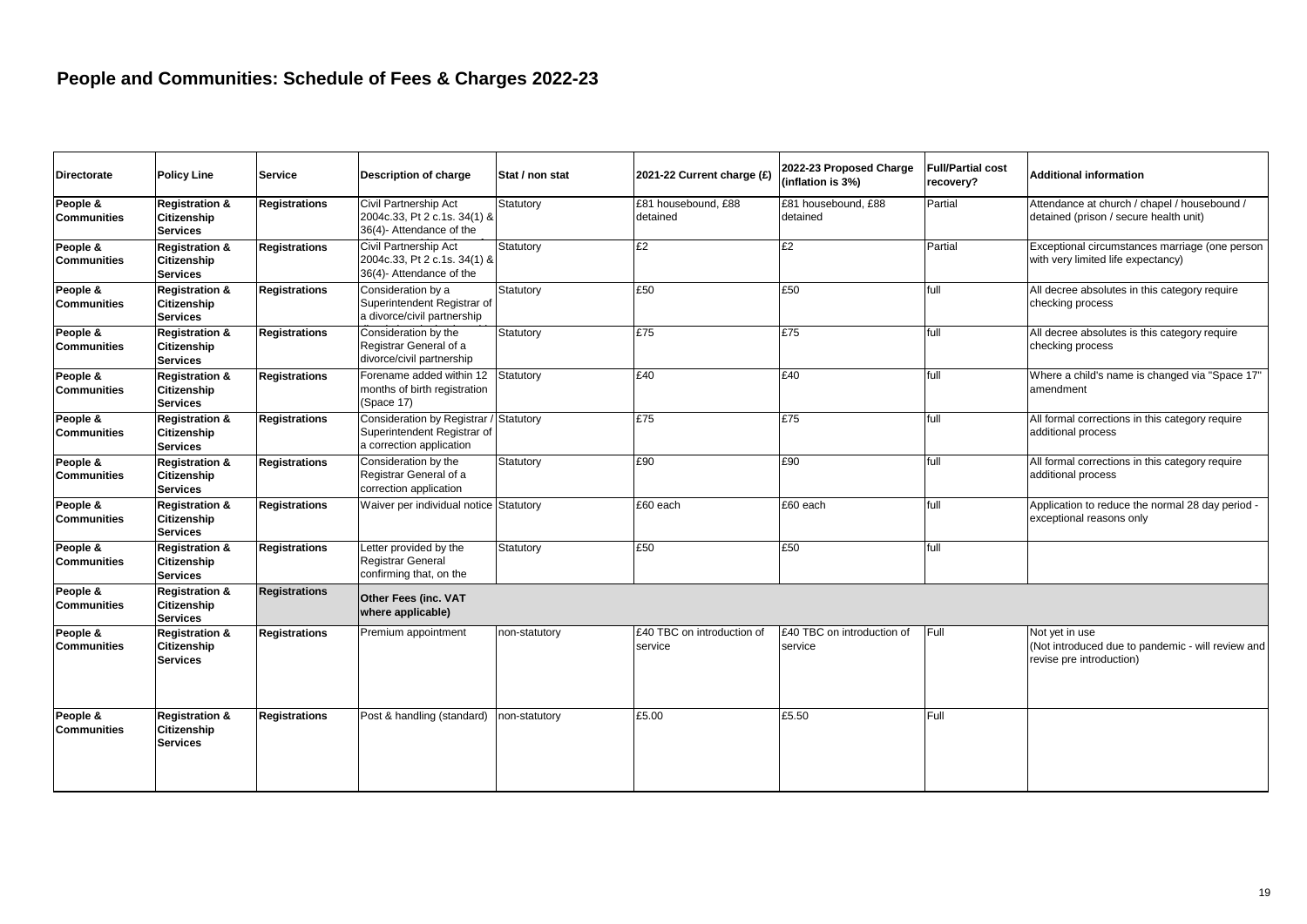| <b>Directorate</b>             | <b>Policy Line</b>                                          | <b>Service</b>       | <b>Description of charge</b>                                                                  | Stat / non stat | 2021-22 Current charge (£)                                                                                    | 2022-23 Proposed Charge<br>(inflation is 3%)                                                                  | <b>Full/Partial cost</b><br>recovery? | <b>Additional information</b>                                                                     |
|--------------------------------|-------------------------------------------------------------|----------------------|-----------------------------------------------------------------------------------------------|-----------------|---------------------------------------------------------------------------------------------------------------|---------------------------------------------------------------------------------------------------------------|---------------------------------------|---------------------------------------------------------------------------------------------------|
| People &<br><b>Communities</b> | <b>Registration &amp;</b><br>Citizenship<br><b>Services</b> | <b>Registrations</b> | Signed for post & handling<br>(UK)                                                            | non-statutory   | £5.50                                                                                                         | £5.75                                                                                                         | Full                                  |                                                                                                   |
| People &<br><b>Communities</b> | <b>Registration &amp;</b><br>Citizenship<br><b>Services</b> | <b>Registrations</b> | Signed for post & handling<br>(Non-UK)                                                        | non-statutory   | £11.50                                                                                                        | £12.00                                                                                                        | Full                                  |                                                                                                   |
| People &<br><b>Communities</b> | <b>Registration &amp;</b><br>Citizenship<br><b>Services</b> | <b>Registrations</b> | Express                                                                                       | statutory       | £35.00                                                                                                        | £35.00                                                                                                        |                                       | New statutory fee Feb 2019 - no longer able to<br>offer any option other than express or standard |
| People &<br><b>Communities</b> | <b>Registration &amp;</b><br>Citizenship<br><b>Services</b> | <b>Registrations</b> | Media use of ceremony<br>room                                                                 | non-statutory   | £140                                                                                                          | £140                                                                                                          | Full                                  |                                                                                                   |
| People &<br><b>Communities</b> | <b>Registration &amp;</b><br>Citizenship<br><b>Services</b> | <b>Registrations</b> | Ceremony amendment fee                                                                        | non-statutory   | £40                                                                                                           | £40                                                                                                           | Full                                  |                                                                                                   |
| People &<br><b>Communities</b> | <b>Registration &amp;</b><br>Citizenship<br><b>Services</b> | <b>Registrations</b> | Ceremony cancellation fee - non-statutory<br>More than six months<br>before the ceremony date |                 | You will receive a full refund<br>of the fees paid (subject to<br>the inclusion of an<br>administration fee). | You will receive a full refund<br>of the fees paid (subject to<br>the inclusion of an<br>administration fee). | N/A                                   |                                                                                                   |
| People &<br><b>Communities</b> | <b>Registration &amp;</b><br>Citizenship<br><b>Services</b> | <b>Registrations</b> | Ceremony cancellation fee -<br>Between six months and 3<br>months before the<br>ceremony date | non-statutory   | You will receive a 75%<br>refund of the fees paid<br>(subject to the inclusion of ar<br>administration fee).  | You will receive a 75%<br>refund of the fees paid<br>(subject to the inclusion of an<br>administration fee).  | N/A                                   |                                                                                                   |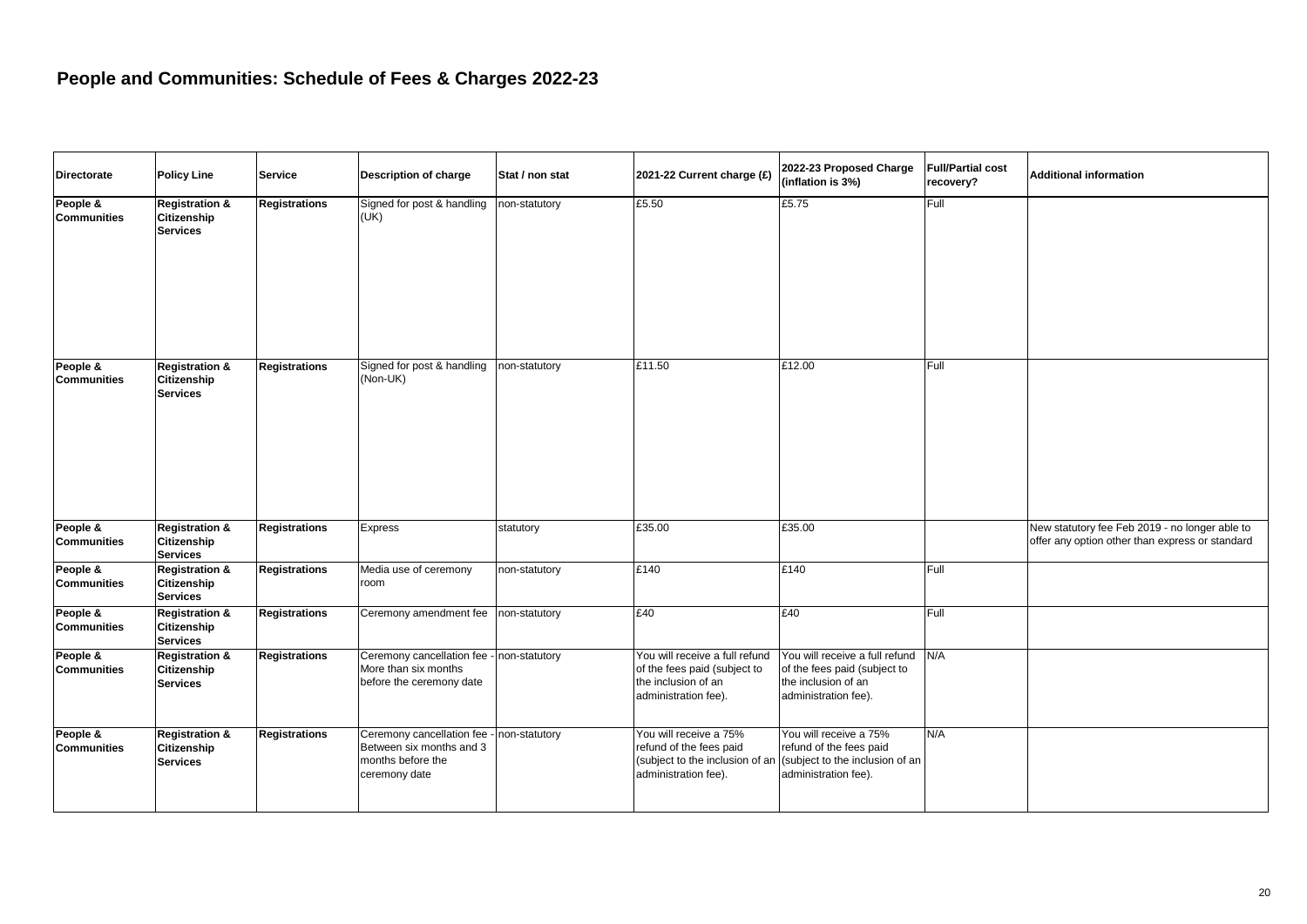| <b>Directorate</b>             | <b>Policy Line</b>                                          | <b>Service</b>       | <b>Description of charge</b>                                                                                                         | Stat / non stat      | 2021-22 Current charge (£)                                                | 2022-23 Proposed Charge<br>(inflation is 3%)                                                                                                 | <b>Full/Partial cost</b><br>recovery? | Additional information                                                                                                       |
|--------------------------------|-------------------------------------------------------------|----------------------|--------------------------------------------------------------------------------------------------------------------------------------|----------------------|---------------------------------------------------------------------------|----------------------------------------------------------------------------------------------------------------------------------------------|---------------------------------------|------------------------------------------------------------------------------------------------------------------------------|
| People &<br><b>Communities</b> | <b>Registration &amp;</b><br>Citizenship<br><b>Services</b> | Registrations        | Ceremony cancellation fee<br>Between three months and<br>30 day before the ceremony<br>date                                          | non-statutory        | You will receive a 50%<br>refund of the fees paid<br>administration fee). | You will receive a 50%<br>refund of the fees paid<br>(subject to the inclusion of an (subject to the inclusion of an<br>administration fee). | N/A                                   |                                                                                                                              |
| People &<br><b>Communities</b> | <b>Registration &amp;</b><br>Citizenship<br><b>Services</b> | Registrations        | Ceremony cancellation fee<br>Less than 30 days before<br>the ceremony or failure to<br>cancel in writing before the<br>ceremony date | non-statutory        | no refund will be made on<br>any fees paid.                               | no refund will be made on<br>any fees paid.                                                                                                  | N/A                                   |                                                                                                                              |
| People &<br><b>Communities</b> | <b>Registration &amp;</b><br>Citizenship<br><b>Services</b> | <b>Registrations</b> | Notice admin fee (applies<br>only if T & Cs not met), per<br>notice                                                                  | non-statutory        | £35                                                                       | £35                                                                                                                                          | full                                  | Will be revised as and when statutory notice fee<br>is updated.                                                              |
| People &<br><b>Communities</b> | <b>Registration &amp;</b><br>Citizenship<br><b>Services</b> | Registrations        | Ceremony discussion (30<br>mins) A - Normal weekday<br>opening hours (in an RO,<br>not with person conducting)                       | <b>non-statutory</b> | £60                                                                       | see notes                                                                                                                                    | full                                  | Not introduced due to pandemic - will review and<br>revise pre introduction                                                  |
| People &<br><b>Communities</b> | <b>Registration &amp;</b><br>Citizenship<br><b>Services</b> | <b>Registrations</b> | Ceremony discussion (30<br>mins) B - Saturday (in an<br>RO, not with person<br>conducting)                                           | non-statutory        | £85                                                                       | see notes                                                                                                                                    | Full                                  | Not introduced due to pandemic - will review and<br>revise pre introduction                                                  |
| People &<br><b>Communities</b> | <b>Registration &amp;</b><br>Citizenship<br><b>Services</b> | <b>Registrations</b> | Request from Approved<br>Premise to review / amend<br>numbers / rooms (inc VAT)                                                      | non-statutory        | £140                                                                      | £145                                                                                                                                         | Full                                  |                                                                                                                              |
| People &<br><b>Communities</b> | <b>Registration &amp;</b><br>Citizenship<br><b>Services</b> | <b>Registrations</b> | Request from Approved<br>Premise to issue duplicate<br>documentation (inc VAT)                                                       | non-statutory        | £40                                                                       | £45                                                                                                                                          | Full                                  | Plus postage & handling if by post instead of e-<br>mail                                                                     |
| People &<br><b>Communities</b> | <b>Registration &amp;</b><br>Citizenship<br><b>Services</b> | <b>Registrations</b> | Passport PD2 form                                                                                                                    | non-statutory        | £37                                                                       | £40                                                                                                                                          | Full                                  |                                                                                                                              |
| People &<br><b>Communities</b> | <b>Registration &amp;</b><br>Citizenship<br><b>Services</b> | <b>Registrations</b> | Additional fee for an<br>"anywhere" non-statutory<br>ceremony                                                                        | non-statutory        | £105 TBC on introduction of<br>service                                    | see notes                                                                                                                                    | Full                                  | This is for a new service, not yet available.<br>Not introduced due to pandemic - will review and<br>revise pre introduction |
| People &<br><b>Communities</b> | <b>Registration &amp;</b><br>Citizenship<br><b>Services</b> | <b>Registrations</b> | Notice amendment admin<br>fee, per notice                                                                                            | non-statutory        | £40                                                                       | £45                                                                                                                                          | Full                                  | This is a new fee from 1st Jan 2019, for when a<br>customer has to attend for such an amendment                              |
| People &<br><b>Communities</b> | <b>Registration &amp;</b><br>Citizenship<br><b>Services</b> | <b>Registrations</b> | Duplicate authority, per<br>authority                                                                                                | non-statutory        | £40                                                                       | £45                                                                                                                                          | Full                                  | This is a new fee in 18-19. Plus postage &<br>handling                                                                       |
| People &<br><b>Communities</b> | <b>Registration &amp;</b><br>Citizenship<br><b>Services</b> | Registrations        | Name change deed (inc 1<br>certificate)                                                                                              | non-statutory        | £70 TBC on introduction of<br>service                                     | see notes                                                                                                                                    | Full                                  | This is for a new service<br>Not introduced due to pandemic - will review and<br>revise pre introduction                     |
| People &<br><b>Communities</b> | <b>Registration &amp;</b><br>Citizenship<br><b>Services</b> | <b>Registrations</b> | Additional name change<br>deed certificates                                                                                          | non-statutory        | £11 TBC on introduction of<br>service                                     | see notes                                                                                                                                    | Full                                  | This is for a new service<br>Not introduced due to pandemic - will review and<br>revise pre introduction                     |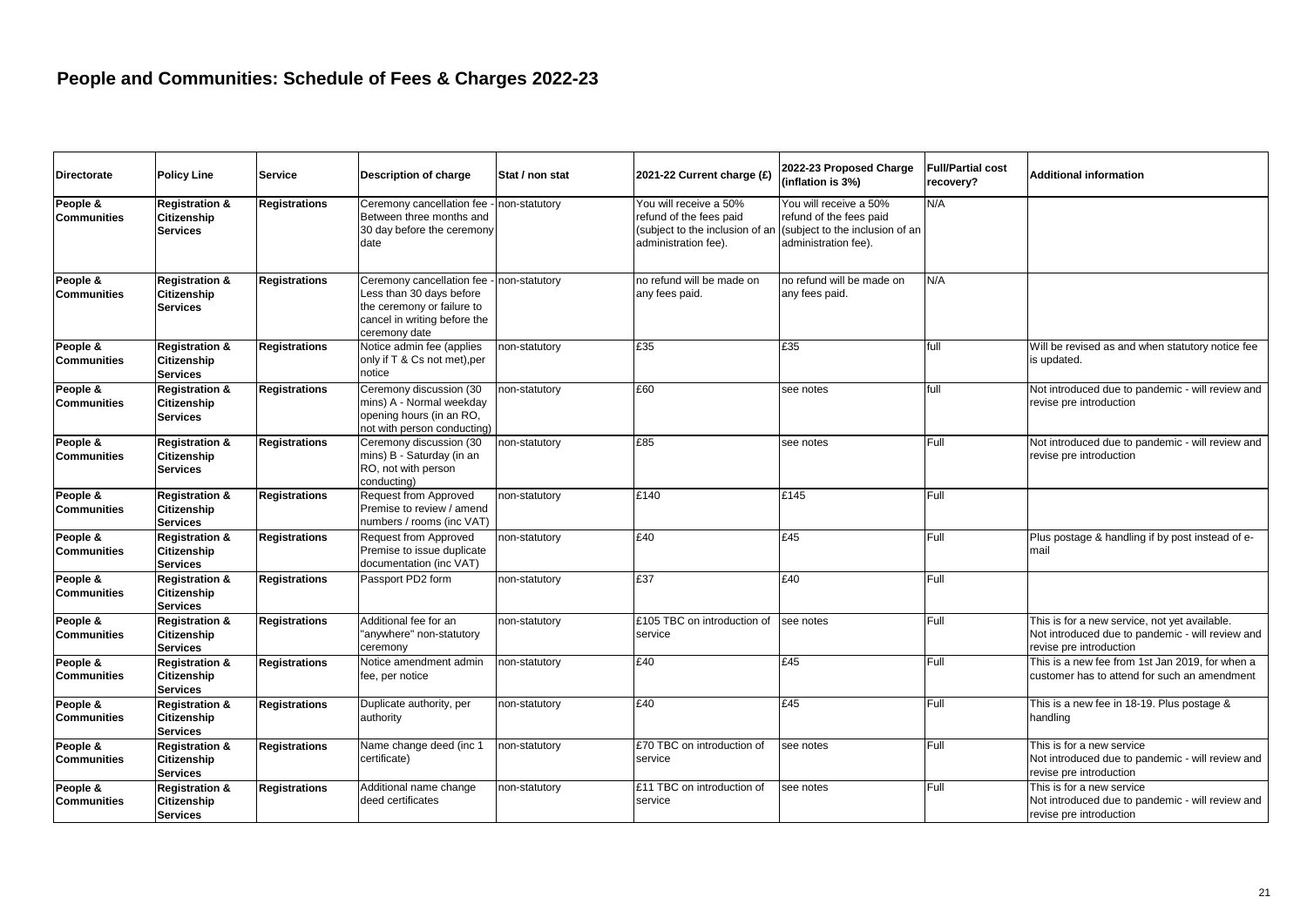| <b>Directorate</b>               | <b>Policy Line</b>       | <b>Service</b>                                             | Description of charge                                                                                                                                                                           | Stat / non stat | 2021-22 Current charge (£)                         | 2022-23 Proposed Charge<br>(inflation is 3%)            | <b>Full/Partial cost</b><br>recoverv? | <b>Additional information</b>                                                             |
|----------------------------------|--------------------------|------------------------------------------------------------|-------------------------------------------------------------------------------------------------------------------------------------------------------------------------------------------------|-----------------|----------------------------------------------------|---------------------------------------------------------|---------------------------------------|-------------------------------------------------------------------------------------------|
| People &<br>Communities          | <b>Coroners</b>          | <b>Coroners</b>                                            | Document disclosed by a<br>coroner by email to an<br>interested person                                                                                                                          | Statutory       | Free                                               | Free                                                    |                                       | Fees set by national legislation. We are not<br>currently aware of any planned increases. |
| People &<br>Communities          | <b>Coroners</b>          | <b>Coroners</b>                                            | Recording of Inquest<br>provided to PIP on CD                                                                                                                                                   | Statutory       | £5                                                 | £5                                                      |                                       | Fees set by national legislation. We are not<br>currently aware of any planned increases. |
| People and<br><b>Communities</b> |                          | Trading Standards Trading Standards                        | <b>Primary Authority Fees</b>                                                                                                                                                                   |                 |                                                    |                                                         |                                       |                                                                                           |
| People and<br><b>Communities</b> |                          |                                                            | Trading Standards Trading Standards Annual fee of 4 hours; to<br>include 3 hours of bespoke<br>business advice, with the<br>balance contributing to the<br>overall management of the<br>scheme. | Non - Statutory | £280.00                                            | £288.00                                                 | Full                                  | VAT is not applicable                                                                     |
| People and<br><b>Communities</b> |                          |                                                            | Trading Standards Trading Standards Work undertaken under the Non - Statutory<br>formal Primary Authority<br>Agreement                                                                          |                 | £70 p/h                                            | £72p/h                                                  | Full                                  | VAT is not applicable                                                                     |
| People and<br><b>Communities</b> | <b>Trading Standards</b> |                                                            | Trading Standards Out of county mileage to be<br>charged on Primary<br>Authority-related journeys                                                                                               | Non - Statutory | 45p per mile                                       | 45p per mile                                            | Full                                  |                                                                                           |
| People and<br><b>Communities</b> |                          | Trading Standards Trading Standards                        | <b>Business Advice Fees</b>                                                                                                                                                                     |                 |                                                    |                                                         |                                       |                                                                                           |
| People &<br><b>Communities</b>   |                          |                                                            | Trading Standards Trading Standards Business advice provided<br>outside of a Primary<br>Authority agreement                                                                                     | Non - Statutory | £70 p/h plus VAT charged at<br>15 minute intervals | £72 p/h plus VAT charged at Full<br>15 minute intervals |                                       |                                                                                           |
| People &<br><b>Communities</b>   | <b>Trading Standards</b> | <b>Trading Standards</b>                                   | <b>Testing &amp; Verification</b><br>Fees                                                                                                                                                       |                 |                                                    |                                                         |                                       |                                                                                           |
| People &<br><b>Communities</b>   |                          |                                                            | Trading Standards Trading Standards All equipment and other<br>weights and measures<br>services, including Public<br><b>Weighbridge Operators</b>                                               | Statutory       | £70 p/h (minimum charge<br>£35)                    | £72 p/h (minimum charge<br>£36)                         | Full                                  |                                                                                           |
| People &<br>Communities          |                          | Trading Standards Trading Standards If site visit required |                                                                                                                                                                                                 | Statutory       | Additional charge of £70                           | Additional charge of £72                                | Full                                  |                                                                                           |
| People &<br><b>Communities</b>   |                          |                                                            | Trading Standards Trading Standards Certificate of accuracy<br>when requested following<br>routine testing                                                                                      | Statutory       | £35.00                                             | £36.00                                                  | Full                                  |                                                                                           |
| People &<br><b>Communities</b>   |                          | <b>Trading Standards Trading Standards</b>                 | <b>Licensing Fees -</b><br><b>Explosives</b>                                                                                                                                                    |                 |                                                    |                                                         |                                       |                                                                                           |
| People &<br>Communities          | <b>Trading Standards</b> |                                                            | Trading Standards New application where a<br>minimum separation<br>distance is prescribed (1<br>year duration)                                                                                  | Statutory       | £189                                               | £189                                                    | Fees set by<br>legislation            | Fees set by The Health and Safety and Nuclear<br>(Fees) Regulations 2021                  |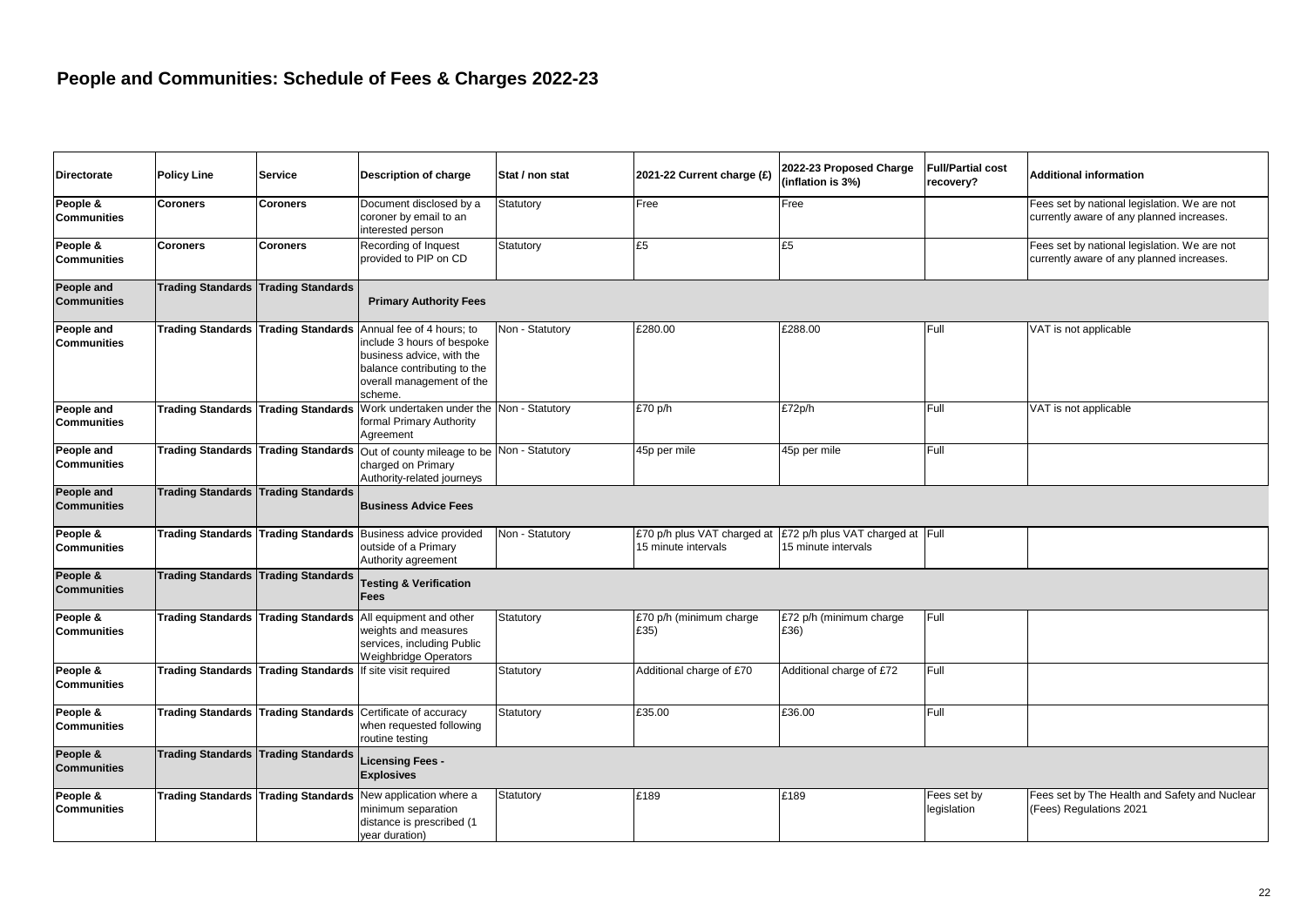| <b>Directorate</b>             | <b>Policy Line</b>       | <b>Service</b> | Description of charge                                                                                                                          | Stat / non stat | 2021-22 Current charge (£) | 2022-23 Proposed Charge<br>(inflation is 3%) | <b>Full/Partial cost</b><br>recovery? | <b>Additional information</b>                                            |
|--------------------------------|--------------------------|----------------|------------------------------------------------------------------------------------------------------------------------------------------------|-----------------|----------------------------|----------------------------------------------|---------------------------------------|--------------------------------------------------------------------------|
| People &<br><b>Communities</b> | <b>Trading Standards</b> |                | Trading Standards New application where a<br>minimum separation<br>distance is prescribed (2)<br>year duration)                                | Statutory       | £248                       | £248                                         | Fees set by<br>legislation            | Fees set by The Health and Safety and Nuclear<br>(Fees) Regulations 2021 |
| People &<br><b>Communities</b> |                          |                | Trading Standards Trading Standards New application where a<br>minimum separation<br>distance is prescribed (3                                 | Statutory       | £311                       | £311                                         | Fees set by<br>legislation.           | Fees set by The Health and Safety and Nuclear<br>(Fees) Regulations 2021 |
| People &<br><b>Communities</b> |                          |                | Trading Standards Trading Standards New application where a<br>minimum separation<br>distance is prescribed (4<br>year duration)               | Statutory       | £382                       | £382                                         | Fees set by<br>legislation.           | Fees set by The Health and Safety and Nuclear<br>(Fees) Regulations 2021 |
| People &<br><b>Communities</b> |                          |                | Trading Standards Trading Standards New application where a<br>minimum separation<br>distance is prescribed (5                                 | Statutory       | £432                       | £432                                         | Fees set by<br>legislation.           | Fees set by The Health and Safety and Nuclear<br>(Fees) Regulations 2021 |
| People &<br><b>Communities</b> |                          |                | Trading Standards Trading Standards New application where NO<br>minimum separation<br>distance is prescribed (1                                | Statutory       | £111                       | £111                                         | Fees set by<br>legislation.           | Fees set by The Health and Safety and Nuclear<br>(Fees) Regulations 2021 |
| People &<br><b>Communities</b> |                          |                | Trading Standards Trading Standards New application where NO<br>minimum separation<br>distance is prescribed (2)<br>year duration)             | Statutory       | £144                       | £144                                         | Fees set by<br>legislation.           | Fees set by The Health and Safety and Nuclear<br>(Fees) Regulations 2021 |
| People &<br><b>Communities</b> | <b>Trading Standards</b> |                | Trading Standards New application where NO<br>minimum separation<br>distance is prescribed (3                                                  | Statutory       | £177                       | £177                                         | Fees set by<br>legislation.           | Fees set by The Health and Safety and Nuclear<br>(Fees) Regulations 2021 |
| People &<br><b>Communities</b> |                          |                | Trading Standards Trading Standards New application where NO<br>minimum separation<br>distance is prescribed (4<br>year duration)              | Statutory       | £211                       | £211                                         | Fees set by<br>legislation.           | Fees set by The Health and Safety and Nuclear<br>(Fees) Regulations 2021 |
| People &<br><b>Communities</b> |                          |                | Trading Standards Trading Standards New application where NO<br>minimum separation<br>distance is prescribed (5<br>year duration)              | Statutory       | £243                       | £243                                         | Fees set by<br>legislation.           | Fees set by The Health and Safety and Nuclear<br>(Fees) Regulations 2021 |
| People &<br><b>Communities</b> |                          |                | Trading Standards Trading Standards Renewal of licence where a Statutory<br>minimum separation<br>distance is prescribed (1<br>year duration)  |                 | £88                        | £88                                          | Fees set by<br>legislation.           | Fees set by The Health and Safety and Nuclear<br>(Fees) Regulations 2021 |
| People &<br><b>Communities</b> |                          |                | Trading Standards Trading Standards Renewal of licence where a Statutory<br>minimum separation<br>distance is prescribed (2)<br>year duration) |                 | £150                       | £150                                         | Fees set by<br>legislation.           | Fees set by The Health and Safety and Nuclear<br>(Fees) Regulations 2021 |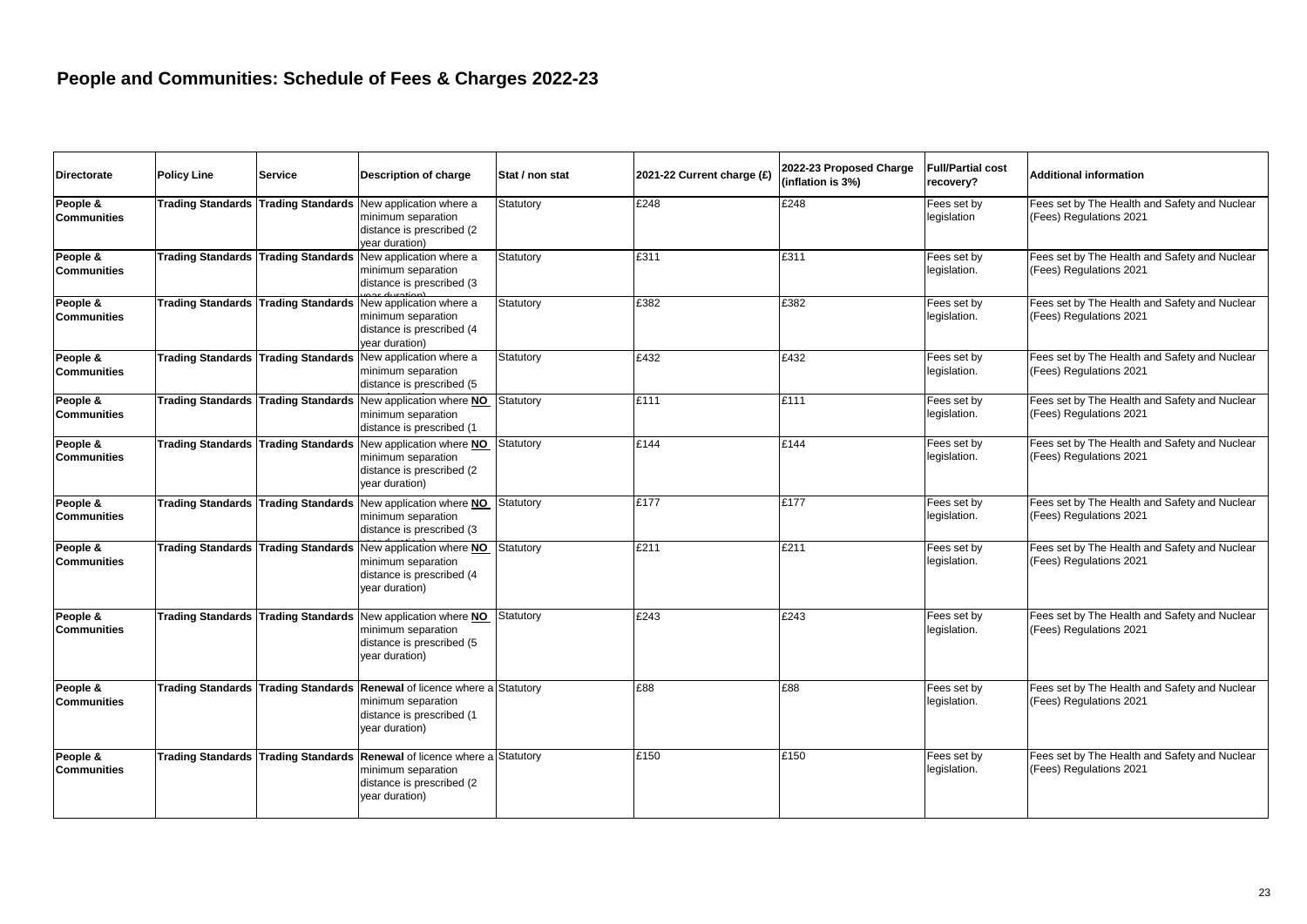| <b>Directorate</b>             | <b>Policy Line</b>       | <b>Service</b> | Description of charge                                                                                                                         | Stat / non stat | 2021-22 Current charge (£) | 2022-23 Proposed Charge<br>(inflation is 3%)                                                                                                                | <b>Full/Partial cost</b><br>recovery? | <b>Additional information</b>                                            |
|--------------------------------|--------------------------|----------------|-----------------------------------------------------------------------------------------------------------------------------------------------|-----------------|----------------------------|-------------------------------------------------------------------------------------------------------------------------------------------------------------|---------------------------------------|--------------------------------------------------------------------------|
| People &<br><b>Communities</b> | <b>Trading Standards</b> |                | Trading Standards Renewal of licence where a Statutory<br>minimum separation<br>distance is prescribed (3<br>year duration)                   |                 | £211                       | £211                                                                                                                                                        | Fees set by<br>legislation.           | Fees set by The Health and Safety and Nuclear<br>(Fees) Regulations 2021 |
| People &<br><b>Communities</b> |                          |                | Trading Standards Trading Standards Renewal of licence where a Statutory<br>minimum separation<br>distance is prescribed (4<br>year duration) |                 | £272                       | £272                                                                                                                                                        | Fees set by<br>legislation.           | Fees set by The Health and Safety and Nuclear<br>(Fees) Regulations 2021 |
| People &<br><b>Communities</b> |                          |                | Trading Standards Trading Standards Renewal of licence where a Statutory<br>minimum separation<br>distance is prescribed (5<br>year duration) |                 | £333                       | £333                                                                                                                                                        | Fees set by<br>legislation.           | Fees set by The Health and Safety and Nuclear<br>(Fees) Regulations 2021 |
| People &<br><b>Communities</b> |                          |                | Trading Standards Trading Standards Renewal of licence where<br>NO minimun separation<br>distance is prescribed (1<br>year duration)          | Statutory       | £55                        | £55                                                                                                                                                         | Fees set by<br>legislation.           | Fees set by The Health and Safety and Nuclear<br>(Fees) Regulations 2021 |
| People &<br><b>Communities</b> |                          |                | Trading Standards Trading Standards Renewal of licence where<br>NO minimun separation<br>distance is prescribed (2)<br>year duration)         | Statutory       | £88                        | £88                                                                                                                                                         | Fees set by<br>legislation.           | Fees set by The Health and Safety and Nuclear<br>(Fees) Regulations 2021 |
| People &<br><b>Communities</b> |                          |                | Trading Standards Trading Standards Renewal of licence where<br>NO minimun separation<br>distance is prescribed (3<br>year duration)          | Statutory       | £123                       | £123                                                                                                                                                        | Fees set by<br>legislation.           | Fees set by The Health and Safety and Nuclear<br>(Fees) Regulations 2021 |
| People &<br><b>Communities</b> |                          |                | Trading Standards Trading Standards Renewal of licence where<br>NO minimun separation<br>distance is prescribed (4<br>year duration)          | Statutory       | £155                       | £155                                                                                                                                                        | Fees set by<br>legislation.           | Fees set by The Health and Safety and Nuclear<br>(Fees) Regulations 2021 |
| People &<br><b>Communities</b> |                          |                | Trading Standards Trading Standards Renewal of licence where<br>NO minimun separation<br>distance is prescribed (5<br>year duration)          | Statutory       | £189                       | £189                                                                                                                                                        | Fees set by<br>legislation.           | Fees set by The Health and Safety and Nuclear<br>(Fees) Regulations 2021 |
| People &<br><b>Communities</b> |                          |                | Trading Standards Trading Standards Varying name of licensee<br>or address of site                                                            | Statutory       | £37                        | £37                                                                                                                                                         | Fees set by<br>legislation.           | Fees set by The Health and Safety and Nuclear<br>(Fees) Regulations 2021 |
| People &<br><b>Communities</b> |                          |                | Trading Standards Trading Standards Any other kind of variation                                                                               | Statutory       | work carried out           | Charged at a reasonable cost Charged at a reasonable cost Full<br>to the authority of having the $\vert$ to the authority of having the<br>work carried out |                                       |                                                                          |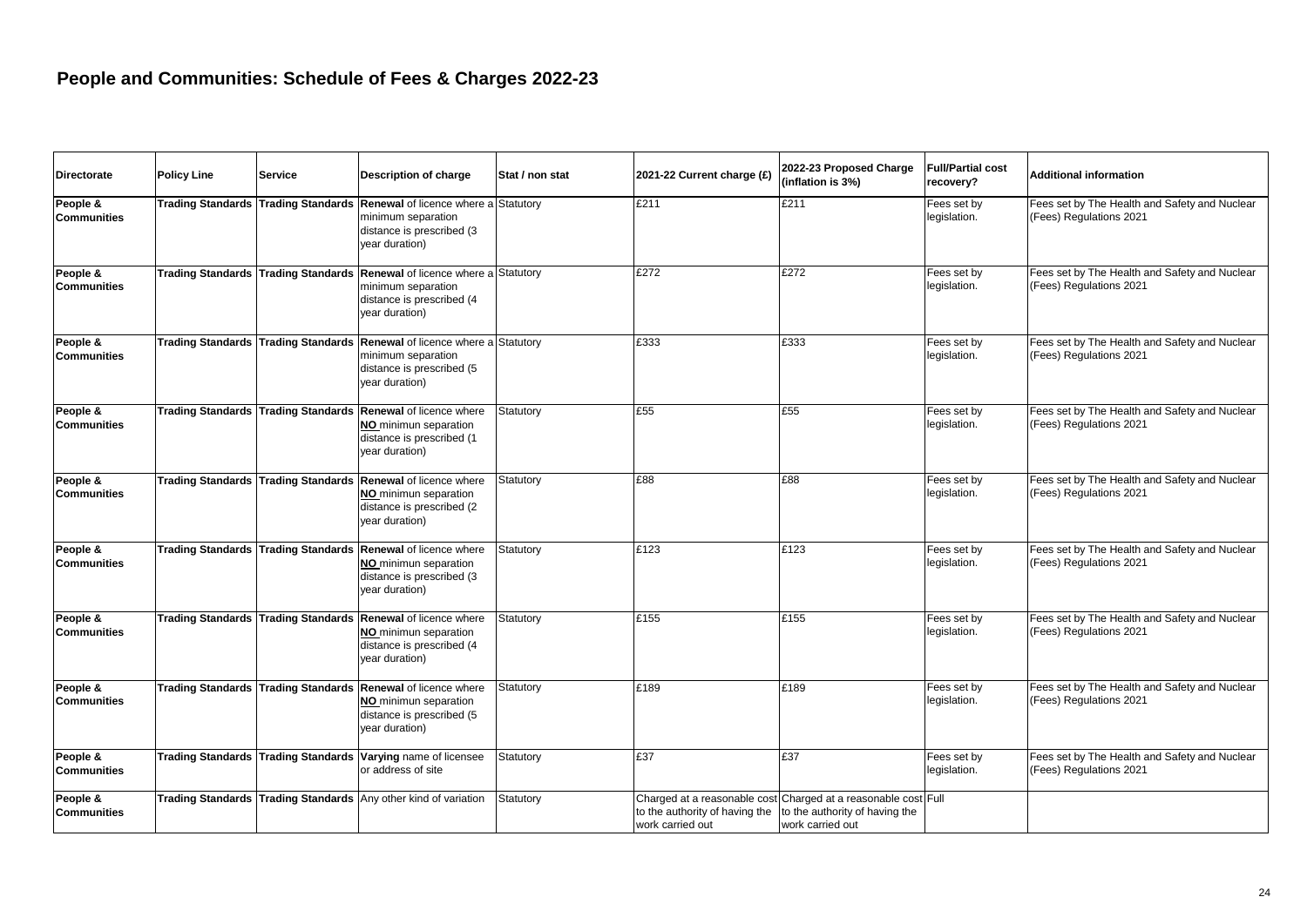| <b>Directorate</b>             | <b>Policy Line</b>                         | <b>Service</b>           | Description of charge                                                                                                            | Stat / non stat | 2021-22 Current charge (£) | 2022-23 Proposed Charge<br>(inflation is 3%) | <b>Full/Partial cost</b><br>recovery? | <b>Additional information</b>                                            |
|--------------------------------|--------------------------------------------|--------------------------|----------------------------------------------------------------------------------------------------------------------------------|-----------------|----------------------------|----------------------------------------------|---------------------------------------|--------------------------------------------------------------------------|
| People &<br><b>Communities</b> | <b>Trading Standards</b>                   | <b>Trading Standards</b> | Transfer of licence or<br>registration                                                                                           | Statutory       | £37                        | £37                                          | Fees set by<br>legislation.           | Fees set by The Health and Safety and Nuclear<br>(Fees) Regulations 2021 |
| People &<br><b>Communities</b> |                                            |                          | Trading Standards Trading Standards Replacement of licence or<br>registration referred to<br>above if lost                       | Statutory       | £37                        | E37                                          | Fees set by<br>legislation.           | Fees set by The Health and Safety and Nuclear<br>(Fees) Regulations 2021 |
| People &<br><b>Communities</b> | <b>Trading Standards</b>                   |                          | Trading Standards Extended Fireworks<br>Licence - Annual licence to<br>sell fireworks outside the<br>permitted periods as stated | Statutory       | £500                       | £500                                         | Fees set by<br>legislation.           | Fees set by The Health and Safety and Nuclear<br>(Fees) Regulations 2021 |
| People &<br><b>Communities</b> | <b>Trading Standards</b>                   | <b>Trading Standards</b> | <b>Annual Fee - Certificate to</b><br>store Petroleum                                                                            |                 |                            |                                              |                                       |                                                                          |
| People &<br><b>Communities</b> | <b>Trading Standards</b>                   | <b>Trading Standards</b> | Annual fee to keep<br>petroleum spirit of a<br>quantity not exceeding<br>2,500 litres (1 year<br>duration)                       | Statutory       | £45                        | £45                                          | Fees set by<br>legislation.           | Fees set by The Health and Safety and Nuclear<br>(Fees) Regulations 2021 |
| People &<br><b>Communities</b> | <b>Trading Standards</b>                   | <b>Trading Standards</b> | Annual fee to keep<br>petroleum spirit of a<br>quantity not exceeding<br>2,500 litres (2 year<br>duration)                       | Statutory       | £90                        | £90                                          | Fees set by<br>legislation.           | Fees set by The Health and Safety and Nuclear<br>(Fees) Regulations 2021 |
| People &<br><b>Communities</b> | <b>Trading Standards</b>                   | <b>Trading Standards</b> | Annual fee to keep<br>petroleum spirit of a<br>quantity not exceeding<br>2,500 litres (3 year<br>duration)                       | Statutory       | £135                       | £135                                         | Fees set by<br>legislation.           | Fees set by The Health and Safety and Nuclear<br>(Fees) Regulations 2021 |
| People &<br><b>Communities</b> | <b>Trading Standards</b>                   | <b>Trading Standards</b> | Annual fee to keep<br>petroleum spirit of a<br>quantity not exceeding<br>2,500 litres (4 year<br>duration)                       | Statutory       | £180                       | £180                                         | Fees set by<br>legislation.           | Fees set by The Health and Safety and Nuclear<br>(Fees) Regulations 2021 |
| People &<br><b>Communities</b> | <b>Trading Standards Trading Standards</b> |                          | Annual fee to keep<br>petroleum spirit of a<br>quantity not exceeding<br>2,500 litres (5 year                                    | Statutory       | £225                       | £225                                         | Fees set by<br>legislation.           | Fees set by The Health and Safety and Nuclear<br>(Fees) Regulations 2021 |
| People &<br><b>Communities</b> | <b>Trading Standards</b>                   | <b>Trading Standards</b> | Annual fee to keep<br>petroleum spirit of a<br>quantity not exceeding<br>2,500 litres (6 year<br>duration)                       | Statutory       | £270                       | £270                                         | Fees set by<br>legislation.           | Fees set by The Health and Safety and Nuclear<br>(Fees) Regulations 2021 |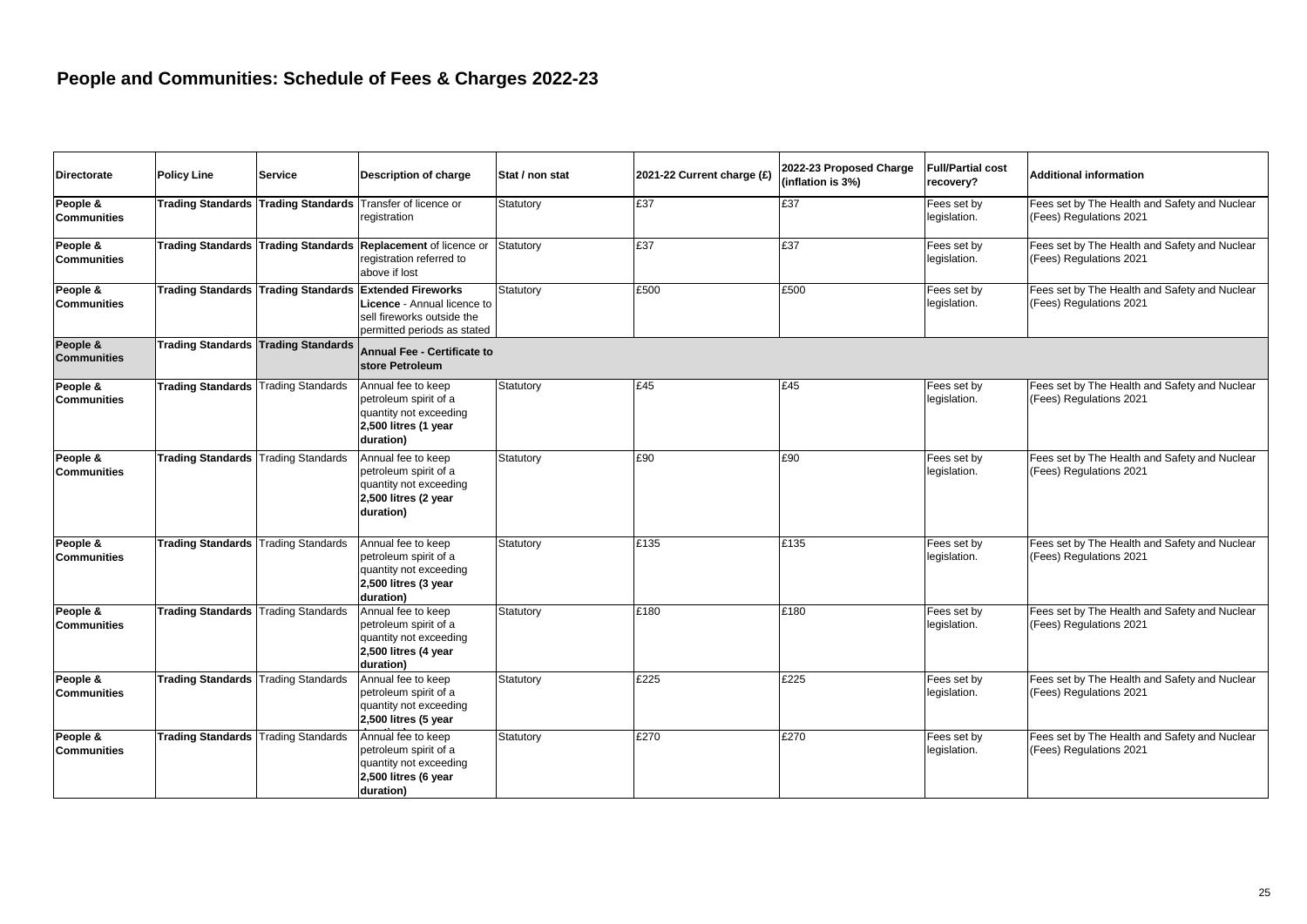| <b>Directorate</b>             | <b>Policy Line</b>                         | <b>Service</b>           | <b>Description of charge</b>                                                                                                              | Stat / non stat | 2021-22 Current charge (£) | 2022-23 Proposed Charge<br>(inflation is 3%) | <b>Full/Partial cost</b><br>recovery? | Additional information                                                   |
|--------------------------------|--------------------------------------------|--------------------------|-------------------------------------------------------------------------------------------------------------------------------------------|-----------------|----------------------------|----------------------------------------------|---------------------------------------|--------------------------------------------------------------------------|
| People &<br><b>Communities</b> | <b>Trading Standards</b>                   | <b>Trading Standards</b> | Annual fee to keep<br>petroleum spirit of a<br>quantity not exceeding<br>2,500 litres (7 year<br>duration)                                | Statutory       | £315                       | £315                                         | Fees set by<br>legislation.           | Fees set by The Health and Safety and Nuclear<br>(Fees) Regulations 2021 |
| People &<br><b>Communities</b> | <b>Trading Standards</b>                   | <b>Trading Standards</b> | Annual fee to keep<br>petroleum spirit of a<br>quantity not exceeding<br>2,500 litres (8 year<br>duration)                                | Statutory       | £360                       | £360                                         | Fees set by<br>legislation.           | Fees set by The Health and Safety and Nuclear<br>(Fees) Regulations 2021 |
| People &<br><b>Communities</b> | <b>Trading Standards</b>                   | <b>Trading Standards</b> | Annual fee to keep<br>petroleum spirit of a<br>quantity not exceeding<br>2,500 litres (9 year                                             | Statutory       | £405                       | £405                                         | Fees set by<br>legislation.           | Fees set by The Health and Safety and Nuclear<br>(Fees) Regulations 2021 |
| People &<br><b>Communities</b> | <b>Trading Standards Trading Standards</b> |                          | Annual fee to keep<br>petroleum spirit of a<br>quantity not exceeding<br>2,500 litres (10 year                                            | Statutory       | £450                       | £450                                         | Fees set by<br>legislation.           | Fees set by The Health and Safety and Nuclear<br>(Fees) Regulations 2021 |
| People &<br><b>Communities</b> | <b>Trading Standards</b>                   | <b>Trading Standards</b> | Annual fee to keep<br>petroleum spirit of a<br>quantity exceeding 2,500<br>litres but not exceeding<br>50,000 litres (1 year<br>duration) | Statutory       | £61                        | £61                                          | Fees set by<br>legislation.           | Fees set by The Health and Safety and Nuclear<br>(Fees) Regulations 2021 |
| People &<br><b>Communities</b> | <b>Trading Standards Trading Standards</b> |                          | Annual fee to keep<br>petroleum spirit of a<br>quantity exceeding 2,500<br>litres but not exceeding<br>50,000 litres (2 year<br>duration) | Statutory       | £122                       | £122                                         | Fees set by<br>legislation.           | Fees set by The Health and Safety and Nuclear<br>(Fees) Regulations 2021 |
| People &<br><b>Communities</b> | <b>Trading Standards</b>                   | <b>Trading Standards</b> | Annual fee to keep<br>petroleum spirit of a<br>quantity exceeding 2,500<br>litres but not exceeding<br>50,000 litres (3 year<br>duration) | Statutory       | £183                       | £183                                         | Fees set by<br>legislation.           | Fees set by The Health and Safety and Nuclear<br>(Fees) Regulations 2021 |
| People &<br><b>Communities</b> | <b>Trading Standards</b>                   | <b>Trading Standards</b> | Annual fee to keep<br>petroleum spirit of a<br>quantity exceeding 2,500<br>litres but not exceeding<br>50,000 litres (4 year              | Statutory       | £244                       | £244                                         | Fees set by<br>legislation.           | Fees set by The Health and Safety and Nuclear<br>(Fees) Regulations 2021 |
| People &<br><b>Communities</b> | <b>Trading Standards Trading Standards</b> |                          | Annual fee to keep<br>petroleum spirit of a<br>quantity exceeding 2,500<br>litres but not exceeding<br>50,000 litres (5 year<br>duration) | Statutory       | £305                       | £305                                         | Fees set by<br>legislation.           | Fees set by The Health and Safety and Nuclear<br>(Fees) Regulations 2021 |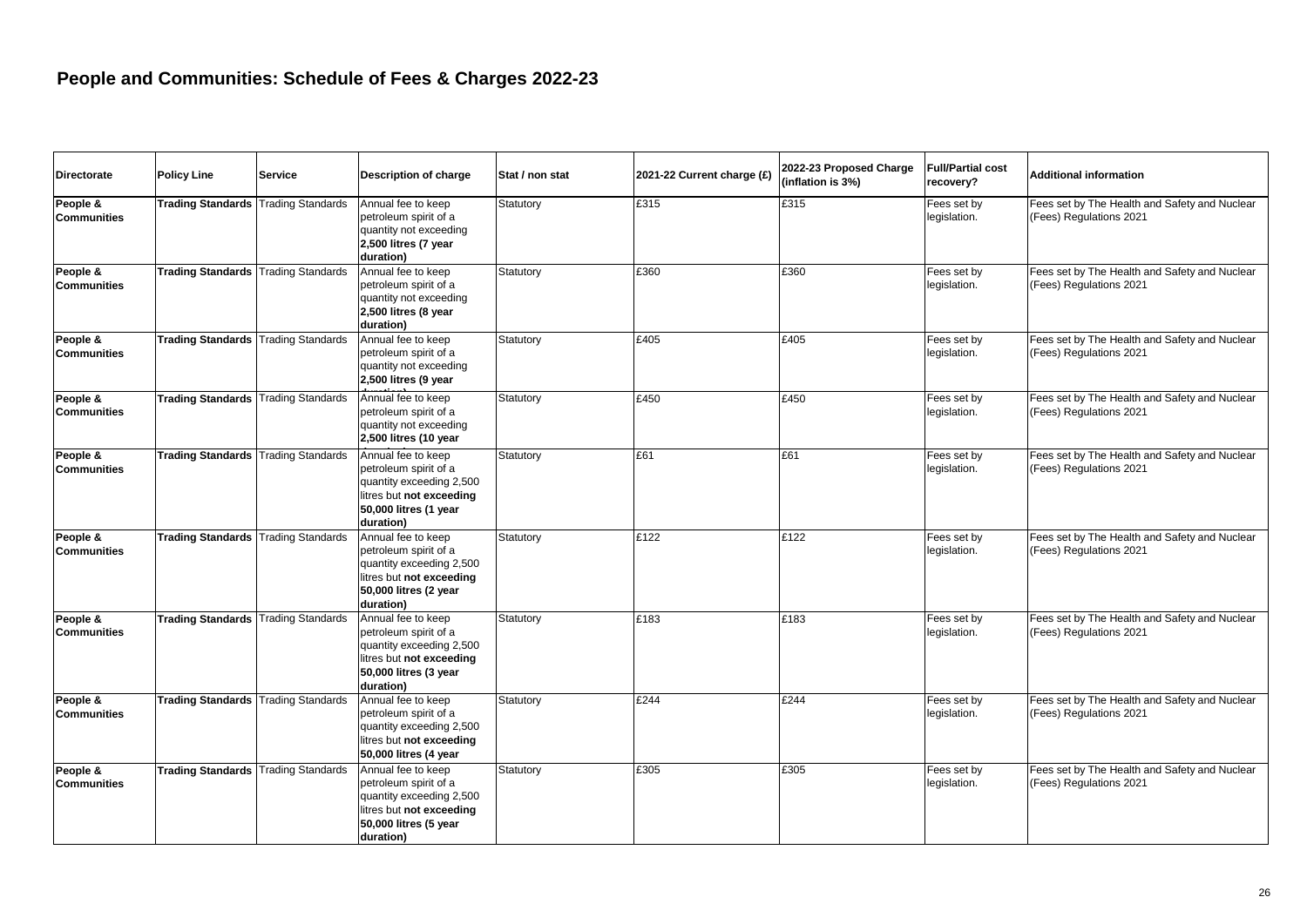| <b>Directorate</b>             | <b>Policy Line</b>                         | <b>Service</b>           | Description of charge                                                                                                                     | Stat / non stat | 2021-22 Current charge (£) | 2022-23 Proposed Charge<br>(inflation is 3%) | <b>Full/Partial cost</b><br>recovery? | <b>Additional information</b>                                            |
|--------------------------------|--------------------------------------------|--------------------------|-------------------------------------------------------------------------------------------------------------------------------------------|-----------------|----------------------------|----------------------------------------------|---------------------------------------|--------------------------------------------------------------------------|
| People &<br><b>Communities</b> | <b>Trading Standards</b>                   | <b>Trading Standards</b> | Annual fee to keep<br>petroleum spirit of a<br>quantity exceeding 2,500<br>litres but not exceeding<br>50,000 litres (6 year<br>duration) | Statutory       | £366                       | £366                                         | Fees set by<br>legislation.           | Fees set by The Health and Safety and Nuclear<br>(Fees) Regulations 2021 |
| People &<br><b>Communities</b> | <b>Trading Standards Trading Standards</b> |                          | Annual fee to keep<br>petroleum spirit of a<br>quantity exceeding 2,500<br>litres but not exceeding<br>50,000 litres (7 year<br>duration) | Statutory       | £427                       | £427                                         | Fees set by<br>legislation.           | Fees set by The Health and Safety and Nuclear<br>(Fees) Regulations 2021 |
| People &<br><b>Communities</b> | <b>Trading Standards</b>                   | <b>Trading Standards</b> | Annual fee to keep<br>petroleum spirit of a<br>quantity exceeding 2,500<br>litres but not exceeding<br>50,000 litres (8 year<br>duration) | Statutory       | £488                       | £488                                         | Fees set by<br>legislation.           | Fees set by The Health and Safety and Nuclear<br>(Fees) Regulations 2021 |
| People &<br><b>Communities</b> | <b>Trading Standards</b>                   | <b>Trading Standards</b> | Annual fee to keep<br>petroleum spirit of a<br>quantity exceeding 2,500<br>litres but not exceeding<br>50,000 litres (9 year<br>duration) | Statutory       | £549                       | £549                                         | Fees set by<br>legislation.           | Fees set by The Health and Safety and Nuclear<br>(Fees) Regulations 2021 |
| People &<br><b>Communities</b> | <b>Trading Standards</b>                   | <b>Trading Standards</b> | Annual fee to keep<br>petroleum spirit of a<br>quantity exceeding 2,500<br>litres but not exceeding<br>50,000 litres (10 year             | Statutory       | £610                       | £610                                         | Fees set by<br>legislation.           | Fees set by The Health and Safety and Nuclear<br>(Fees) Regulations 2021 |
| People &<br><b>Communities</b> | <b>Trading Standards</b>                   | <b>Trading Standards</b> | Annual fee to keep<br>petroleum spirit of a<br>quantity exceeding 50,000<br>litres (1 year duration)                                      | Statutory       | £128                       | £128                                         | Fees set by<br>legislation.           | Fees set by The Health and Safety and Nuclear<br>(Fees) Regulations 2021 |
| People &<br><b>Communities</b> | <b>Trading Standards</b>                   | <b>Trading Standards</b> | Annual fee to keep<br>petroleum spirit of a<br>quantity exceeding 50,000<br>litres (2 year duration)                                      | Statutory       | £256                       | £256                                         | Fees set by<br>legislation.           | Fees set by The Health and Safety and Nuclear<br>(Fees) Regulations 2021 |
| People &<br><b>Communities</b> | <b>Trading Standards Trading Standards</b> |                          | Annual fee to keep<br>petroleum spirit of a<br>quantity exceeding 50,000<br>litres (3 year duration)                                      | Statutory       | £384                       | £384                                         | Fees set by<br>legislation.           | Fees set by The Health and Safety and Nuclear<br>(Fees) Regulations 2021 |
| People &<br><b>Communities</b> | <b>Trading Standards Trading Standards</b> |                          | Annual fee to keep<br>petroleum spirit of a<br>quantity exceeding 50,000<br>litres (4 year duration)                                      | Statutory       | £512                       | £512                                         | Fees set by<br>legislation.           | Fees set by The Health and Safety and Nuclear<br>(Fees) Regulations 2021 |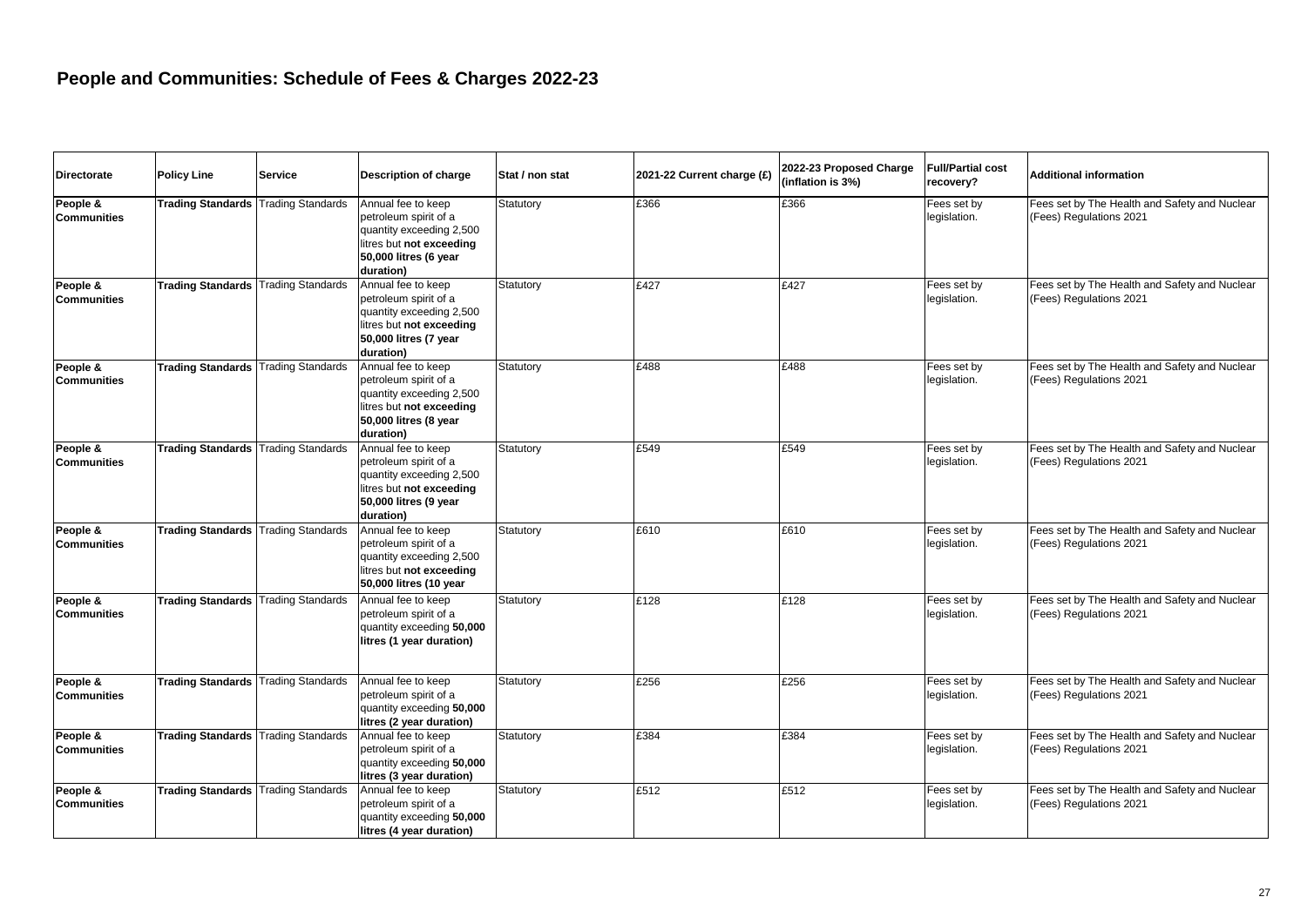| <b>Directorate</b>             | <b>Policy Line</b>                         | <b>Service</b>           | Description of charge                                                                                                                                                                                                   | Stat / non stat | 2021-22 Current charge (£)      | 2022-23 Proposed Charge<br>(inflation is 3%) | <b>Full/Partial cost</b><br>recovery? | Additional information                                                   |
|--------------------------------|--------------------------------------------|--------------------------|-------------------------------------------------------------------------------------------------------------------------------------------------------------------------------------------------------------------------|-----------------|---------------------------------|----------------------------------------------|---------------------------------------|--------------------------------------------------------------------------|
| People &<br>Communities        | <b>Trading Standards</b>                   | <b>Trading Standards</b> | Annual fee to keep<br>petroleum spirit of a<br>quantity exceeding 50,000<br>litres (5 year duration)                                                                                                                    | Statutory       | £640                            | £640                                         | Fees set by<br>legislation.           | Fees set by The Health and Safety and Nuclear<br>(Fees) Regulations 2021 |
| People &<br><b>Communities</b> | <b>Trading Standards Trading Standards</b> |                          | Annual fee to keep<br>petroleum spirit of a<br>quantity exceeding 50,000<br>litres (6 year duration)                                                                                                                    | Statutory       | £768                            | £768                                         | Fees set by<br>legislation.           | Fees set by The Health and Safety and Nuclear<br>(Fees) Regulations 2021 |
| People &<br>Communities        | <b>Trading Standards</b> Trading Standards |                          | Annual fee to keep<br>petroleum spirit of a<br>quantity exceeding 50,000<br>litres (7 year duration)                                                                                                                    | Statutory       | £896                            | £896                                         | Fees set by<br>legislation.           | Fees set by The Health and Safety and Nuclear<br>(Fees) Regulations 2021 |
| People &<br><b>Communities</b> | <b>Trading Standards</b>                   | <b>Trading Standards</b> | Annual fee to keep<br>petroleum spirit of a<br>quantity exceeding 50,000<br>litres (8 year duration)                                                                                                                    | Statutory       | £1,024                          | £1,024                                       | Fees set by<br>legislation.           | Fees set by The Health and Safety and Nuclear<br>(Fees) Regulations 2021 |
| People &<br><b>Communities</b> | <b>Trading Standards</b>                   | <b>Trading Standards</b> | Annual fee to keep<br>petroleum spirit of a<br>quantity exceeding 50,000<br>litres (9 year duration)                                                                                                                    | Statutory       | £1,152                          | £1,152                                       | Fees set by<br>legislation.           | Fees set by The Health and Safety and Nuclear<br>(Fees) Regulations 2021 |
| People &<br><b>Communities</b> | <b>Trading Standards</b>                   | <b>Trading Standards</b> | Annual fee to keep<br>petroleum spirit of a<br>quantity exceeding 50,000<br>litres (10 year duration)                                                                                                                   | Statutory       | £1,280                          | £1,280                                       | Fees set by<br>legislation.           | Fees set by The Health and Safety and Nuclear<br>(Fees) Regulations 2021 |
| People &<br><b>Communities</b> | <b>Trading Standards</b>                   | <b>Trading Standards</b> | <b>Environmental Searches</b>                                                                                                                                                                                           |                 |                                 |                                              |                                       |                                                                          |
| People &<br><b>Communities</b> | <b>Trading Standards</b>                   | <b>Trading Standards</b> | Fees charged in respect of<br>environmental searches<br>carried out on request will<br>include for up to two hours<br>officer time                                                                                      | Statutory       | £70 p/h (minimum charge<br>£35) | £72 p/h (minimum charge<br>£36)              | Full                                  |                                                                          |
| People &<br><b>Communities</b> | <b>Trading Standards</b>                   |                          | Trading Standards   Where environmental<br>search requests are made<br>that incur officer's time in<br>excess of two hours, an<br>additional charge of £33 per<br>hour per officer, or part<br>there of will be charged | Statutory       | £35 p/h                         | £36p/h                                       |                                       |                                                                          |
| People &<br><b>Communities</b> | <b>Trading Standards</b>                   | <b>Trading Standards</b> | Fees Payable for<br>Approval                                                                                                                                                                                            |                 |                                 |                                              |                                       |                                                                          |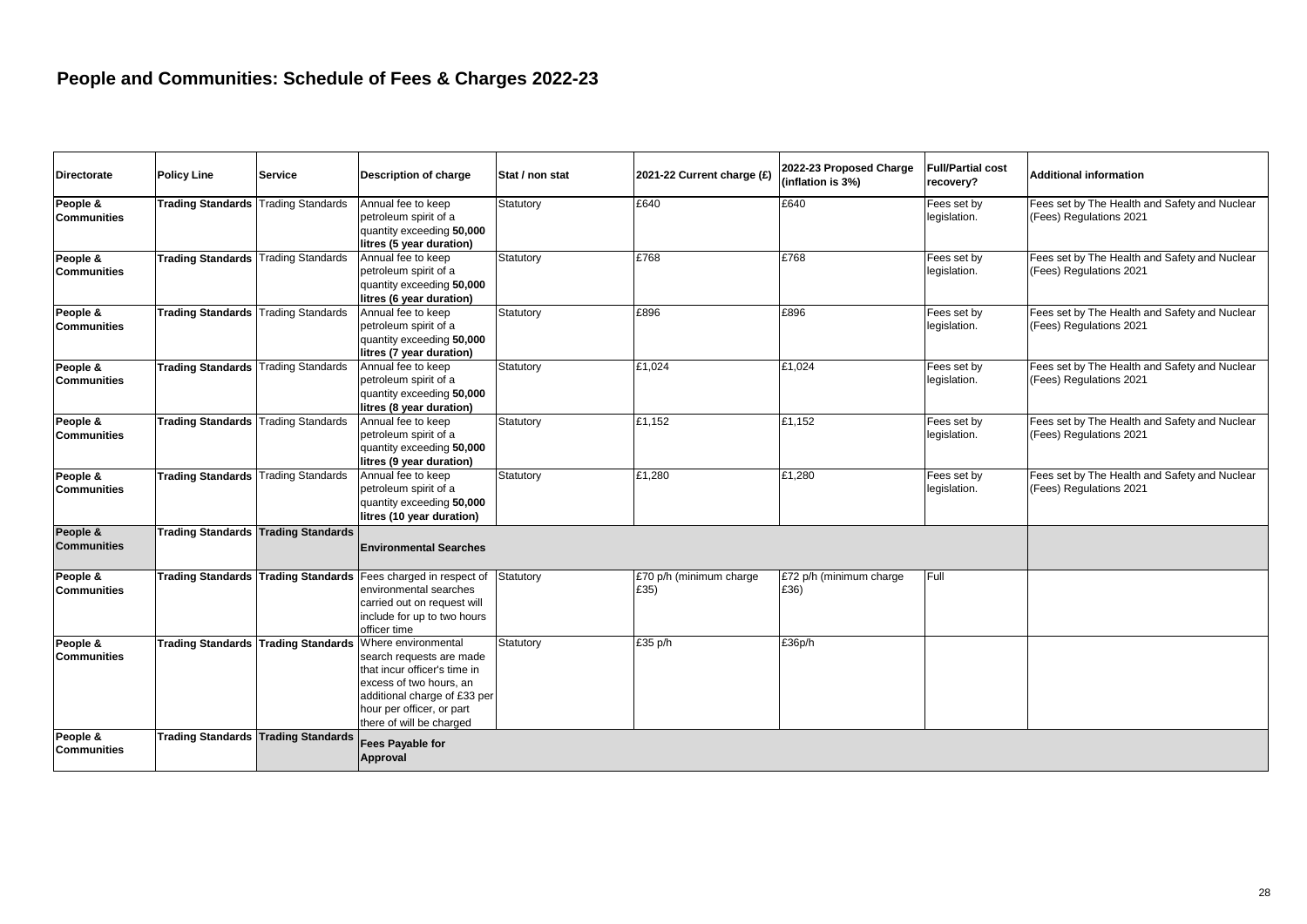| <b>Directorate</b>             | Policy Line                                | Service                             | Description of charge                                                                                                                                                                                                                                          | Stat / non stat | 2021-22 Current charge (£)                                      | 2022-23 Proposed Charge<br>(inflation is 3%)             | <b>Full/Partial cost</b><br>recovery? | <b>Additional information</b>                                               |
|--------------------------------|--------------------------------------------|-------------------------------------|----------------------------------------------------------------------------------------------------------------------------------------------------------------------------------------------------------------------------------------------------------------|-----------------|-----------------------------------------------------------------|----------------------------------------------------------|---------------------------------------|-----------------------------------------------------------------------------|
| People &<br><b>Communities</b> | Trading Standards Trading Standards        |                                     | Manufacture only, or<br>manufacture and placing on<br>the market, of feed<br>additives referred to in<br>Article 10(1)(a) of<br>Regulation 183/2005 other<br>than those specified in<br>Regulation 2(3), or of<br>premixtures of such<br>additives (Approvals) | Statutory       | £451 one off                                                    | £451 one off                                             | Fees set by<br>legislation.           |                                                                             |
| People &<br><b>Communities</b> | Trading Standards Trading Standards        |                                     | Placing on the market of<br>feed additives referred to in<br>Article 10(1)(a) of<br>Regulation 183/2005 other<br>than those specified in<br>Regulation 2(3), or of<br>premixtures of such<br>(Approvals).                                                      | Statutory       | £226 one off                                                    | £226 one off                                             | Fees set by<br>legislation.           |                                                                             |
| People &<br><b>Communities</b> | <b>Trading Standards Trading Standards</b> |                                     | <b>Investigation fees</b>                                                                                                                                                                                                                                      |                 |                                                                 |                                                          |                                       |                                                                             |
| People &<br>Communities        | <b>Trading Standards Trading Standards</b> |                                     | Hourly rate chargeable for<br><b>Trading Standards Officer</b>                                                                                                                                                                                                 | Statutory       | £70 per officer per hour,<br>rounded up to the nearest<br>hour  | £72 p/h per hour, rounded to Full<br>the nearest hour    |                                       |                                                                             |
| People &<br><b>Communities</b> |                                            | Trading Standards Trading Standards | Hourly rate chargeable for<br><b>Administrative Officer</b>                                                                                                                                                                                                    | Statutory       | £41 per officer per hour,<br>rounded up the the nearest<br>hour | £42p/h per hour, rounded to<br>the nearest hour          | Full                                  |                                                                             |
| People &<br>Communities        |                                            |                                     | Trading Standards Trading Standards Hourly rate chargeable for<br><b>Accredited Financial</b><br>Investigator                                                                                                                                                  | Statutory       | £70 per officer per hour,<br>rounded up to the nearest<br>hour  | £72 per officer per hour,<br>rounded to the nearest hour | Full                                  |                                                                             |
| <b>Burwell House</b>           |                                            |                                     |                                                                                                                                                                                                                                                                |                 |                                                                 |                                                          |                                       |                                                                             |
| People &<br><b>Communities</b> | Cambridgeshire<br><b>Outdoors</b>          | <b>Burwell House</b>                | Primary School 2 night<br>residential - seasonal zone                                                                                                                                                                                                          | non-statutory   | £133 - £174                                                     | £143-£186                                                |                                       | Prices in a range dependent on size of group.<br>Seasonal Zone A            |
| People &<br><b>Communities</b> | Cambridgeshire<br><b>Outdoors</b>          | <b>Burwell House</b>                | Primary School 2 night<br>residential - seasonal zone                                                                                                                                                                                                          | non-statutory   | £120 - £161                                                     | £130-£173                                                |                                       | Prices in a range dependent on size of group.<br>Seasonal Zone B            |
| People &<br><b>Communities</b> | Cambridgeshire<br>Outdoors                 | <b>Burwell House</b>                | Primary School 2 night<br>residential- seasonal zone                                                                                                                                                                                                           | non-statutory   | £111 - £151                                                     | £120-£162                                                |                                       | Prices in a range dependent on size of group.<br>Seasonal Zone C            |
| People &<br><b>Communities</b> | Cambridgeshire<br><b>Outdoors</b>          | <b>Burwell House</b>                | Primary School 2 night<br>residential- seasonal zone                                                                                                                                                                                                           | non-statutory   | £100 - £130                                                     | £109-£140                                                |                                       | Prices in a range dependent on size of group.<br>Seasonal Zone D            |
| People &<br><b>Communities</b> | Cambridgeshire<br><b>Outdoors</b>          | <b>Burwell House</b>                | Youth group catered<br>weekend residential visit                                                                                                                                                                                                               | non-statutory   | £85 - £113 + VAT                                                | £89-£118                                                 |                                       | Prices in a range dependent on size of group<br>(Pricing in academic years) |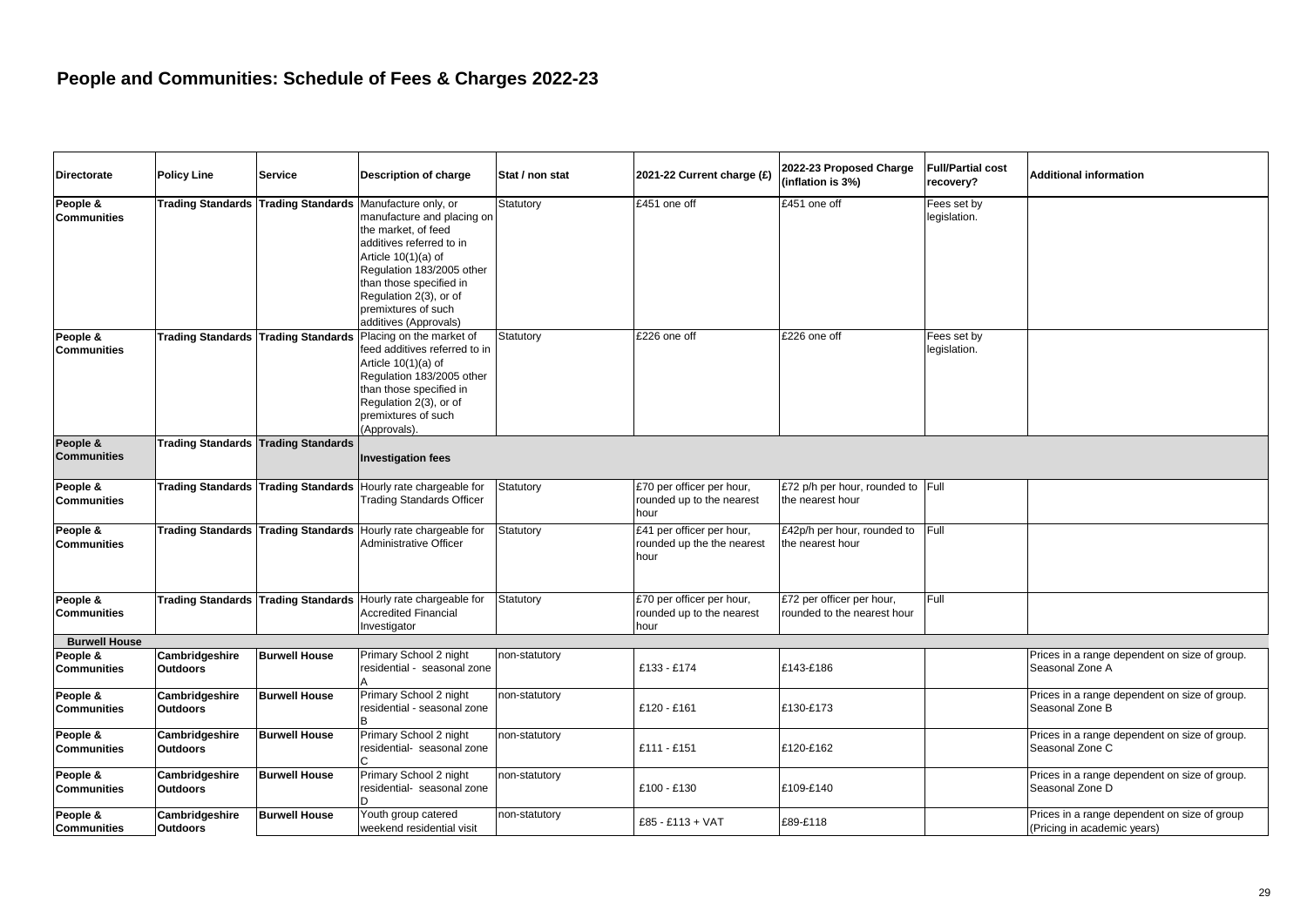| <b>Directorate</b>                                 | <b>Policy Line</b>                | <b>Service</b>                 | Description of charge                                         | Stat / non stat | 2021-22 Current charge (£) | 2022-23 Proposed Charge<br>(inflation is 3%) | <b>Full/Partial cost</b><br>recovery? | <b>Additional information</b>                                               |
|----------------------------------------------------|-----------------------------------|--------------------------------|---------------------------------------------------------------|-----------------|----------------------------|----------------------------------------------|---------------------------------------|-----------------------------------------------------------------------------|
| People &<br><b>Communities</b>                     | Cambridgeshire<br><b>Outdoors</b> | <b>Burwell House</b>           | Adult group catered<br>weekend residential visit              | non-statutory   | £125 - £135 + VAT          | £131-£141                                    |                                       | Prices in a range dependent on size of group<br>(Pricing in academic years) |
| People &<br><b>Communities</b>                     | Cambridgeshire<br><b>Outdoors</b> | <b>Burwell House</b>           | Self-catered course (groups non-statutory<br>of 39 or less)   |                 | $£1650 + VAT$              | $1730 + VAT$                                 |                                       | (Pricing in academic years)                                                 |
| People &<br><b>Communities</b>                     | Cambridgeshire<br><b>Outdoors</b> | <b>Burwell House</b>           | Self-catered course (groups   non-statutory<br>of 40 or more) |                 | $£1850 + VAT$              | 1940 + VAT                                   |                                       | (Pricing in academic years)                                                 |
| <b>Grafham Water</b>                               |                                   |                                |                                                               |                 |                            |                                              |                                       |                                                                             |
| People &<br><b>Communities</b>                     | Cambridgeshire<br><b>Outdoors</b> | <b>Grafham Water</b><br>Centre | Residential visit - 3 day, 2<br>night                         | non-statutory   | £225.00                    | £231.00                                      | Full                                  | April                                                                       |
| People &<br><b>Communities</b>                     | Cambridgeshire<br><b>Outdoors</b> | <b>Grafham Water</b><br>Centre | Residential visit - 3 day, 2<br>night                         | non-statutory   | £239.00                    | £246.00                                      | Full                                  | May                                                                         |
| People &<br><b>Communities</b>                     | Cambridgeshire<br><b>Outdoors</b> | <b>Grafham Water</b><br>Centre | Residential visit - 3 day, 2<br>night                         | non-statutory   | £239.00                    | £246.00                                      | Full                                  | June                                                                        |
| People &<br><b>Communities</b>                     | Cambridgeshire<br><b>Outdoors</b> | <b>Grafham Water</b><br>Centre | Residential visit - 3 day, 2<br>night                         | non-statutory   | £239.00                    | £246.00                                      | Full                                  | July                                                                        |
| People &<br><b>Communities</b>                     | Cambridgeshire<br><b>Outdoors</b> | <b>Grafham Water</b><br>Centre | Residential visit - 3 day, 2<br>night                         | non-statutory   | £224.00                    | £230.00                                      | Full                                  | Aug                                                                         |
| People &<br><b>Communities</b>                     | Cambridgeshire<br><b>Outdoors</b> | <b>Grafham Water</b><br>Centre | Residential visit - 3 day, 2<br>night                         | non-statutory   | £196.00                    | £201.00                                      | Full                                  | Sept                                                                        |
| People &<br><b>Communities</b>                     | Cambridgeshire<br><b>Outdoors</b> | <b>Grafham Water</b><br>Centre | Residential visit - 3 day, 2<br>night                         | non-statutory   | £201.00                    | £207.00                                      | Full                                  | October                                                                     |
| People &<br><b>Communities</b>                     | Cambridgeshire<br><b>Outdoors</b> | <b>Grafham Water</b><br>Centre | Residential visit - 3 day, 2<br>night                         | non-statutory   | £160.00                    | £165.00                                      | Full                                  | November                                                                    |
| People &<br><b>Communities</b>                     | Cambridgeshire<br><b>Outdoors</b> | <b>Grafham Water</b><br>Centre | Residential visit - 3 day, 2<br>night                         | non-statutory   | £112.00                    | £115.00                                      | Full                                  | December                                                                    |
| People &<br><b>Communities</b>                     | Cambridgeshire<br><b>Outdoors</b> | <b>Grafham Water</b><br>Centre | Residential visit - 3 day, 2<br>night                         | non-statutory   | £112.00                    | £115.00                                      | Full                                  | January                                                                     |
| People &<br>Communities                            | Cambridgeshire<br><b>Outdoors</b> | <b>Grafham Water</b><br>Centre | Residential visit - 3 day, 2<br>night                         | non-statutory   | £170.00                    | £175.00                                      | Full                                  | February                                                                    |
| People &<br><b>Communities</b>                     | Cambridgeshire<br><b>Outdoors</b> | <b>Grafham Water</b><br>Centre | Residential visit - 3 day, 2<br>night                         | non-statutory   | £203.00                    | £209.00                                      | Full                                  | March                                                                       |
| <b>Grafham Water</b><br><b>Residential: 5 days</b> |                                   |                                |                                                               |                 |                            |                                              |                                       |                                                                             |
| People &<br><b>Communities</b>                     | Cambridgeshire<br><b>Outdoors</b> | <b>Grafham Water</b><br>Centre | Residential visit - 5 day, 4<br>night                         | non-statutory   | £387.00                    | £399.00                                      | Full                                  | April                                                                       |
| People &<br><b>Communities</b>                     | Cambridgeshire<br><b>Outdoors</b> | <b>Grafham Water</b><br>Centre | Residential visit - 5 day, 4<br>night                         | non-statutory   | £404.00                    | £416.00                                      | Full                                  | May                                                                         |
| People &<br><b>Communities</b>                     | Cambridgeshire<br><b>Outdoors</b> | <b>Grafham Water</b><br>Centre | Residential visit - 5 day, 4<br>night                         | non-statutory   | £404.00                    | £416.00                                      | Full                                  | June                                                                        |
| People &<br><b>Communities</b>                     | Cambridgeshire<br><b>Outdoors</b> | <b>Grafham Water</b><br>Centre | Residential visit - 5 day, 4<br>night                         | non-statutory   | £404.00                    | £416.00                                      | Full                                  | July                                                                        |
| People &<br><b>Communities</b>                     | Cambridgeshire<br><b>Outdoors</b> | <b>Grafham Water</b><br>Centre | Residential visit - 5 day, 4<br>night                         | non-statutory   | £385.00                    | £396.00                                      | Full                                  | August                                                                      |
| People &<br><b>Communities</b>                     | Cambridgeshire<br><b>Outdoors</b> | <b>Grafham Water</b><br>Centre | Residential visit - 5 day, 4<br>night                         | non-statutory   | £316.00                    | £325.00                                      | Full                                  | September                                                                   |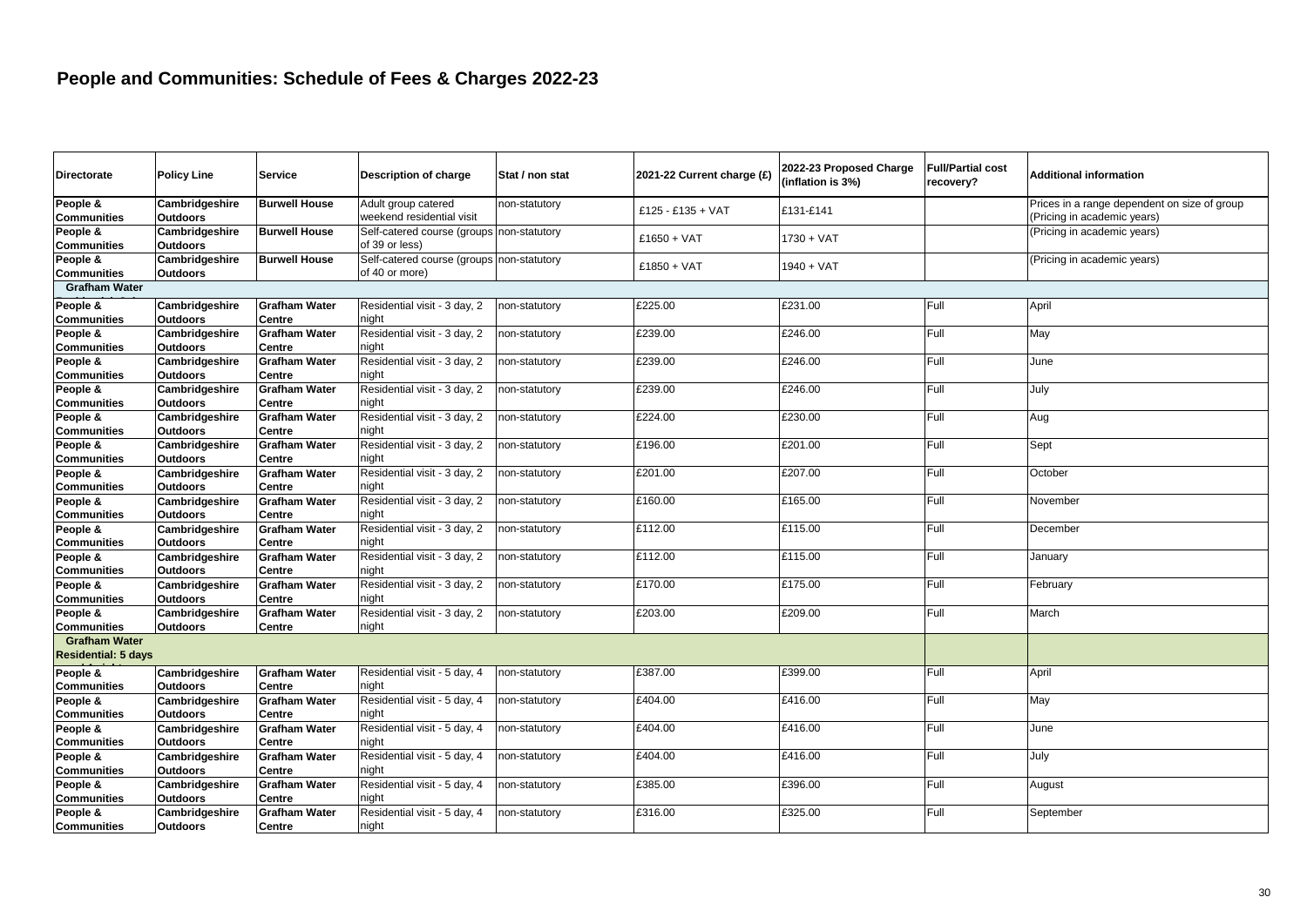| <b>Directorate</b>                 | <b>Policy Line</b> | <b>Service</b>       | Description of charge        | Stat / non stat | 2021-22 Current charge (£) | 2022-23 Proposed Charge<br>(inflation is 3%) | <b>Full/Partial cost</b><br>recoverv? | <b>Additional information</b> |
|------------------------------------|--------------------|----------------------|------------------------------|-----------------|----------------------------|----------------------------------------------|---------------------------------------|-------------------------------|
| People &                           | Cambridgeshire     | <b>Grafham Water</b> | Residential visit - 5 day, 4 | non-statutory   | £309.00                    | £318.00                                      | Full                                  | October                       |
| Communities                        | Outdoors           | <b>Centre</b>        | night                        |                 |                            |                                              |                                       |                               |
| People &                           | Cambridgeshire     | <b>Grafham Water</b> | Residential visit - 5 day, 4 | non-statutory   | £273.00                    | £281.00                                      | Full                                  | November                      |
| <b>Communities</b>                 | Outdoors           | <b>Centre</b>        | night                        |                 |                            |                                              |                                       |                               |
| People &                           | Cambridgeshire     | <b>Grafham Water</b> | Residential visit - 5 day, 4 | non-statutory   | £225.00                    | £232.00                                      | Full                                  | December                      |
| <b>Communities</b>                 | Outdoors           | <b>Centre</b>        | night                        |                 |                            |                                              |                                       |                               |
| People &                           | Cambridgeshire     | <b>Grafham Water</b> | Residential visit - 5 day, 4 | non-statutory   | £225.00                    | £232.00                                      | Full                                  | January                       |
| Communities                        | Outdoors           | <b>Centre</b>        | night                        |                 |                            |                                              |                                       |                               |
| People &                           | Cambridgeshire     | <b>Grafham Water</b> | Residential visit - 5 day, 4 | non-statutory   | £260.00                    | £268.00                                      | Full                                  | February                      |
| Communities                        | <b>Outdoors</b>    | <b>Centre</b>        | night                        |                 |                            |                                              |                                       |                               |
| People &                           | Cambridgeshire     | <b>Grafham Water</b> | Residential visit - 5 day, 4 | non-statutory   | £310.00                    | £320.00                                      | Full                                  | March                         |
| Communities                        | <b>Outdoors</b>    | <b>Centre</b>        | night                        |                 |                            |                                              |                                       |                               |
| <b>Grafham Water</b>               |                    |                      |                              |                 |                            |                                              |                                       |                               |
| <b>Residential: 2 days</b>         |                    |                      |                              |                 |                            |                                              |                                       |                               |
| People &                           | Cambridgeshire     | <b>Grafham Water</b> | Residential visit - 2 day, 1 | non-statutory   | £139.00                    | £143.00                                      | Full                                  | April                         |
| <b>Communities</b>                 | <b>Outdoors</b>    | <b>Centre</b>        | night                        |                 |                            |                                              |                                       |                               |
| People &                           | Cambridgeshire     | <b>Grafham Water</b> | Residential visit - 2 day, 1 | non-statutory   | £149.00                    | £154.00                                      | Full                                  | May                           |
| Communities                        | <b>Outdoors</b>    | <b>Centre</b>        | night                        |                 |                            |                                              |                                       |                               |
| People &                           | Cambridgeshire     | <b>Grafham Water</b> | Residential visit - 2 day, 1 | non-statutory   | £149.00                    | £154.00                                      | Full                                  | June                          |
| <b>Communities</b>                 | <b>Outdoors</b>    | Centre               | night                        |                 |                            |                                              |                                       |                               |
| People &                           | Cambridgeshire     | <b>Grafham Water</b> | Residential visit - 2 day, 1 | non-statutory   | £149.00                    | £154.00                                      | Full                                  | July                          |
| <b>Communities</b>                 | <b>Outdoors</b>    | <b>Centre</b>        | night                        |                 |                            |                                              |                                       |                               |
| People &                           | Cambridgeshire     | <b>Grafham Water</b> | Residential visit - 2 day, 1 | non-statutory   | £139.00                    | £143.00                                      | Full                                  | August                        |
| <b>Communities</b>                 | <b>Outdoors</b>    | Centre               | night                        |                 |                            |                                              |                                       |                               |
| People &                           | Cambridgeshire     | <b>Grafham Water</b> | Residential visit - 2 day, 1 | non-statutory   | £122.00                    | £126.00                                      | Full                                  | September                     |
| Communities                        | <b>Outdoors</b>    | Centre               | night                        |                 |                            |                                              |                                       |                               |
| People &                           | Cambridgeshire     | <b>Grafham Water</b> | Residential visit - 2 day, 1 | non-statutory   | £125.00                    | £129.00                                      | Full                                  | October                       |
| <b>Communities</b>                 | <b>Outdoors</b>    | <b>Centre</b>        | night                        |                 |                            |                                              |                                       |                               |
| People &                           | Cambridgeshire     | <b>Grafham Water</b> | Residential visit - 2 day, 1 | non-statutory   | £99.00                     | £102.00                                      | Full                                  | November                      |
| <b>Communities</b>                 | <b>Outdoors</b>    | <b>Centre</b>        | night                        |                 |                            |                                              |                                       |                               |
| People &                           | Cambridgeshire     | <b>Grafham Water</b> | Residential visit - 2 day, 1 | non-statutory   | £69.00                     | £71.00                                       | Full                                  | December                      |
| <b>Communities</b>                 | Outdoors           | Centre               | night                        |                 |                            |                                              |                                       |                               |
| People &                           | Cambridgeshire     | <b>Grafham Water</b> | Residential visit - 2 day, 1 | non-statutory   | £69.00                     | £71.00                                       | Full                                  | January                       |
| <b>Communities</b>                 | <b>Outdoors</b>    | <b>Centre</b>        | niaht                        |                 |                            |                                              |                                       |                               |
| People &                           | Cambridgeshire     | <b>Grafham Water</b> | Residential visit - 2 day, 1 | non-statutory   | £105.00                    | £108.00                                      | Full                                  | February                      |
| <b>Communities</b>                 | <b>Outdoors</b>    | Centre               | night                        |                 |                            |                                              |                                       |                               |
| People &                           | Cambridgeshire     | <b>Grafham Water</b> | Residential visit - 2 day, 1 | non-statutory   | £126.00                    | £130.00                                      | Full                                  | March                         |
| <b>Communities</b>                 | Outdoors           | Centre               | night                        |                 |                            |                                              |                                       |                               |
| <b>Grafham Water</b><br>Day visits |                    |                      |                              |                 |                            |                                              |                                       |                               |
| People &                           | Cambridgeshire     | <b>Grafham Water</b> | Day visit - full day High    | non-statutory   | £50.00                     | £55.00                                       | Full                                  | 6 hours                       |
| <b>Communities</b>                 | Outdoors           | <b>Centre</b>        | Season (March to October)    |                 |                            |                                              |                                       |                               |
| People &                           | Cambridgeshire     | <b>Grafham Water</b> | Day visit - half day High    | non-statutory   | £30.00                     | £32.00                                       | Full                                  | 3 hours                       |
| <b>Communities</b>                 | Outdoors           | <b>Centre</b>        | Season (March to October)    |                 |                            |                                              |                                       |                               |
| People &                           | Cambridgeshire     | <b>Grafham Water</b> | Day visit - school day High  | non-statutory   | £40.00                     | £42.00                                       | Full                                  | 4.5 hours                     |
| <b>Communities</b>                 | Outdoors           | <b>Centre</b>        | Season (March to October)    |                 |                            |                                              |                                       |                               |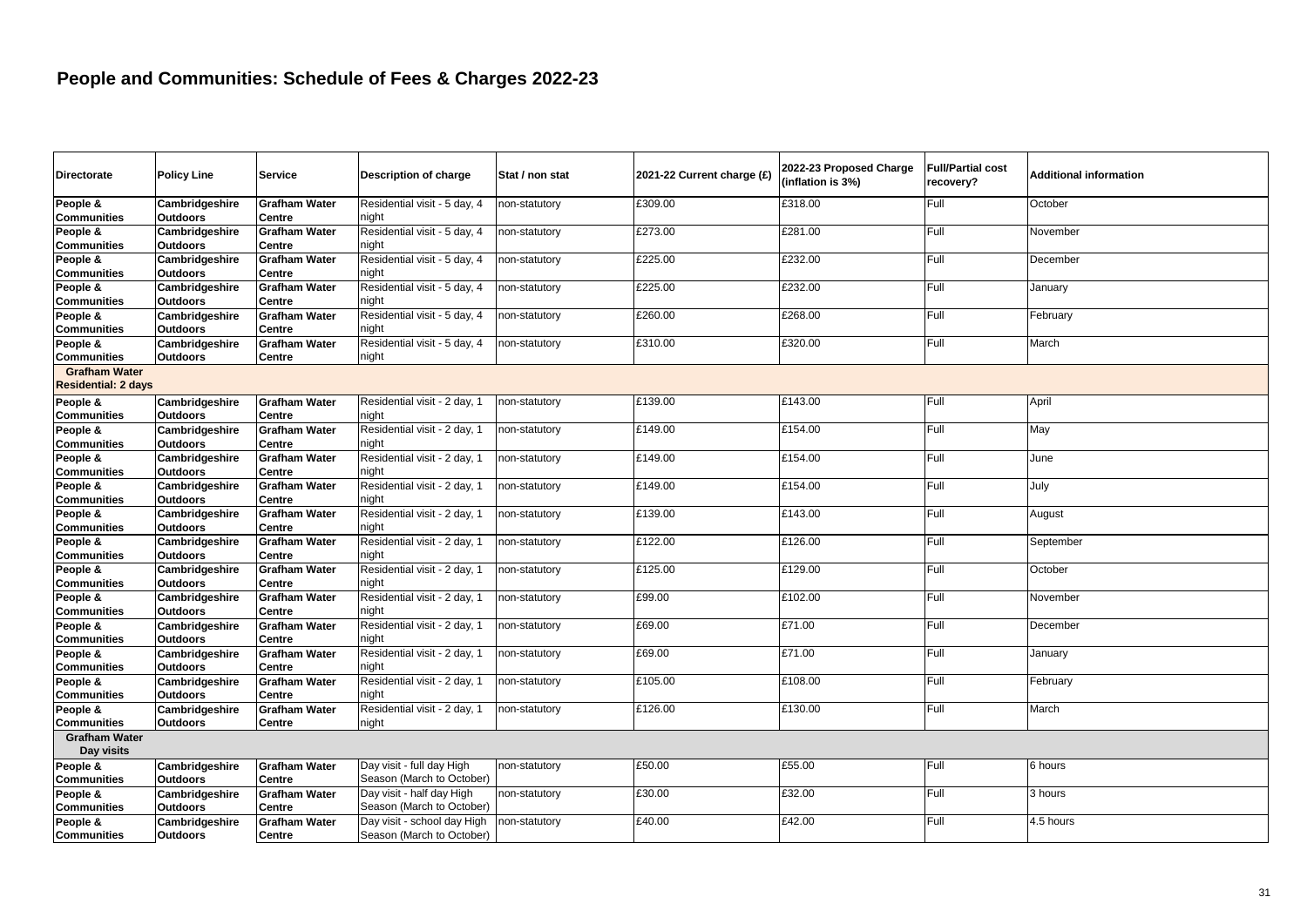| <b>Directorate</b>                         | <b>Policy Line</b>                | <b>Service</b>                 | Description of charge                                                   | Stat / non stat | 2021-22 Current charge (£)                             | 2022-23 Proposed Charge<br>(inflation is 3%)                                                                      | <b>Full/Partial cost</b><br>recovery? | Additional information                                                                           |
|--------------------------------------------|-----------------------------------|--------------------------------|-------------------------------------------------------------------------|-----------------|--------------------------------------------------------|-------------------------------------------------------------------------------------------------------------------|---------------------------------------|--------------------------------------------------------------------------------------------------|
| People &<br><b>Communities</b>             | Cambridgeshire<br><b>Outdoors</b> | <b>Grafham Water</b><br>Centre | Day visit - full day Low<br>Season (November to<br>February)            | non-statutory   | £37.50                                                 | £40.00                                                                                                            | Full                                  | 6 hours                                                                                          |
| People &<br><b>Communities</b>             | Cambridgeshire<br><b>Outdoors</b> | <b>Grafham Water</b><br>Centre | Day visit - half day Low<br>Season (November to<br>February)            | non-statutory   | £22.50                                                 | £24.00                                                                                                            | Full                                  | 3 hours                                                                                          |
| People &<br><b>Communities</b>             | Cambridgeshire<br><b>Outdoors</b> | <b>Grafham Water</b><br>Centre | Day visit - school day Low<br>Season (November to<br>February)          | non-statutory   | £30.00                                                 | £32.00                                                                                                            | Full                                  | 4.5 hours                                                                                        |
| <b>Grafham Water</b><br><b>Conferences</b> |                                   |                                |                                                                         |                 |                                                        |                                                                                                                   |                                       |                                                                                                  |
| People &<br><b>Communities</b>             | Cambridgeshire<br><b>Outdoors</b> | <b>Grafham Water</b><br>Centre | Day Delegate rate - from                                                | non-statutory   | £25.75                                                 | £25.75                                                                                                            |                                       | Per head                                                                                         |
| People &<br><b>Communities</b>             | Cambridgeshire<br><b>Outdoors</b> | <b>Grafham Water</b><br>Centre | 24 hr Delegate rate - from                                              | non-statutory   | £67.00                                                 | £67.00                                                                                                            |                                       | Per head                                                                                         |
| People &<br><b>Communities</b>             | Cambridgeshire<br><b>Outdoors</b> | <b>Grafham Water</b><br>Centre | Refreshments - from                                                     | non-statutory   | £1.60                                                  | £1.60                                                                                                             |                                       | Per head                                                                                         |
| People &<br><b>Communities</b>             | Cambridgeshire<br><b>Outdoors</b> | <b>Grafham Water</b><br>Centre | Catering - from                                                         | non-statutory   | £6.20                                                  | £9.00                                                                                                             |                                       | Per head                                                                                         |
| People &<br><b>Communities</b>             | Cambridgeshire<br><b>Outdoors</b> | <b>Grafham Water</b><br>Centre | Room hire - from                                                        | non-statutory   | £64.00                                                 | £50.00                                                                                                            | Full                                  | half day                                                                                         |
| <b>Stibbington Centre</b>                  |                                   |                                |                                                                         |                 |                                                        |                                                                                                                   |                                       |                                                                                                  |
| People &<br><b>Communities</b>             | Cambridgeshire<br><b>Outdoors</b> | <b>CEES</b>                    | Stibbington Centre Residential visit 3 day/2<br>night - seasonal Band A | non-statutory   | £99 - £109 per pupil Mid Nov<br>2021 - end of Jan 2022 | £104 - £115 per pupil Mid<br>Nov 2022 - end of Jan 2023                                                           |                                       | Prices in a range dependent on size of group:<br>20-24 pupils £115,25-29 £109, 30+ pupils £104.  |
| People &<br><b>Communities</b>             | Cambridgeshire<br><b>Outdoors</b> | <b>CEES</b>                    | Stibbington Centre Residential visit 3 day/2<br>night - seasonal Band B | non-statutory   | £127 - £137 per pupil<br>Sep - mid Nov 2021 / all of   | £133 - £144 per pupil<br>Sep - mid Nov 2022 / all of<br>Feb 2022 / 11 – 22 July 2022 Feb 2023 / 11 – 22 July 2023 |                                       | Prices in a range dependent on size of group.<br>20-24 pupils £144, 25-29 £138, 30+ pupils £133. |
| People &<br><b>Communities</b>             | Cambridgeshire<br><b>Outdoors</b> | <b>CEES</b>                    | Stibbington Centre Residential visit 3 day/2<br>night - seasonal Band C | non-statutory   | £151 - £163 per pupil<br>March 2022 - mid July 2022    | $£158 - £171$ per pupil<br>March 2023 - mid July 2023                                                             |                                       | Prices in a range dependent on size of group.<br>20-24 pupils £158, 25-29 £165, 30+ pupils £171. |
| <b>Stibbington Centre</b>                  |                                   |                                |                                                                         |                 |                                                        |                                                                                                                   |                                       |                                                                                                  |
| People &<br><b>Communities</b>             | Cambridgeshire<br><b>Outdoors</b> | <b>CEES</b>                    | Stibbington Centre Day visits Cambs LA<br>primary schools               | non-statutory   | £380 per class from<br>September 2021                  | £399 per class from<br>September 2022                                                                             |                                       | Prices set by academic year:<br>Additional charge for Y5/6 river studies: £1 per<br>pupil        |
| People &<br><b>Communities</b>             | Cambridgeshire<br><b>Outdoors</b> | <b>CEES</b>                    | Stibbington Centre Day visits other primary<br>schools                  | non-statutory   | £380 per class from<br>September 2021                  | £399 per class from<br>September 2022                                                                             |                                       | Prices set by academic year:<br>Additional charge for Y5/6 river studies: £1 per<br>pupil        |
| People &<br><b>Communities</b>             | Cambridgeshire<br><b>Outdoors</b> | <b>CEES</b>                    | Stibbington Centre Additional day visit charge<br>for period lunch      | non-statutory   | £2.35 per pupil from<br>September 2021                 | £2.50 per pupil from<br>September 2022                                                                            |                                       | Optional<br>Prices set by academic year                                                          |
| People &<br><b>Communities</b>             | Cambridgeshire<br><b>Outdoors</b> | <b>CEES</b>                    | Stibbington Centre Day visits KS3, 4 and A<br>Level                     | non-statutory   | £400 per class from<br>September 2021                  | £420 per class from<br>September 2022                                                                             |                                       | Prices set by academic year                                                                      |
| <b>Other CEES</b>                          |                                   |                                |                                                                         |                 |                                                        |                                                                                                                   |                                       |                                                                                                  |
| People &<br><b>Communities</b>             | Cambridgeshire<br><b>Outdoors</b> | <b>CEES</b>                    | <b>Stibbington Centre Consultancy and training</b><br>service           | non-statutory   | £494                                                   | £494                                                                                                              |                                       | Prices set by academic year                                                                      |